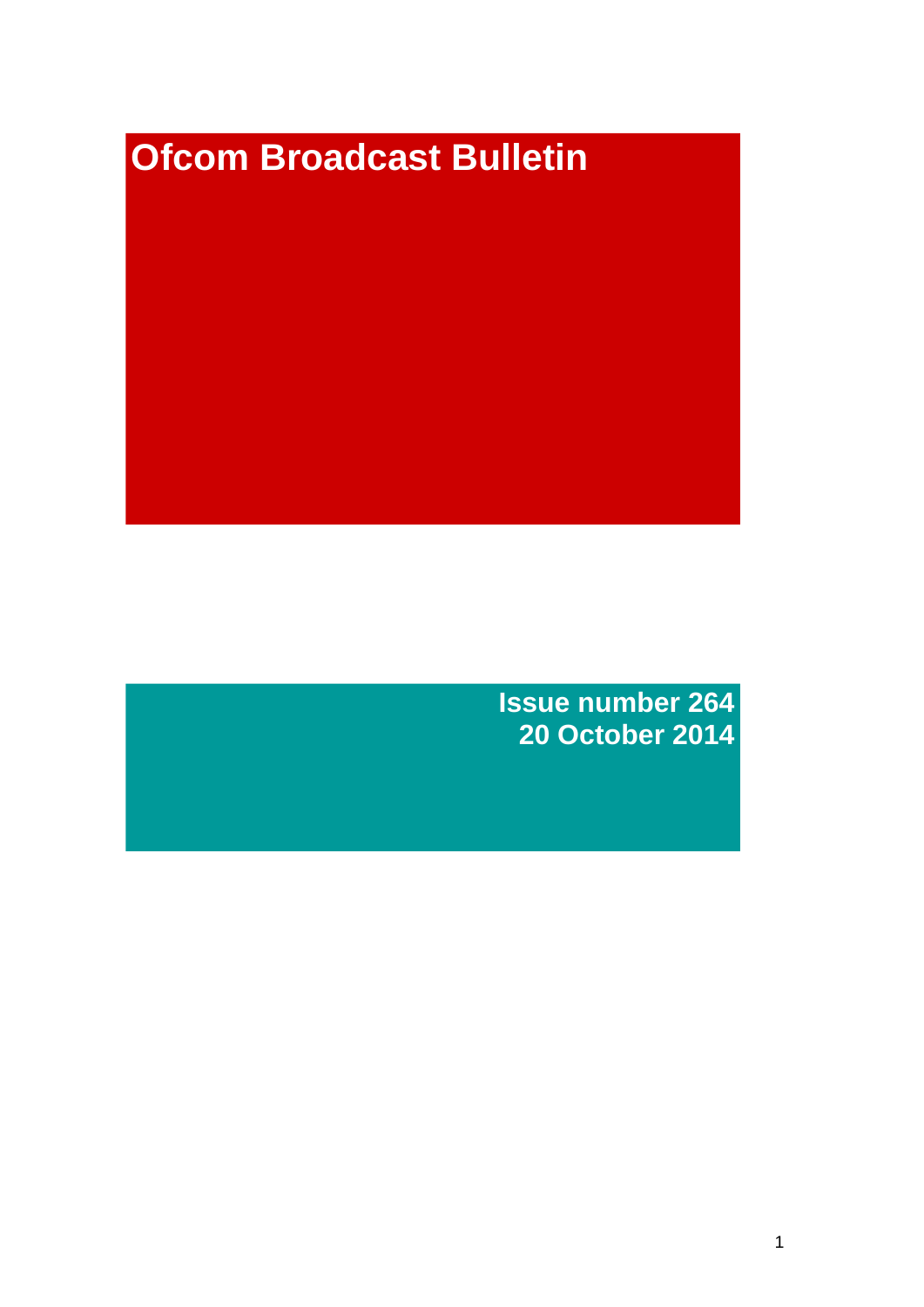# **Contents**

| Introduction                                                                                                 | 4              |
|--------------------------------------------------------------------------------------------------------------|----------------|
| <b>Note to Broadcasters</b>                                                                                  | 6              |
| <b>Standards cases</b>                                                                                       |                |
| In Breach                                                                                                    |                |
| <b>Property Show</b><br>Bangla TV, 15 May 2014, 10:00                                                        | $\overline{7}$ |
| Ami r Ma<br>Bangla TV, 10 June 2014, 17:30                                                                   | 11             |
| Azan-e-Magrib<br>Bangla TV, 7 July 2014, 21:00                                                               | 15             |
| <b>Studio 66 3 Nights</b><br>Studio 66 TV3, 4 June 2014, 22:15                                               | 18             |
| <b>Studio 66 Nights</b><br>Studio 66 TV1, 6 June 2014, 01:45                                                 | 22             |
| Radio 1's Big Weekend<br>BBC Radio 1, 24 May 2014, 17:15 to 18:45                                            | 26             |
| <b>World's Craziest Fools</b><br>BBC3, 30 June 2014, 19:00                                                   | 30             |
| Jeeto Pakistan<br>ARY Entertainment, 18 May 2014, 21:00                                                      | 33             |
| Resolved                                                                                                     |                |
| <b>The Wright Stuff</b><br>Channel 5, 19 August 2014, 09:15                                                  | 38             |
| <b>Broadcast Licence Conditions cases</b>                                                                    |                |
| <u>In Breach</u>                                                                                             |                |
| Providing a service in accordance with 'Key Commitments'<br><b>TCR FM (Tamworth)</b>                         | 41             |
| Not In Breach                                                                                                |                |
| Providing a service in accordance with Format<br>Capital Xtra (Brixton & North London), October 2013 to date | 43             |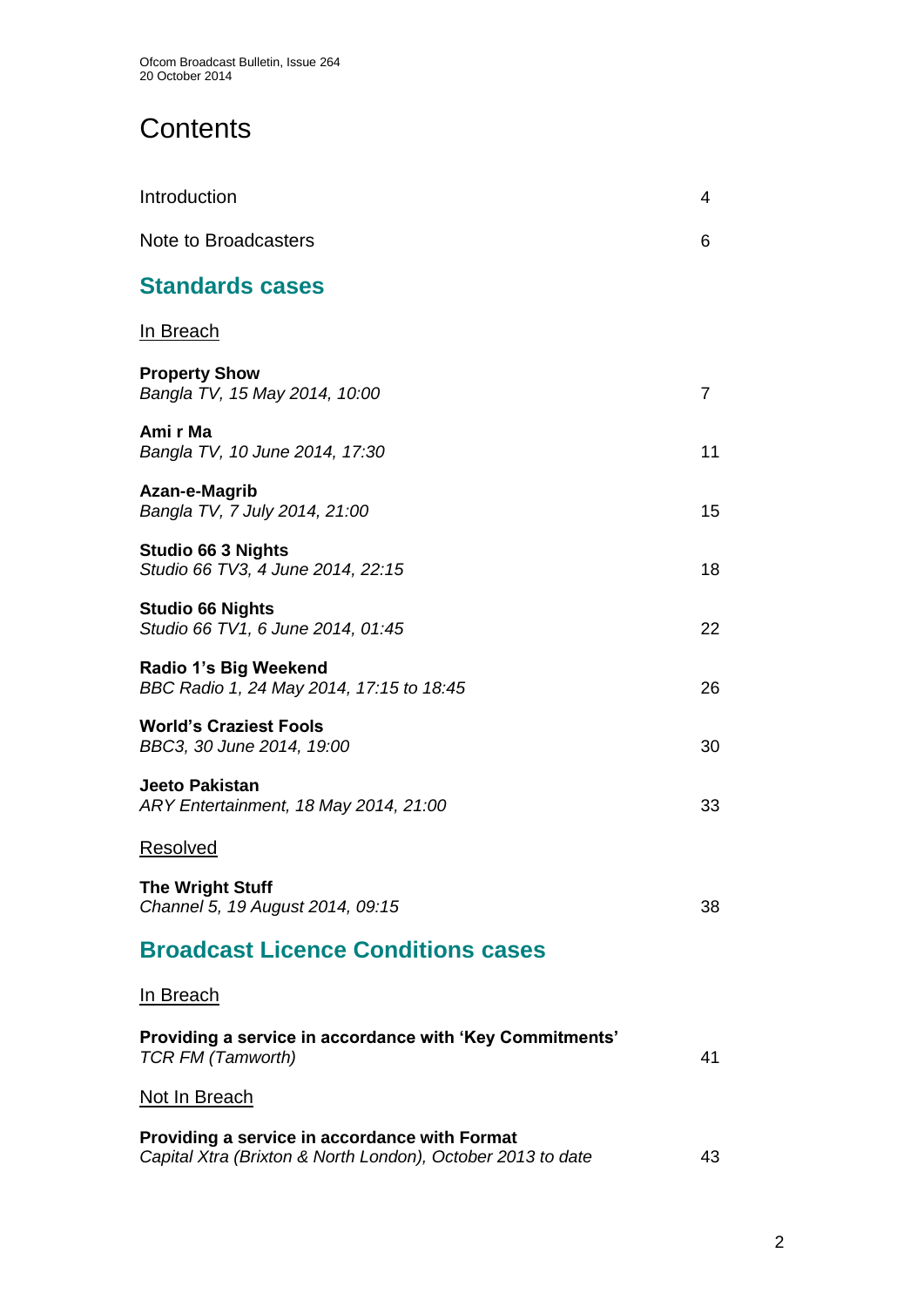| <b>Investigations Not in Breach</b>          | 49 |
|----------------------------------------------|----|
| <b>Complaints Assessed, Not Investigated</b> | 50 |
| <b>Investigations List</b>                   | 57 |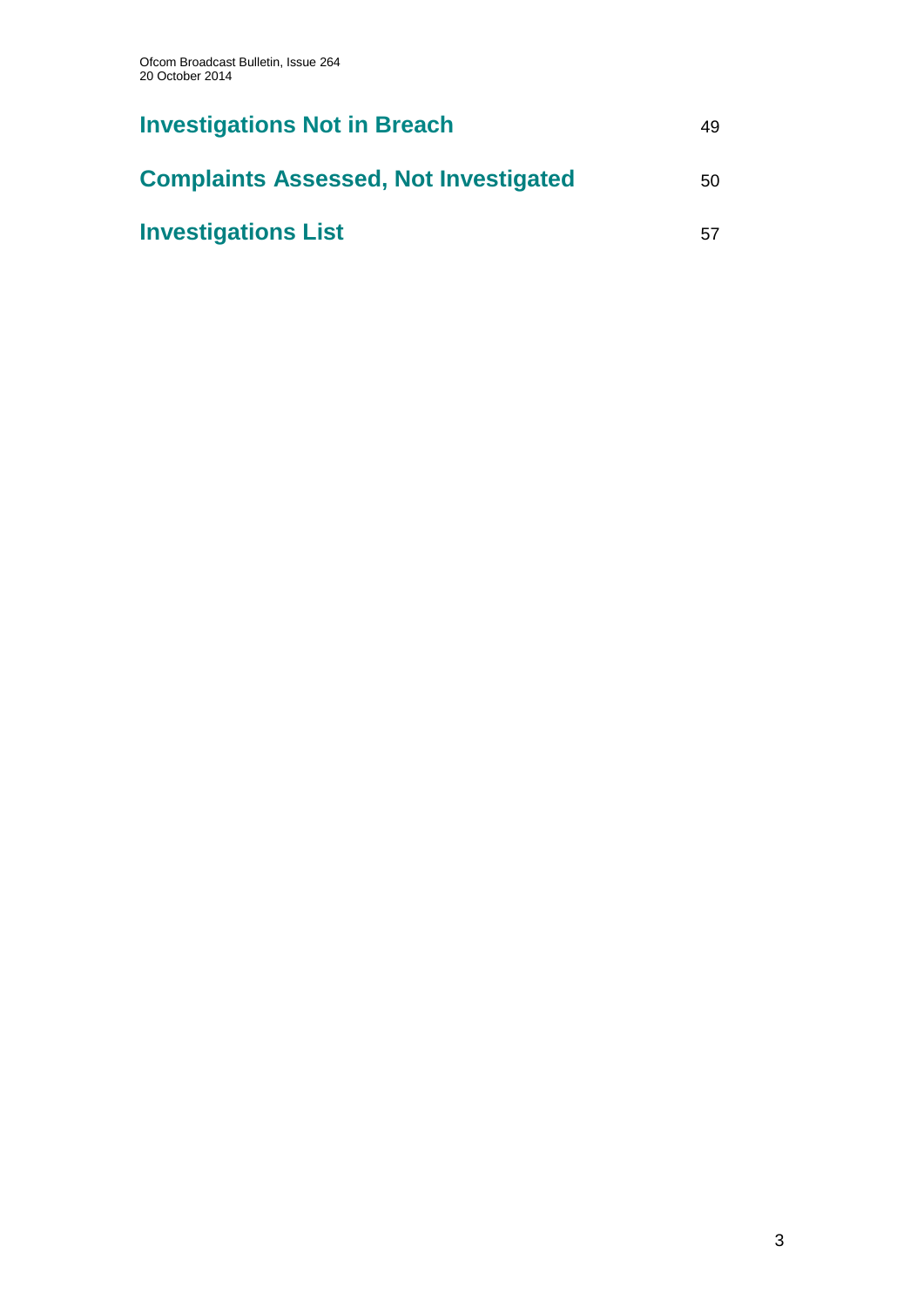# Introduction

Under the Communications Act 2003 ("the Act"), Ofcom has a duty to set standards for broadcast content as appear to it best calculated to secure the standards objectives<sup>1</sup>. Ofcom must include these standards in a code or codes. These are listed below. Ofcom also has a duty to secure that every provider of a notifiable On Demand Programme Services ("ODPS") complies with certain standards requirements as set out in the  $Act<sup>2</sup>$ .

The Broadcast Bulletin reports on the outcome of investigations into alleged breaches of those Ofcom codes below, as well as licence conditions with which broadcasters regulated by Ofcom are required to comply. We also report on the outcome of ODPS sanctions referrals made by ATVOD and the ASA on the basis of their rules and guidance for ODPS. These Codes, rules and guidance documents include:

- a) [Ofcom's Broadcasting Code](http://stakeholders.ofcom.org.uk/broadcasting/broadcast-codes/broadcast-code/) ("the Code").
- b) the [Code on the Scheduling of Television Advertising](http://stakeholders.ofcom.org.uk/broadcasting/broadcast-codes/advert-code/) ("COSTA") which contains rules on how much advertising and teleshopping may be scheduled in programmes, how many breaks are allowed and when they may be taken.
- c) certain sections of the [BCAP Code: the UK Code of Broadcast Advertising,](http://www.bcap.org.uk/Advertising-Codes/Broadcast-HTML.aspx) which relate to those areas of the BCAP Code for which Ofcom retains regulatory responsibility. These include:
	- the prohibition on 'political' advertising:
	- sponsorship and product placement on television (see Rules 9.13, 9.16 and 9.17 of the Code) and all commercial communications in radio programming (see Rules 10.6 to 10.8 of the Code);
	- 'participation TV' advertising. This includes long-form advertising predicated on premium rate telephone services – most notably chat (including 'adult' chat), 'psychic' readings and dedicated quiz TV (Call TV quiz services). Ofcom is also responsible for regulating gambling, dating and 'message board' material where these are broadcast as advertising<sup>3</sup>.
- d) other licence conditions which broadcasters must comply with, such as requirements to pay fees and submit information which enables Ofcom to carry out its statutory duties. Further information can be found on Ofcom's website for [television](http://licensing.ofcom.org.uk/tv-broadcast-licences/) and [radio](http://licensing.ofcom.org.uk/radio-broadcast-licensing/) licences.
- e) rules and guidance for both [editorial content and advertising content on ODPS.](http://www.atvod.co.uk/uploads/files/ATVOD_Rules_and_Guidance_Ed_2.0_May_2012.pdf) Ofcom considers sanctions in relation to ODPS on referral by the Authority for Television On-Demand ("ATVOD") or the Advertising Standards Authority ("ASA"), co-regulators of ODPS for editorial content and advertising respectively, or may do so as a concurrent regulator.

[Other codes and requirements](http://stakeholders.ofcom.org.uk/broadcasting/broadcast-codes/) may also apply to broadcasters and ODPS, depending on their circumstances. These include the Code on Television Access Services (which sets out how much subtitling, signing and audio description relevant

<sup>1</sup>  $1$  The relevant legislation is set out in detail in Annex 1 of the Code.

 $2$  The relevant legislation can be found at Part 4A of the Act.

 $3$  BCAP and ASA continue to regulate conventional teleshopping content and spot advertising for these types of services where it is permitted. Ofcom remains responsible for statutory sanctions in all advertising cases.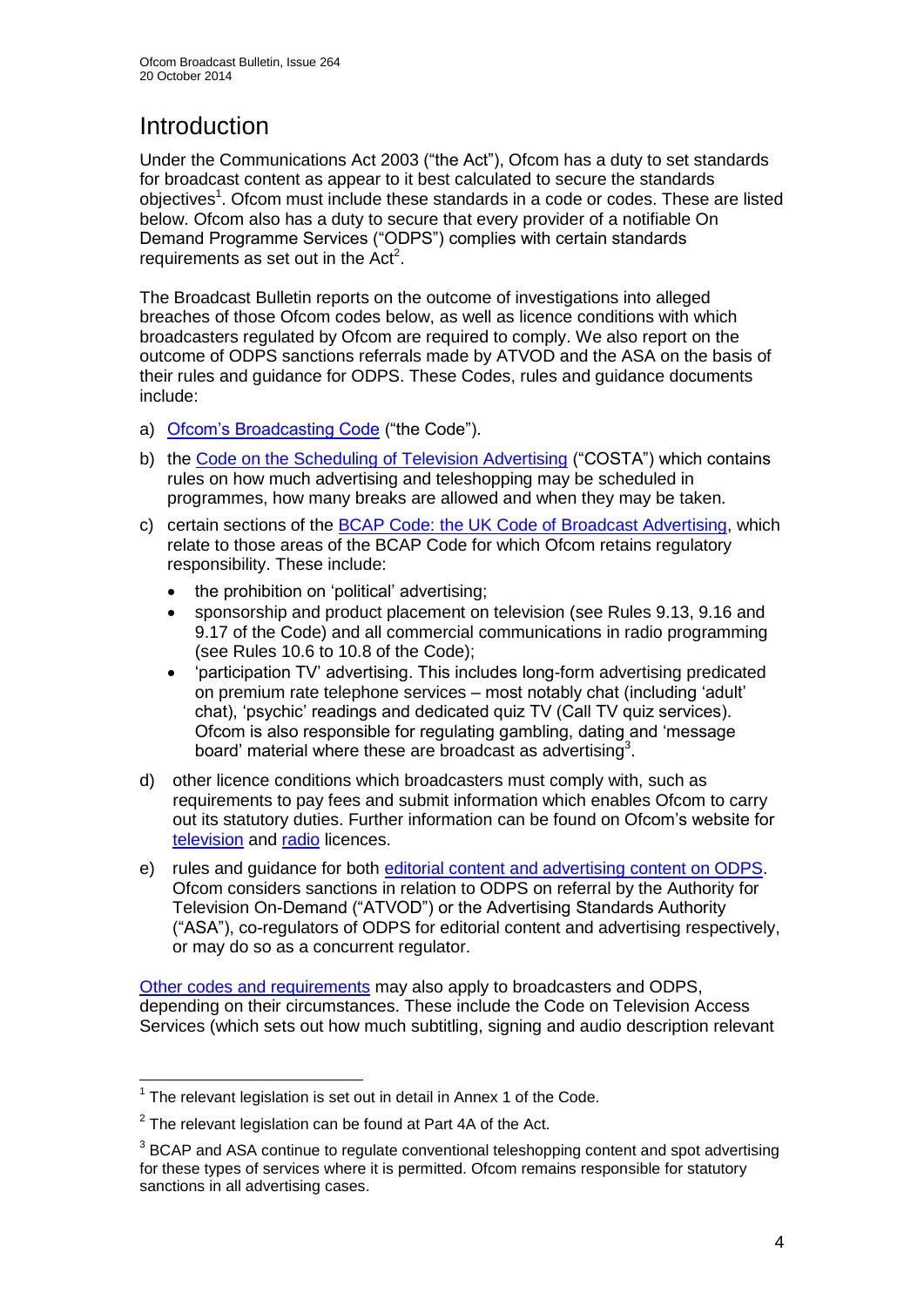licensees must provide), the Code on Electronic Programme Guides, the Code on Listed Events, and the Cross Promotion Code.

**It is Ofcom's policy to describe fully the content in television, radio and on demand content. Some of the language and descriptions used in Ofcom's Broadcast Bulletin may therefore cause offence.**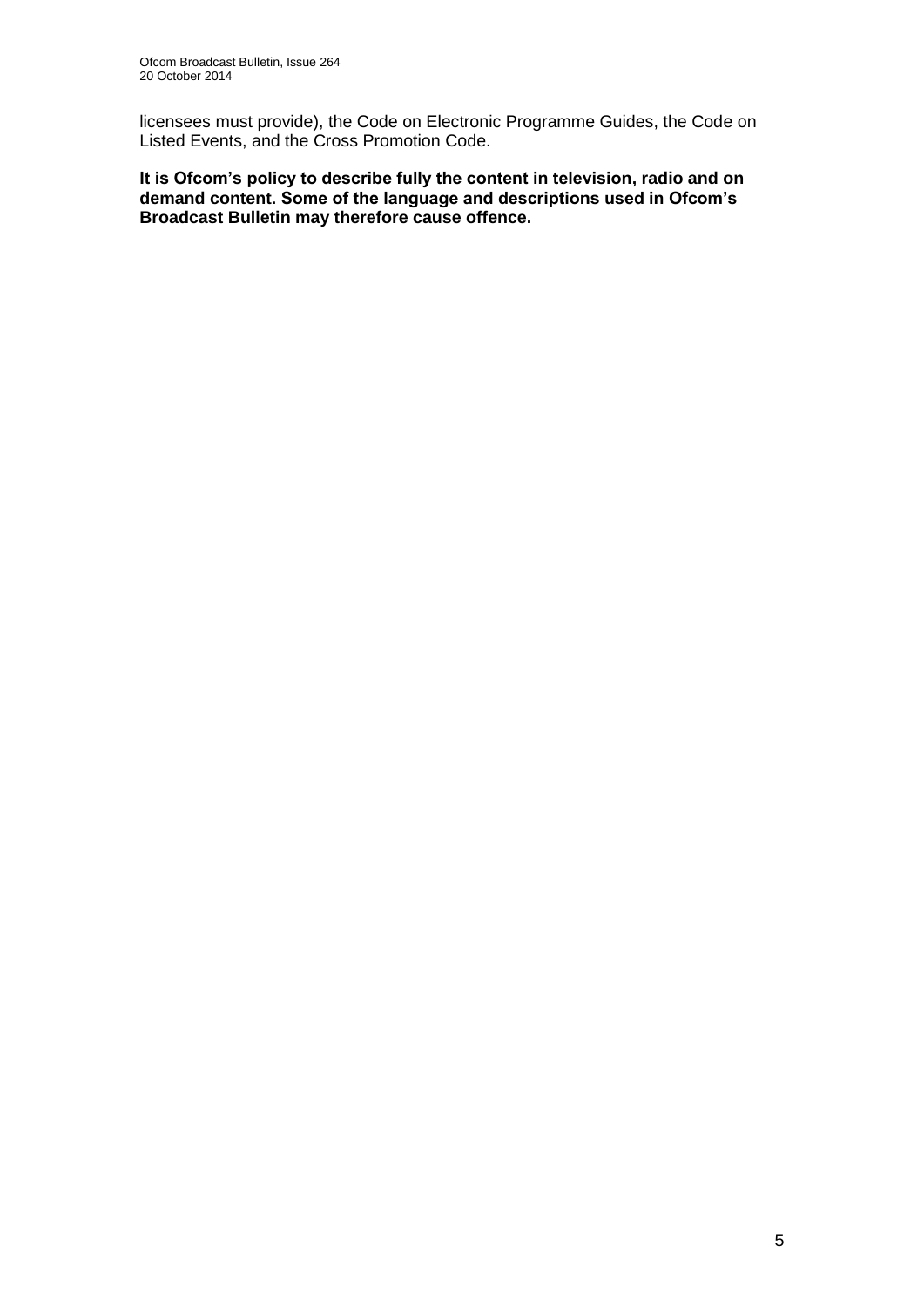## **Note to Broadcasters**

#### **Broadcasting Code: non-geographic numbers in programming**

On 10 October 2014, Ofcom published its consultation on proposed amendments to the Broadcasting Code about the use of non-geographic numbers in programming.

Broadcasters currently use non-geographic numbers for a variety of purposes including for audience interaction in live programmes. In June 2015 certain nongeographic numbers (specifically the 084, 087, 09 and 118 number ranges) will be subject to a new tariff structure ('the unbundled tariff') that requires specific pricing information to be given to audiences.

Accordingly we have proposed amendments to the Broadcasting Code to ensure that call costs continue to be made clear to listeners and viewers.

Our consultation on the proposed amendments to the Broadcasting Code closes on 21 November 2014 and can be found here: <http://stakeholders.ofcom.org.uk/consultations/ngn-broadcasting>

**Broadcasters should note that, until Ofcom has issued the revised rules, the current Code rules remain in force.**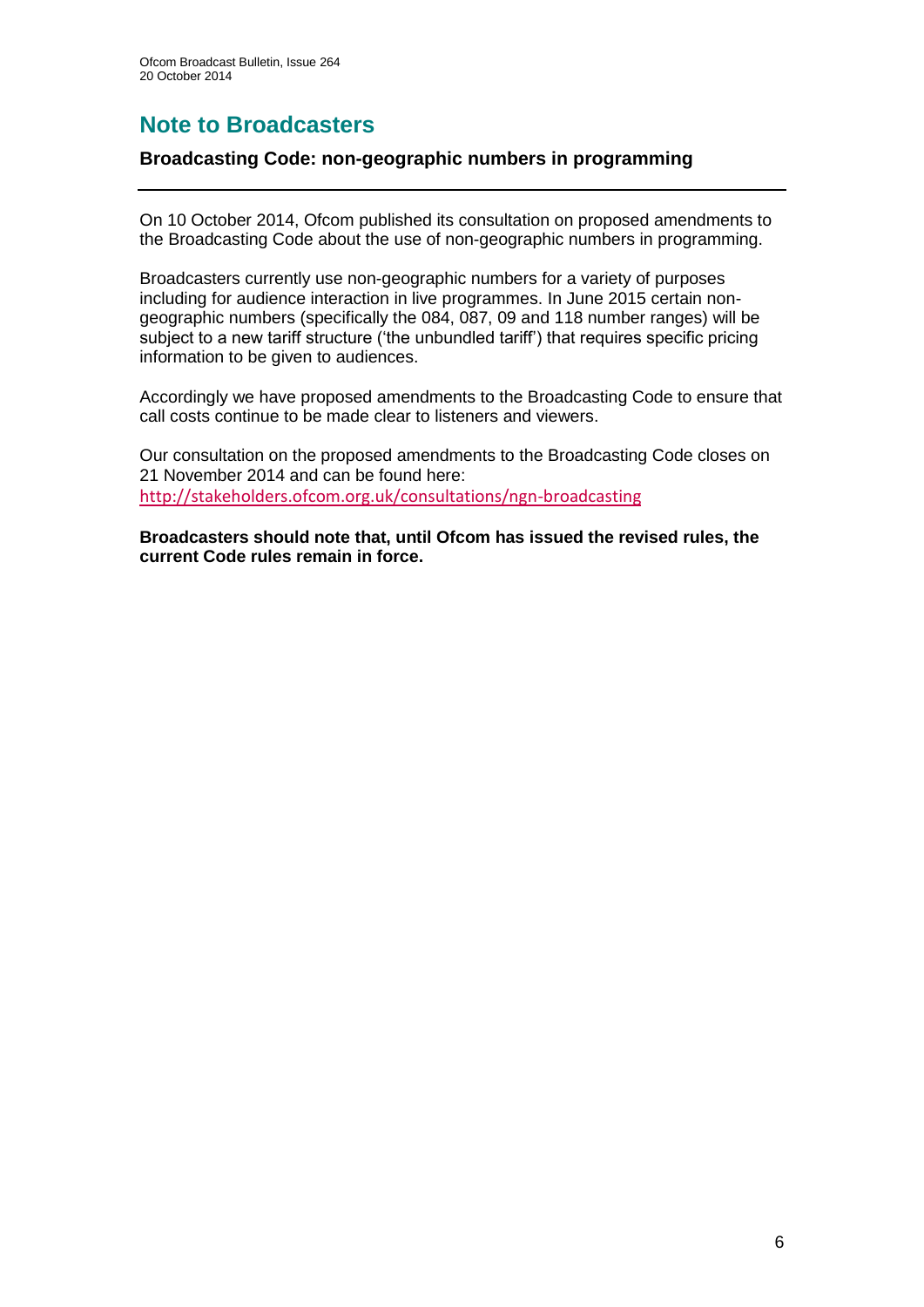## **Standards cases**

## **In Breach**

## **Property Show**

*Bangla TV, 15 May 2014, 10:00*

#### **Introduction**

Bangla TV is a news and general entertainment channel broadcast in Bengali and serving a Bangladeshi audience. The licence for Bangla TV is held by Bangla TV (UK) Ltd ("Bangla TV" or "the Licensee").

*Property Show* was a one-hour studio discussion programme, with a presenter and guests answering questions sent in by viewers via a telephone number displayed on screen from time to time.

We received a complaint stating that a representative of the programme's sponsor, Prime Estate Agents, appeared in the programme. As the programme was in Bengali, we commissioned an independent translation of it and the surrounding broadcast material.

Ofcom noted that, in the lead-up to the programme, an advertisement for Prime Estate Agents was shown. As translated, the advertisement stated:

| On-screen text:           | "Prime Estate Agents. Lettings Sales. We don't have any<br>branches anywhere. Call for your free property valuation.<br>[telephone number and website address given]". |
|---------------------------|------------------------------------------------------------------------------------------------------------------------------------------------------------------------|
| Voiceover:                | "Are you a landlord? Then we have good news for you. The<br>service boundary of Prime Estate Agents is now up to the<br>London M25.                                    |
|                           | Prime Estate Agents have professional qualification and client<br><b>Money Protection Insurance".</b>                                                                  |
| 1 <sup>st</sup> Customer: | "We are with Prime Estate Agents for the last 7 years".                                                                                                                |
| On-screen text:           | "Prime Estate Agents. Hassle free Rent Guarantee. Even if<br>your property is Empty".                                                                                  |
| Voiceover:                | "We are ARLA members. We have a rent guarantee".                                                                                                                       |
| $2nd$ Customer:           | "Excellent service".                                                                                                                                                   |
| 3 <sup>rd</sup> Customer: | "Absolutely".                                                                                                                                                          |
| Voiceover:                | "Call free for your FREE property valuation. Prime Estate<br>Agents, [telephone number given]".                                                                        |

An advertisement for an unconnected company was then shown, followed by a Bangla TV station ident, a graphic stating *"Now – Property Show"* and, in audio, *"Sponsored by"*. The Prime Estate Agents advertisement was then repeated in the position of a sponsorship credit.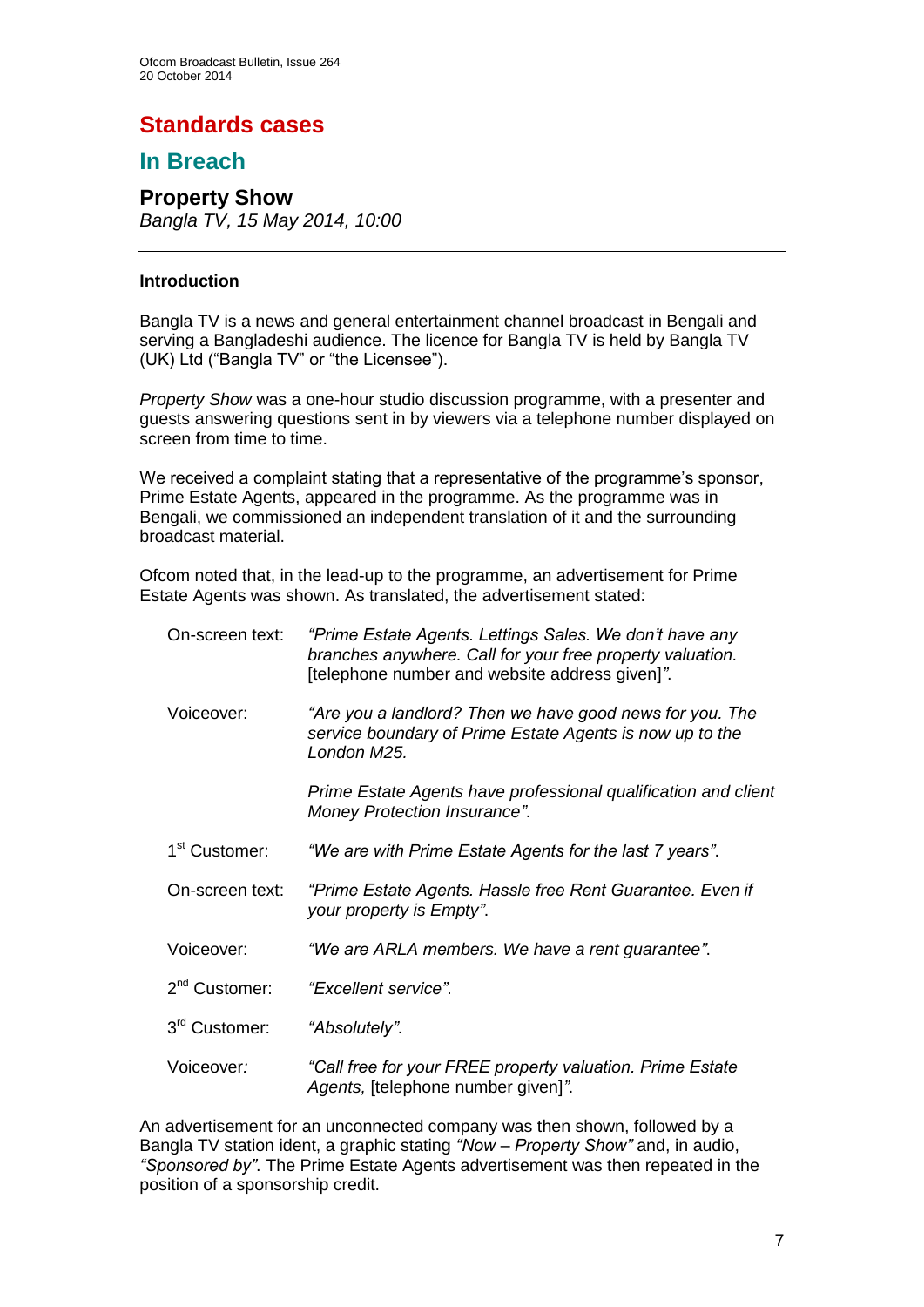The show itself featured a host and two expert commentators. One of the experts was Mr Kazi Arif of Prime Estate Agents who had featured prominently in the company's advertisement/sponsorship credit shown before the start of the programme.

Section Nine of the Code states that any reference to a sponsor that appears in a sponsored programme (with the exception of the sponsorship credits themselves) as a result of a commercial arrangement with the broadcaster, the programme maker or a connected person will be treated as product placement.<sup>1</sup>

We considered the programme and its sponsorship credits to raise potential issues under the following Code rules:

- Rule 9.12: "Product placement is not permitted in the following:...
	- (b) Consumer advice programmes..."
- Rule 9.22: "Sponsorship credits must be distinct from advertising. In particular:
	- (a) Sponsorship credits broadcast **around sponsored programmes** must not contain advertising messages or calls to action. Credits must not encourage the purchase or rental of the products or services of the sponsor or a third party. The focus of the credit must be the sponsorship arrangement itself. Such credits may include explicit reference to the sponsor's products, services or trade marks for the sole purpose of helping to identify the sponsor and/or the sponsorship arrangement".

Ofcom therefore requested comments from the Licensee about how the programme material complied with Rules 9.12(b) and 9.22(a).

#### **Response**

The Licensee told us that it accepted that it had breached the Code. The breaches were a mistake on its part, Bangla TV said, brought about by a failure by the person responsible to understand the rules.

The Licensee said that it took this matter very seriously and had arranged a day's compliance training by an experienced external consultant. Those attending the training had included senior members of staff. The Licensee added that this training would be continued.

Bangla TV said that it, "…will make sure no such mistake occurs again".

#### **Decision**

Under the Communications Act 2003 ("the Act"), Ofcom has a statutory duty to set standards for broadcast content as appear to it best calculated to secure a number of standards objectives.

<sup>1</sup>  $1$  Product placement is defined as the inclusion in a programme of, or of a reference to, a product, service or trade mark where the inclusion is for a commercial purpose, and is in return for payment or other valuable consideration to the programme maker, the broadcaster or any person connected with either.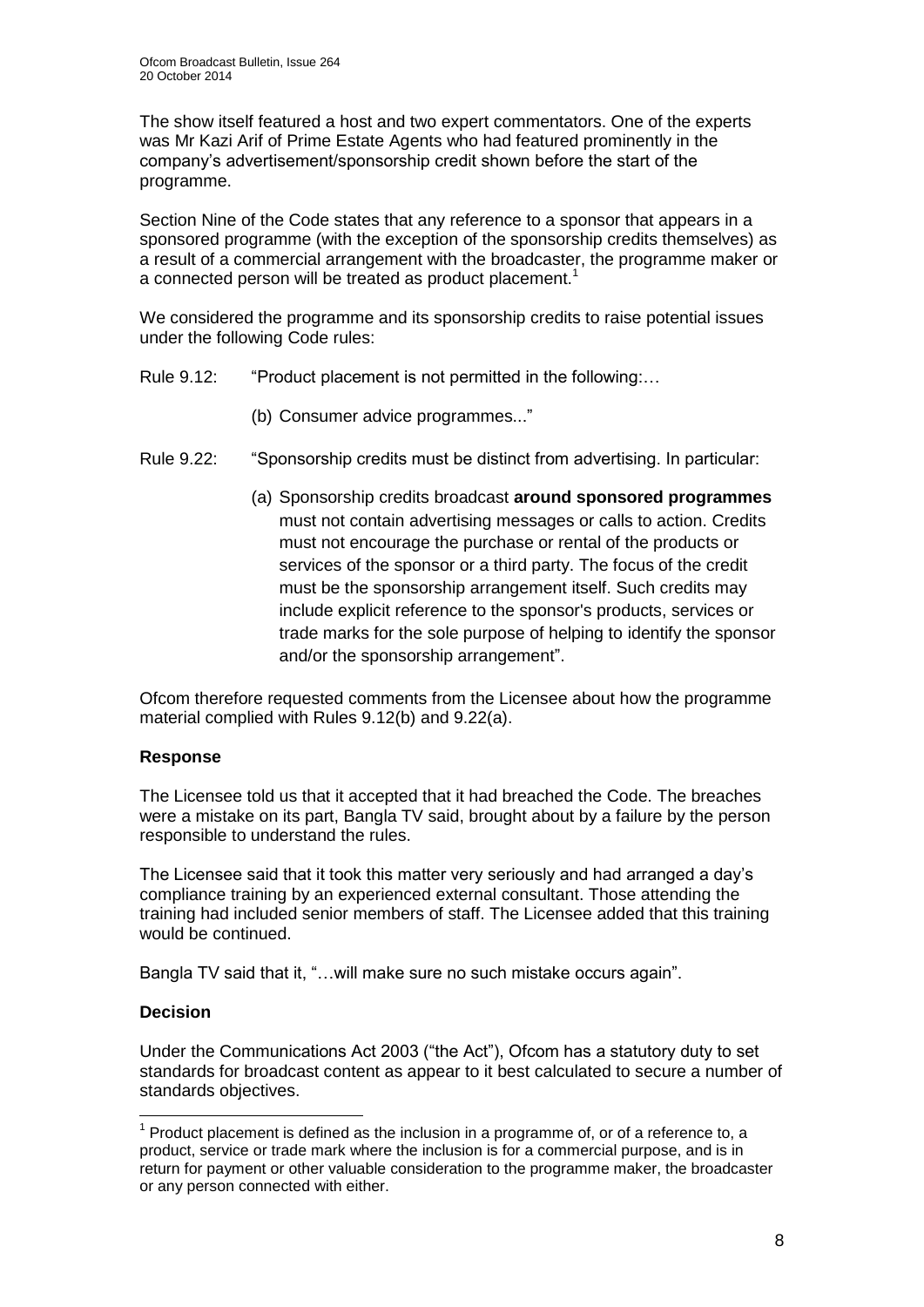One of those objectives is "that the international obligations of the United Kingdom with respect to advertising included in television and radio services are complied with". These obligations include ensuring compliance with the Audiovisual Media Services ("AVMS") Directive.

The AVMS Directive limits the amount of advertising a broadcaster can transmit and requires that advertising is kept distinct from other parts of the programme service. Sponsorship credits are treated as part of the sponsored content and do not count towards the amount of airtime a broadcaster is allowed to use for advertising. To prevent credits effectively becoming advertisements, and therefore increasing the amount of advertising transmitted, broadcasters are required to ensure that sponsorship credits do not contain advertising messages. Rule 9.22(a) of the Code, which among other things requires that sponsorship credits broadcast around sponsored programmes must not contain advertising messages or calls to action, reflects this requirement.

A further objective is that "the product placement requirements…are met in relation to programmes included in a television service (other than advertisements)". The Act prohibits the inclusion of product placement in consumer affairs programmes. This is reflected in Rule 9.12(b) of the Code which prohibits product placement in consumer advice programmes made under UK jurisdiction $2$ .

#### Rule 9.12(b)

Firstly, Ofcom considered whether the appearance of Kazi Arif in *Property Show* amounted to product placement. We noted that Mr Arif works for, and may be the proprietor of, Prime Estate Agents, the company which sponsored the programme. We considered that his inclusion throughout the programme was a reference to the sponsor and therefore amounted to product placement.

We then considered whether *Property Show* was a consumer advice programme. Because the format of the show consisted of a panel including Mr Arif providing advice on property matters – many of them legal in nature – to viewers, we concluded that *Property Show* was a consumer advice programme. This programme was therefore in breach of Rule 9.12(b).

#### Rule 9.22(a)

As noted above, Rule 9.22(a) of the Code requires that sponsorship credits broadcast around sponsored programmes must not contain advertising messages or calls to action, or encourage the purchase or rental of the products or services of the sponsor or a third party. Instead, the focus of the credit must be the sponsorship arrangement itself and references to the sponsor's products, services or trade marks should be for the sole purpose of helping identify the sponsor or the sponsorship arrangement or both.

Ofcom's published Guidance<sup>3</sup> on Rule  $9.22(a)$  states that "Credits should therefore fulfil the role of identifying the sponsorship arrangement and not be capable of being confused with advertising by, for example, focusing on the products or services of the sponsor."

<sup>1</sup>  $2$  Details of what constitutes a programme made under UK jurisdiction can be found in Section Nine of the Code at [http://stakeholders.ofcom.org.uk.](http://stakeholders.ofcom.org.uk/)

<sup>&</sup>lt;sup>3</sup> See<http://stakeholders.ofcom.org.uk/binaries/broadcast/guidance/831193/section9.pdf>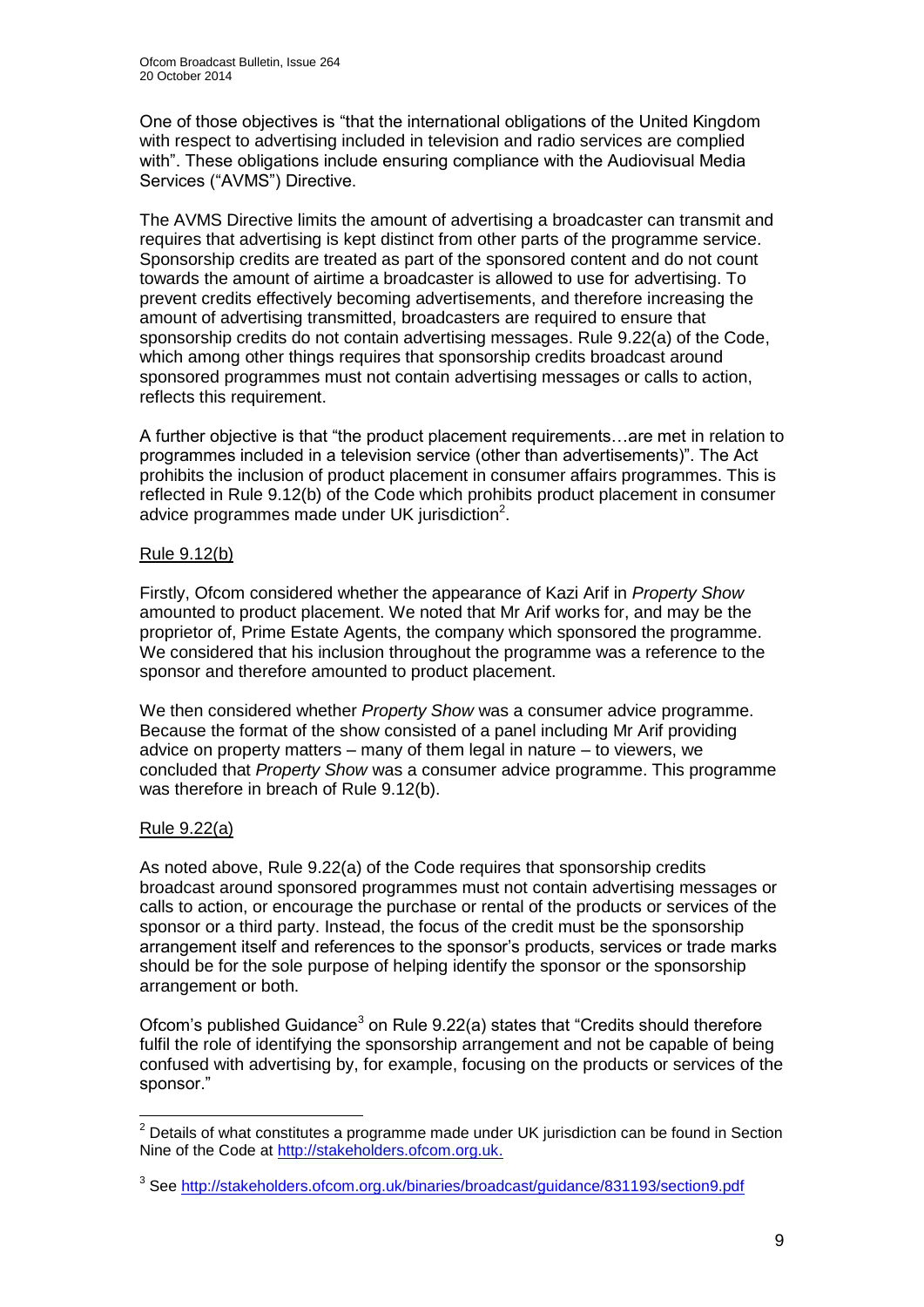In this case it was clear to Ofcom that the sponsorship credit was capable of being confused with an advertisement. Indeed the credit in question had just been shown as an advertisement prior to the start of the programme. Among other things we noted that it contained testimonials from customers, calls to action and service claims (e.g. *"Call free for your FREE property valuation"*).

Because the sponsorship credit contained many characteristics of advertising, including claims and calls to action, we concluded it was in breach of Rule 9.22(a) of the Code.

In a Finding published in issue 249 of Ofcom's Broadcast Bulletin.<sup>4</sup> we made clear that we expected the Licensee to take steps to improve its compliance in relation to Section Nine of the Code. In light of our concerns about the Licensee's compliance record, on 9 May 2014 Bangla TV attended a meeting to discuss its processes. Following that meeting it submitted revised compliance procedures to Ofcom on 30 May 2014.

Ofcom is concerned that, following the meeting on 9 May 2014, the Licensee broadcast further material in breach of Section Nine of the Code, particularly as Ofcom had published a number of findings concerning Rules  $9.12(b)^5$  and  $9.22(a)^6$ that should have already alerted the Licensee to possible compliance issues in *Property Show*.

We noted the compliance training undertaken by the Licensee and the Licensee's assurance that it would avoid such mistakes in the future.

**Nevertheless, in view of the poor compliance record of the Licensee, as noted above and including other cases in this issue of the Broadcast Bulletin, Ofcom puts Bangla TV (UK) Ltd on notice that, in the event of any further similar compliance failures, it may consider further regulatory action.** 

**Breaches of Rules 9.12(b) and 9.22(a)**

1

 $4$  See issue 249 of Ofcom's Broadcast Bulletin (3 March 2014), available to view at: [http://stakeholders.ofcom.org.uk/binaries/enforcement/broadcast](http://stakeholders.ofcom.org.uk/binaries/enforcement/broadcast-bulletins/obb249/obb249.pdf)[bulletins/obb249/obb249.pdf.](http://stakeholders.ofcom.org.uk/binaries/enforcement/broadcast-bulletins/obb249/obb249.pdf)

 $5$  See issue 253 of Ofcom's Broadcast Bulletin (6 May 2014), available to view at: [http://stakeholders.ofcom.org.uk/binaries/enforcement/broadcast](http://stakeholders.ofcom.org.uk/binaries/enforcement/broadcast-bulletins/obb2521/obb253.pdf)[bulletins/obb2521/obb253.pdf.](http://stakeholders.ofcom.org.uk/binaries/enforcement/broadcast-bulletins/obb2521/obb253.pdf)

 $6$  Ibid and issue 223 of Ofcom's Broadcast Bulletin (4 February 2013), at [http://stakeholders.ofcom.org.uk/binaries/enforcement/broadcast](http://stakeholders.ofcom.org.uk/binaries/enforcement/broadcast-bulletins/obb223/obb223.pdf)[bulletins/obb223/obb223.pdf.](http://stakeholders.ofcom.org.uk/binaries/enforcement/broadcast-bulletins/obb223/obb223.pdf)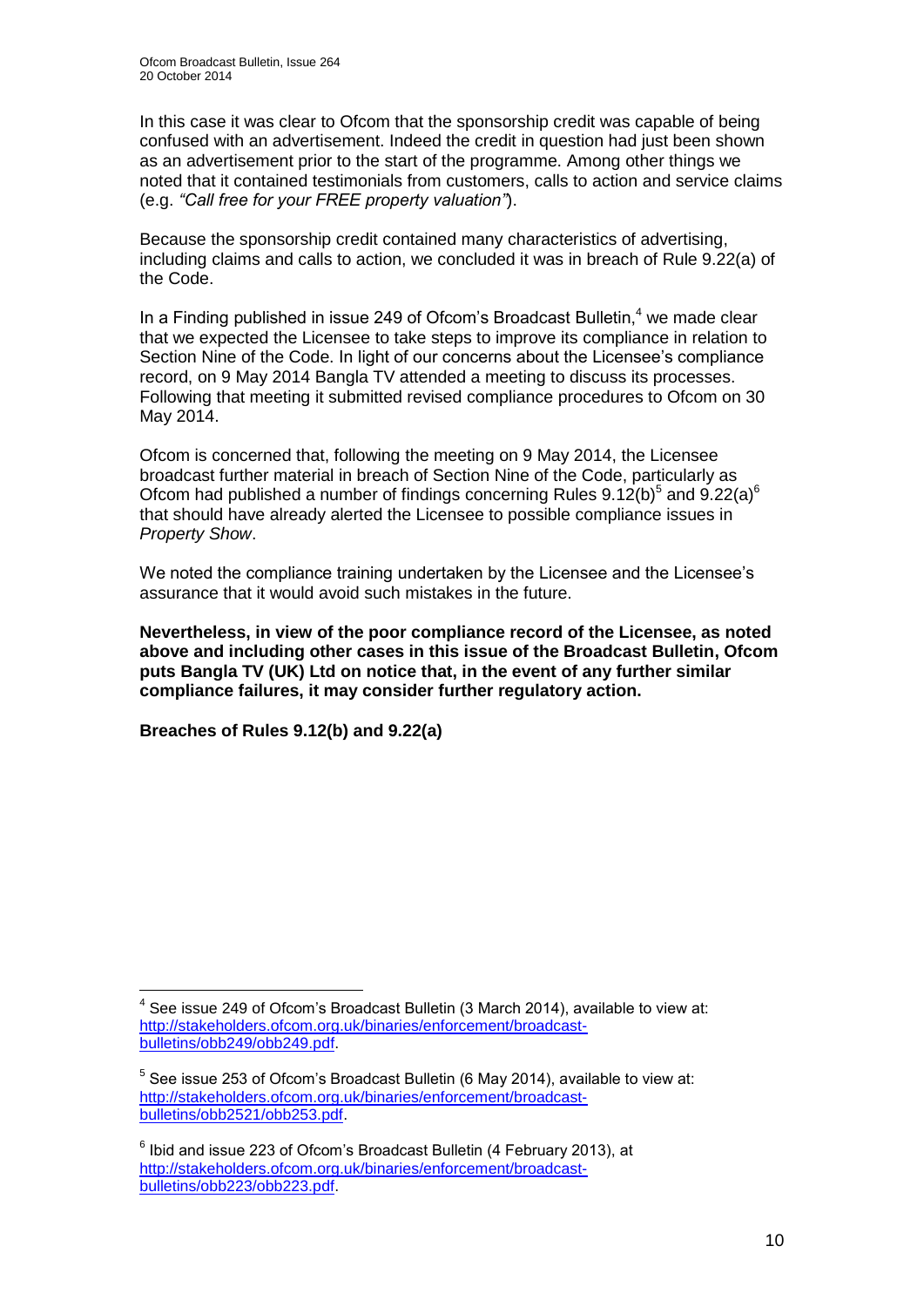# **In Breach**

**Ami r Ma** *Bangla TV, 10 June 2014, 17:30*

#### **Introduction**

Bangla TV is a news and general entertainment channel broadcast in Bengali and serving a Bangladeshi audience. The licence for Bangla TV is held by Bangla TV (UK) Ltd ("Bangla TV" or "the Licensee").

A complainant alerted Ofcom to an episode of *Ami r Ma*, a talk show in which the presenter talks to a number of mothers and their daughters.

Ofcom viewed the programme, which included full screen shots of the universal neutral product placement  $\log o^1$  (a 'P symbol') shown into and out of every advertisement break. We noted that branding for Knorr food products appeared throughout the programme on large boards located around the set. These included boards placed directly behind both the presenter and the guests, which were visible when the camera cut to each participant, as well as to the side of the seating area, making the logo visible during wide shots of the set.

Ofcom requested information from the Licensee to determine whether these references raised any issues under the Code. In particular we asked Bangla TV to provide copies of any contracts or other agreements between the programme producer/Bangla TV (or any person connected to either) and Knorr that related to this broadcast.

Ofcom did not receive a response to our request by the specified deadline. We therefore wrote to the Licensee reminding it of its responsibility to supply us with the material requested. Again, the Licensee did not respond to our request within the deadline we had set, and instead provided what appeared to be another copy of the programme on a DVD<sup>2</sup>. We wrote again to the Licensee, asking Bangla TV to confirm if the requested information had been included on the DVD. The Licensee failed to respond to Ofcom's request.

We then informed the Licensee that, in light of its failure to provide the requested information, we were minded to consider it in breach of its licence obligations to provide information to Ofcom when required to do so. At this point Bangla TV responded and committed to provide the requested information by an agreed deadline. However the Licensee failed to meet that deadline and Ofcom received the information a day later.

Ofcom considered that the matter warranted investigation under Condition 12(1) of Bangla TV (UK) Ltd's Television Licensable Content Service licence ("TLCS"). This states that:

<sup>1</sup>  $1$  Guidance on the form, size and duration of the logo can be found in Annex 1 of Ofcom's Guidance to Section Nine of the Code at: [http://stakeholders.ofcom.org.uk/binaries/guidance/831193/section9.pdf.](http://stakeholders.ofcom.org.uk/binaries/guidance/831193/section9.pdf)

 $2$  Ofcom was unable to verify the DVD's contents as it arrived in an irreparably damaged state.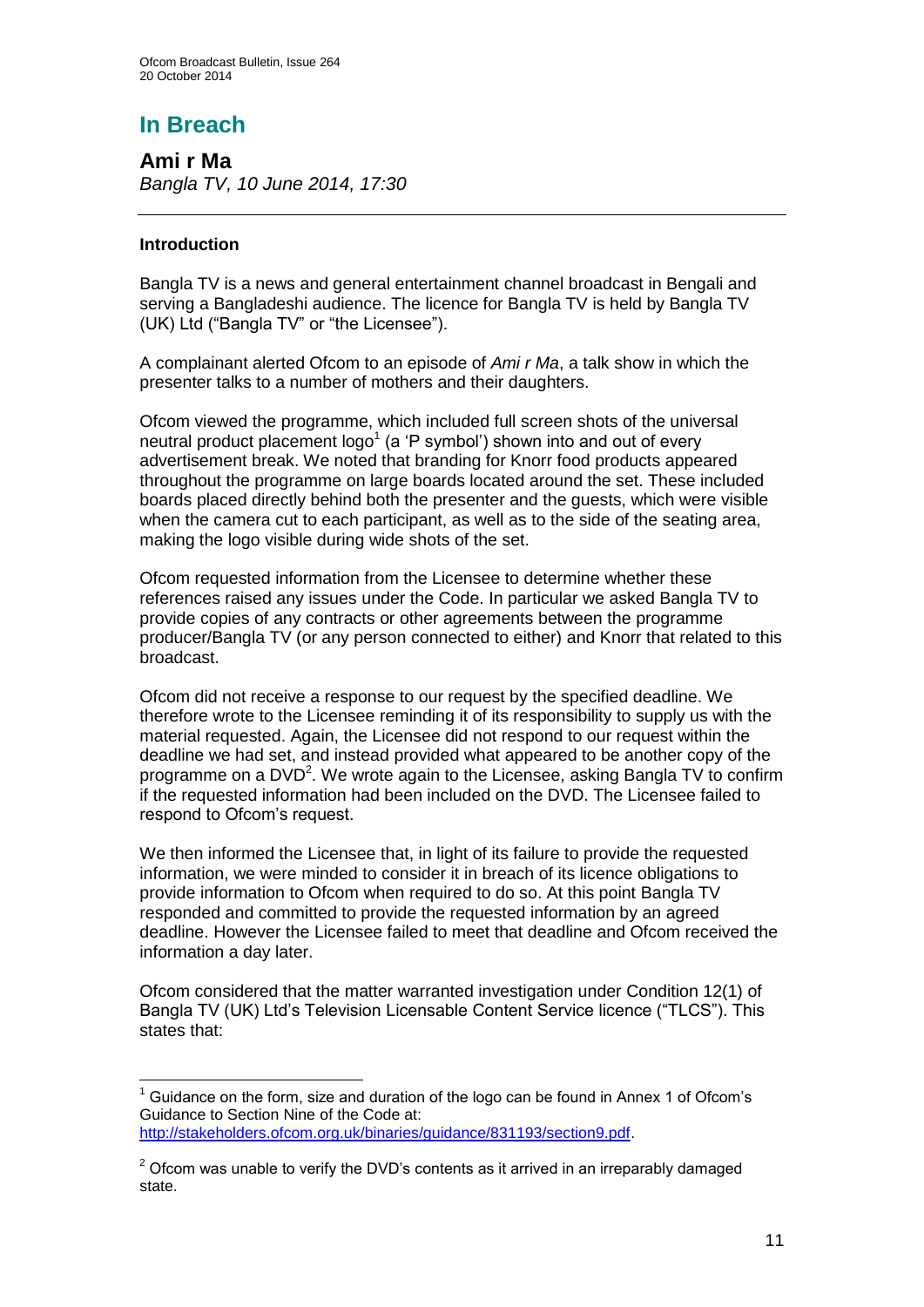"The Licensee shall furnish to Ofcom in such manner and at such times as Ofcom may reasonably require such documents, accounts, returns, estimates, reports, notices or other information as Ofcom may require for the purposes of exercising the functions assigned to it by or under the 1990 Act, the 1996 Act, or the Communications Act…"

Bangla TV confirmed that the inclusion of the branding for Knorr in this programme was subject to a commercial arrangement between Knorr and RTV Bangladesh (the programme producer).

The Code defines product placement as:

"The inclusion in a programme of, or reference to, a product, service or trademark where the inclusion is for a commercial purpose, and is in return for the making of any payment, or the giving of other valuable consideration, to any relevant provider or any other person connected with a relevant provider, and is not prop placement".

The definition of a "relevant provider" in the Code includes both the provider of the television service (Bangla TV) and the producer of the programme (RTV). Because in this instance RTV had a commercial arrangement in place with Knorr, we considered the references to Knorr in the programme met the definition of product placement.

Ofcom therefore considered the programme raised issues warranting investigation under Rule 9.10, which states:

"References to placed products, services and trade marks must not be unduly prominent".

We therefore requested representations from the Licensee as to how the material compiled with this rule.

#### **Response**

The Licensee stated that in this case it had transmitted programming sourced from RTV in Bangladesh. The Licensee added that it had displayed the 'P symbol' full screen into and out of every advertisement break to alert viewers to the commercial arrangement between RTV and Knorr.

Further, Bangla TV stated that once it had received Ofcom's request for information it had taken steps to ensure the Knorr branding would be obscured in future episodes of the programme. It apologised unconditionally for the delay in responding to Ofcom's enquiries, citing "an oversight by the person concern[ed]".

The Licensee told us that it accepted that it had breached the Code. The breach was a mistake on its part, Bangla TV said, brought about by a failure by the person responsible to understand the rules.

The Licensee said that it took this matter very seriously and had arranged a day's compliance training by an experienced external consultant. Those attending the training had included senior members of staff. The Licensee said further that this training would be continued. Bangla TV said that it hoped that this will improve compliance standards at the channel and ensure no such mistakes occur again.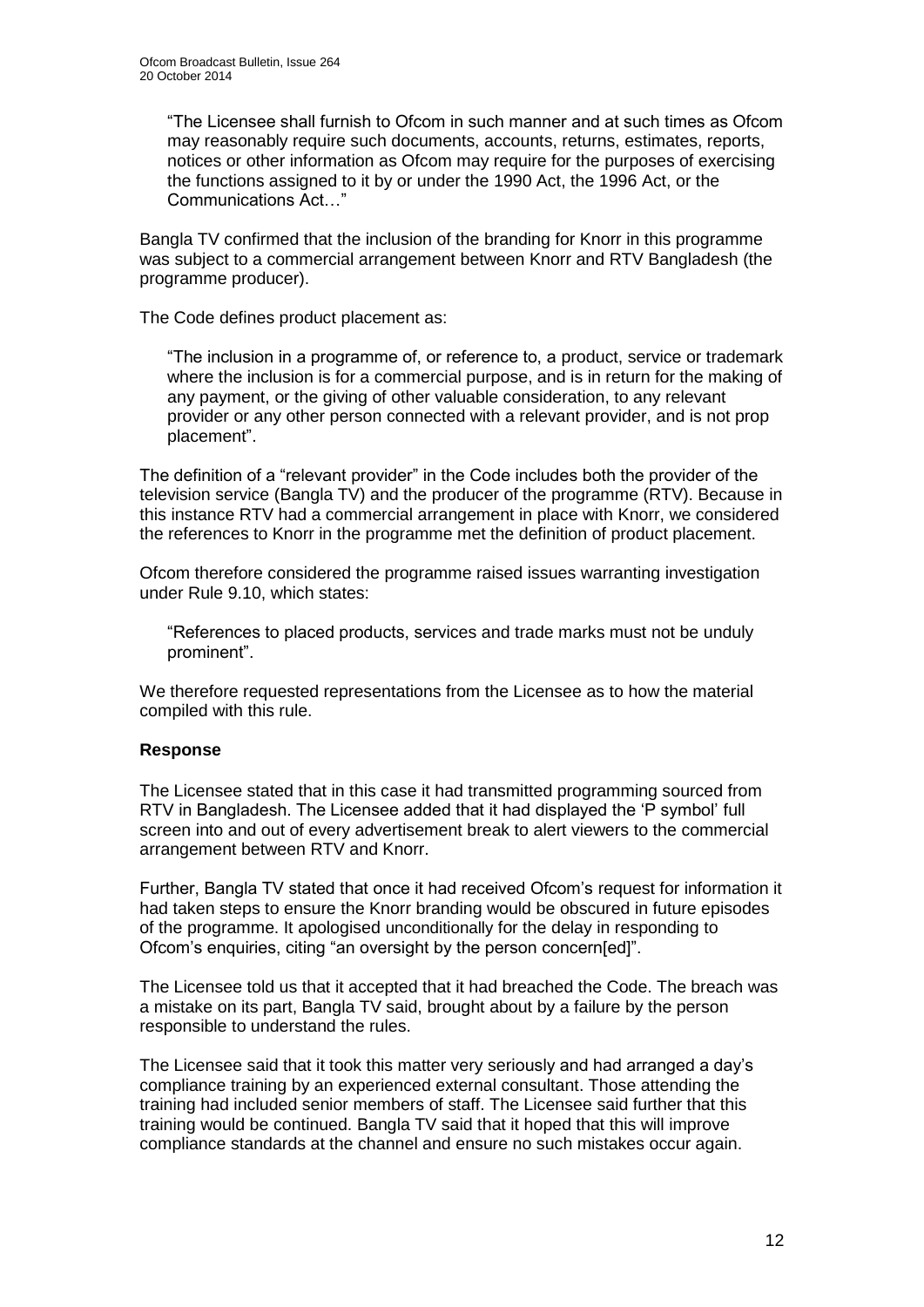#### **Decision**

#### Licence Condition 12(1)

Under the Communications Act 2003, Ofcom has a duty to ensure that in each broadcaster's licence there are conditions requiring the licensee to provide information to Ofcom when such information is necessary to enable Ofcom to exercise its functions. TLCS licences enshrine this obligation in Licence Condition 12(1).

Breaches of Licence Condition 12(1) are significant because they impede Ofcom's ability to assess in a timely way whether a particular broadcast raises potential issues under the relevant codes. This can therefore affect Ofcom's ability to carry out its statutory duties in regulating broadcast content.

In this case, the Licensee did not provide the requested information despite three requests from Ofcom. We noted that the Licensee was eventually able to provide the requested information and apologised for the delay in responding which the Licensee explained had been caused by an oversight by the person concerned. However, Ofcom considered that this did not provide a satisfactory explanation as to why this incident had occurred. Ofcom also noted that Bangla TV's response did not make clear how it would remedy this situation to ensure it would not recur.

Ofcom expects its licensees to have measures in place to ensure information requested by the regulator is provided in a timely manner. In this case, the Licensee did not provide the information requested within the deadlines set by Ofcom. Ofcom has therefore recorded a breach of Licence Condition 12(1).

#### Rule 9.10

Article 19 of the Audiovisual Media Services Directive (the "AVMS Directive") requires, among other things, that television advertising is kept visually and/or audibly distinct from programming.

The purpose of this rule is to prevent programmes becoming vehicles for advertising and to protect viewers from surreptitious advertising. Further, Article 23 of the AVMS Directive requires that television advertising is limited to a maximum of 12 minutes in any clock hour.

The above requirements are reflected in, among other rules, Rule 9.10 of the Code, which prohibits references to placed products, services or trade marks being given undue prominence in programming.

In this case, Ofcom considered that there was no editorial justification for the Knorr logo to appear throughout a discussion programme. We therefore considered this content was in breach of Rule 9.10.

In a Finding published in issue 249 of Ofcom's Broadcast Bulletin, $3$  we made clear that we expected the Licensee to take steps to improve its compliance in relation to Section Nine of the Code. In light of our concerns about the Licensee's compliance

 3 See issue 249 of Ofcom's Broadcast Bulletin (3 March 2014), available to view at: [http://stakeholders.ofcom.org.uk/binaries/enforcement/broadcast](http://stakeholders.ofcom.org.uk/binaries/enforcement/broadcast-bulletins/obb249/obb249.pdf)[bulletins/obb249/obb249.pdf.](http://stakeholders.ofcom.org.uk/binaries/enforcement/broadcast-bulletins/obb249/obb249.pdf)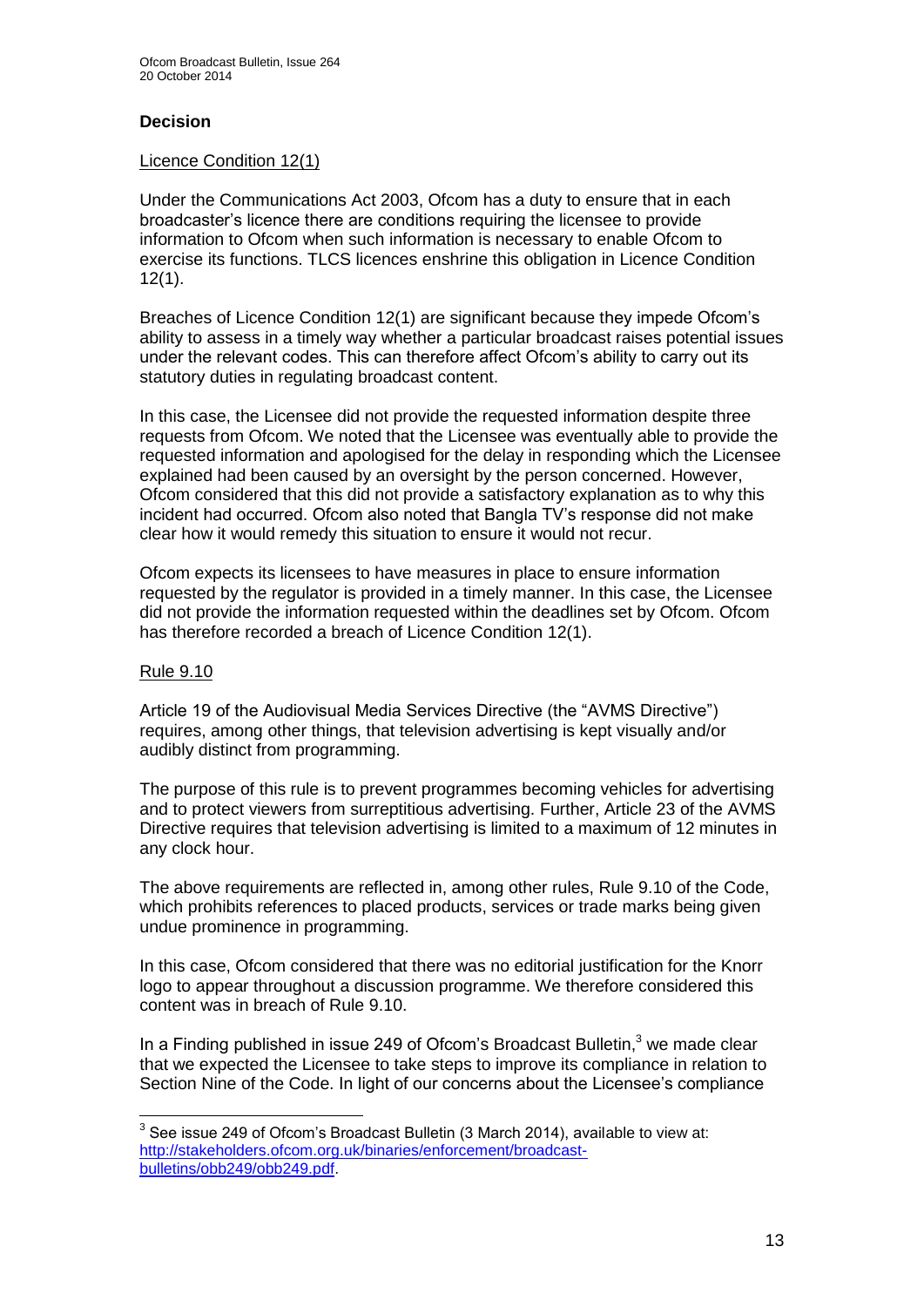1

.

record, on 9 May 2014 Bangla TV attended a meeting to discuss its processes. Following that meeting it submitted revised compliance procedures to Ofcom on 30 May 2014.

Ofcom is concerned that, despite those steps, the Licensee broadcast further material in breach of Section Nine of the Code, particularly as Ofcom had recently published findings about Rule  $9.10<sup>4</sup>$  that should have alerted the Licensee to possible compliance issues in *Ami r Ma*.

We noted the compliance training undertaken by the Licensee and the Licensee's assurance that it would avoid such mistakes in the future.

**Nevertheless, in view of the poor compliance record of the Licensee, as noted above and including other cases in this issue of the Broadcast Bulletin, Ofcom puts Bangla TV (UK) Ltd on notice that, in the event of any further similar compliance failures, it may consider further regulatory action.** 

**Breaches of TLCS Licence Condition 12(1) and Rule 9.10**

 $4$  See issues 251 (31 March 2014) and 254 (19 May 2014) of Ofcom's Broadcast Bulletin, available to view at: [http://stakeholders.ofcom.org.uk/binaries/enforcement/broadcast](http://stakeholders.ofcom.org.uk/binaries/enforcement/broadcast-bulletins/obb2501/obb251.pdf)[bulletins/obb2501/obb251.pdf](http://stakeholders.ofcom.org.uk/binaries/enforcement/broadcast-bulletins/obb2501/obb251.pdf) and

<http://stakeholders.ofcom.org.uk/binaries/enforcement/broadcast-bulletins/obb254/obb254.pdf>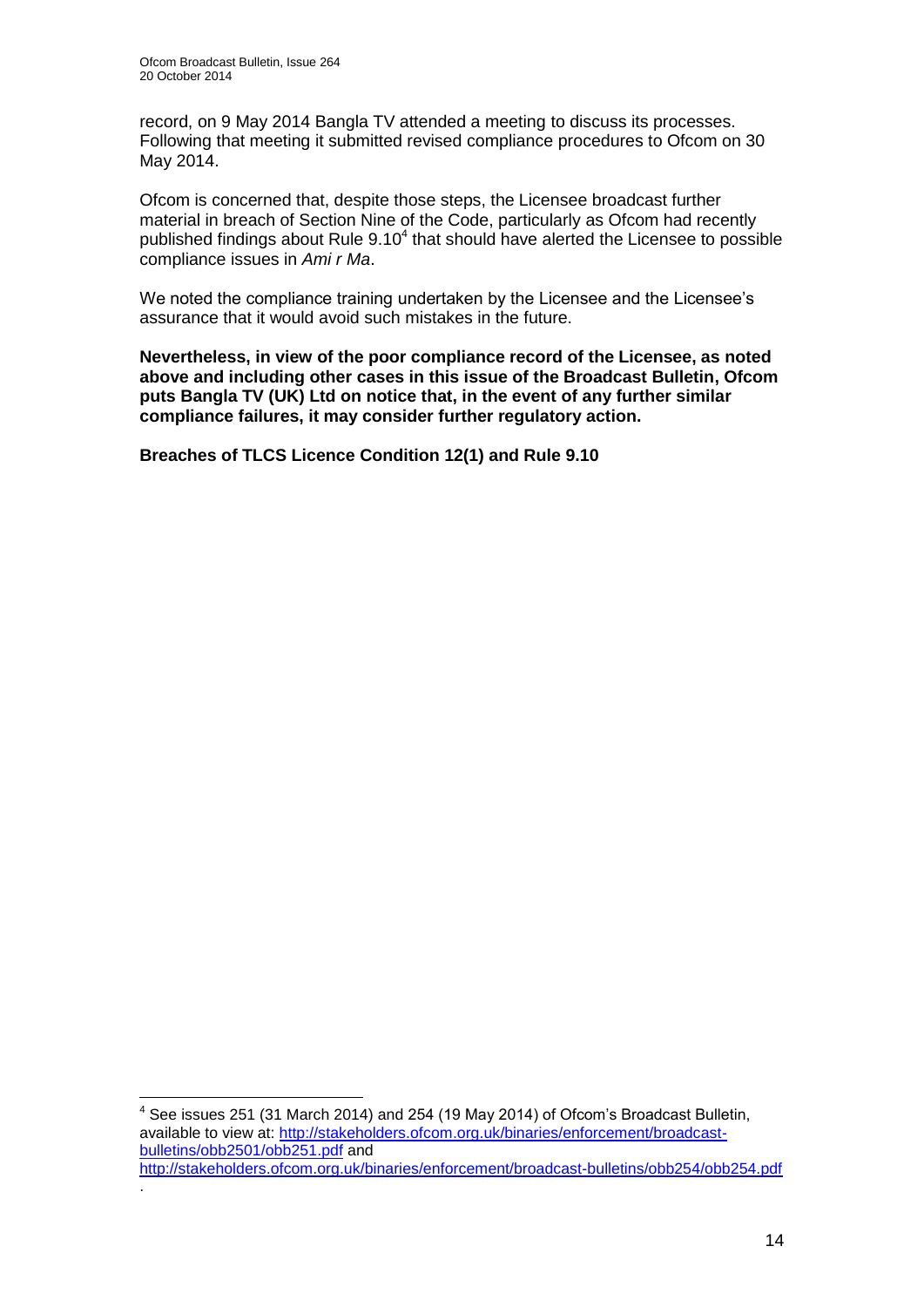# **In Breach**

**Azan-e-Magrib** *Bangla TV, 7 July 2014, 21:00*

#### **Introduction**

1

Bangla TV is a news and general entertainment channel broadcast in Bengali and serving a Bangladeshi audience. The licence for Bangla TV is held by Bangla TV (UK) Ltd ("Bangla TV" or "the Licensee").

A complainant alerted Ofcom to sponsorship credits broadcast during *Azan-e-Magrib*, a three minute Islamic call to prayer sponsored by JMG Cargo and Travel, Nirala Foods and Holy Makkah Tours.

On nine occasions during the programme, sponsorship credits were shown in the left hand area of the screen, while scenes of pilgrims attending the Sacred Mosque in Mecca were shown on the right side. This visual content was accompanied by the Azan<sup>1</sup>.

Section Nine of the Code requires programme sponsorship to be identified clearly by means of sponsorship credits, which must be broadcast at the beginning and/or during and/or end of the sponsored programme. However, sponsorship credits may not be shown during sponsored programmes in which product placement<sup>2</sup> is prohibited.

Rule 9.12(a) of the Code, prohibits product placement in religious programmes produced under UK jurisdiction<sup>3</sup>. Ofcom's Guidance to Section Nine of the Code makes clear that a religious programme "is a programme that covers religious acts of worship or whose main focus is religious belief…". As a call to prayer, *Azan-e-Magrib*  was a religious programme within the terms of Rule 9.12(a) of the Code.

Ofcom therefore considered the material raised issues warranting investigation under Rule 9.23 of the Code, which states:

"Where a sponsor is prohibited from product placing in the programme it is sponsoring, sponsorship credits may not be shown during the sponsored programme".

 $1$  An Azan (or Adhan) is an Islamic call to prayer or worship, recited by the muezzin (the appointed person at a mosque to lead such calls) at prescribed times of the day.

 $2$  Product placement is defined as the inclusion in a programme of, or of a reference to, a product, service or trade mark where the inclusion is for a commercial purpose, and is in return for payment or other valuable consideration to the programme maker, the broadcaster or any person connected with either.

 $3$  As also set out in Section Nine of the Code, "programmes produced under UK jurisdiction" means any programme produced or commissioned by either: a) the provider of the television programme service or any person connected with that provider (except in the case of a film made for cinema); or b) any other person with a view to its first showing taking place in a television programme service under the jurisdiction of the United Kingdom (for the purposes of the AVMS Directive).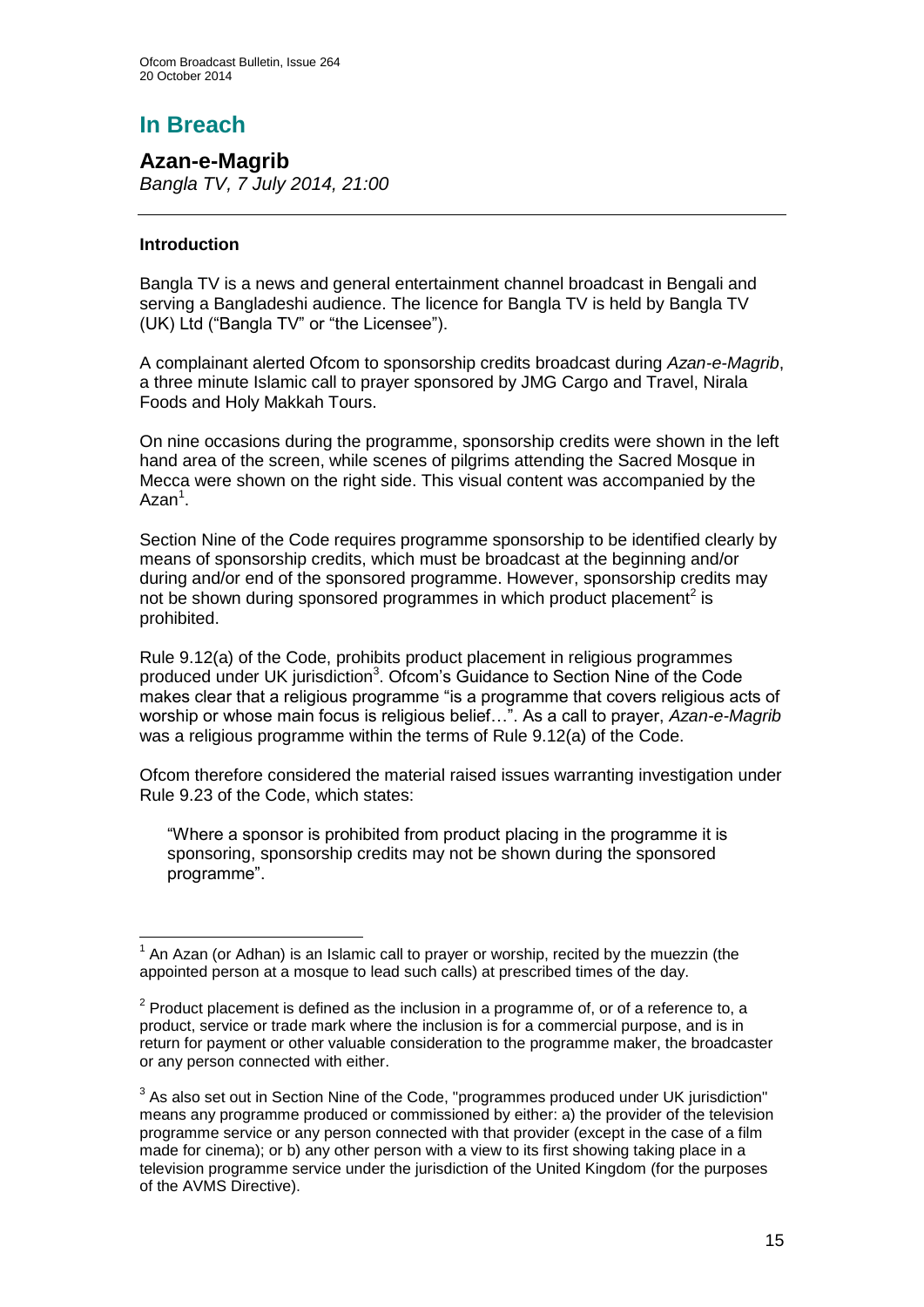We sought comments from the Licensee as to how the content complied with this rule.

#### **Response**

The Licensee said that *Azan-e-Magrib* is not a religious programme but rather "a call for prayers". It nevertheless conceded that the sponsorship credit may have raised issues with Rule 9.23 of the Code.

The Licensee explained that it normally broadcasts calls for prayers five times per day without sponsorship credits. However, for the Ramadan period, Bangla TV said that it had included sponsorship credits without fully reviewing Rule 9.23 of the Code. The Licensee added that it immediately removed the sponsorship credit as soon as it became aware of the matter.

Bangla TV said that it took this matter very seriously and had arranged a day's compliance training for its staff – including senior staff members – by an experienced external consultant as part of a programme of training that would be continued. Bangla TV said that it hoped that this will improve compliance standards at the channel and ensure no such mistakes occur again.

#### **Decision**

Under the Communications Act 2003 ("the Act"), Ofcom has a statutory duty to set standards for broadcast content as appear to it best calculated to secure a number of standards objectives. These include that "the proper degree of responsibility is exercised with respect to the content of programmes which are religious programmes" and "the product placement requirements…are met in relation to programmes included in a television service (other than advertisements)". The Act prohibits the inclusion of product placement in religious programmes made under UK jurisdiction.

These standards are reflected in, among other rules, Rule 9.12(a) of the Code, which prohibits product placement in religious programmes, and Rule 9.23 of the Code, which prohibits the broadcast of sponsorship credits during programmes in which product placement is prohibited.

In this case, Ofcom noted the Licensee's view that this was not a religious programme but rather a call to prayer. However, Ofcom obtained an English translation of the material (see below).

*"Allah [God] is greatest, Allah is greatest, Allah is greatest, Allah is greatest, I bear witness that there is no god but Allah. I bear witness that there is no god but Allah, I bear witness that Muhammad (peace be upon him) is the Messenger of Allah. I bear witness that Muhammad (peace be upon him) is the Messenger of Allah. Hasten to the prayer. Hasten to the prayer. Hasten to success. Hasten to success. Allah is greatest, Allah is greatest, There is no god but Allah".* 

The following prayer was then broadcast: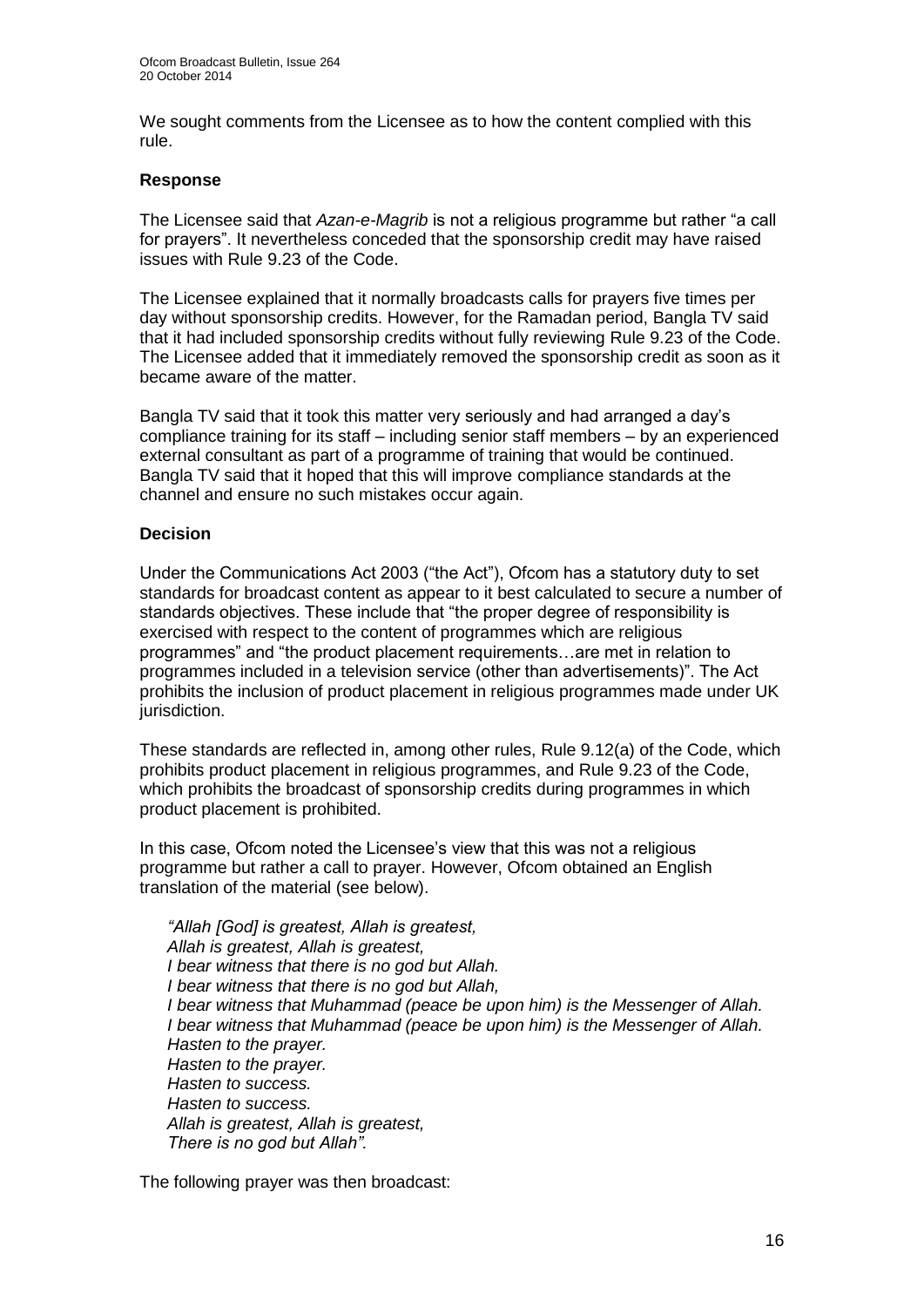*"O Allah, owner of this perfect call and owner of this prayer to be performed, Bestow upon Muhammad a station in Jannah* [Paradise] *and a rank above the rest of creation. And raise him to the rank you have promised him.* 

*Verily, You never fail in Your promise".* 

Ofcom considered the call to prayer (like the prayer itself) mainly focused on religious belief. Notwithstanding the view of the Licensee, we concluded that *Azan-e-Magrib*  was a religious programme under the terms of the Code.

Although sponsorship credits may be broadcast before and/or after religious programmes, Rule 9.23 prohibits them from being shown *during* such programmes.

Ofcom noted the action taken by the Licensee to remove the sponsorship credits once it had been made aware of the issue, as well as the steps it has subsequently undertaken to improve compliance in this area. However, nine sponsorship credits (for JMG Cargo and Travel, Nirala Foods and Holy Makkah Tours) were broadcast during the religious programme, *Azan-e-Magrib*, in breach of Rule 9.23.

In a Finding published in issue 249 of Ofcom's Broadcast Bulletin.<sup>4</sup> we made clear that we expected the Licensee to take steps to improve its compliance in relation to Section Nine of the Code. In light of our concerns about the Licensee's compliance record, on 9 May 2014 Bangla TV attended a meeting to discuss its processes. Following that meeting it submitted revised compliance procedures to Ofcom on 30 May 2014.

Ofcom is concerned that, despite those steps, the Licensee broadcast further material in breach of Section Nine of the Code, particularly as Ofcom had previously published findings concerning Rule 9.23<sup>5</sup> that should have already alerted the Licensee to possible compliance issues in *Azan-e-Magrib*.

We noted the compliance training undertaken by the Licensee and the Licensee's assurance that it would avoid such mistakes in the future.

**Nevertheless, in view of the poor compliance record of the Licensee, as noted above and including other cases in this issue of the Broadcast Bulletin, Ofcom puts Bangla TV (UK) Ltd on notice that, in the event of any further similar compliance failures, it may consider further regulatory action.** 

**Breach of Rule 9.23**

<sup>1</sup>  $4$  See issue 249 of Ofcom's Broadcast Bulletin (3 March 2014), available to view at: [http://stakeholders.ofcom.org.uk/binaries/enforcement/broadcast](http://stakeholders.ofcom.org.uk/binaries/enforcement/broadcast-bulletins/obb249/obb249.pdf)[bulletins/obb249/obb249.pdf.](http://stakeholders.ofcom.org.uk/binaries/enforcement/broadcast-bulletins/obb249/obb249.pdf)

<sup>&</sup>lt;sup>5</sup> See issue 244 of Ofcom's Broadcast Bulletin (16 December 2013), available to view at: [http://stakeholders.ofcom.org.uk/binaries/enforcement/broadcast-bulletins/2431/obb244.pdf.](http://stakeholders.ofcom.org.uk/binaries/enforcement/broadcast-bulletins/2431/obb244.pdf)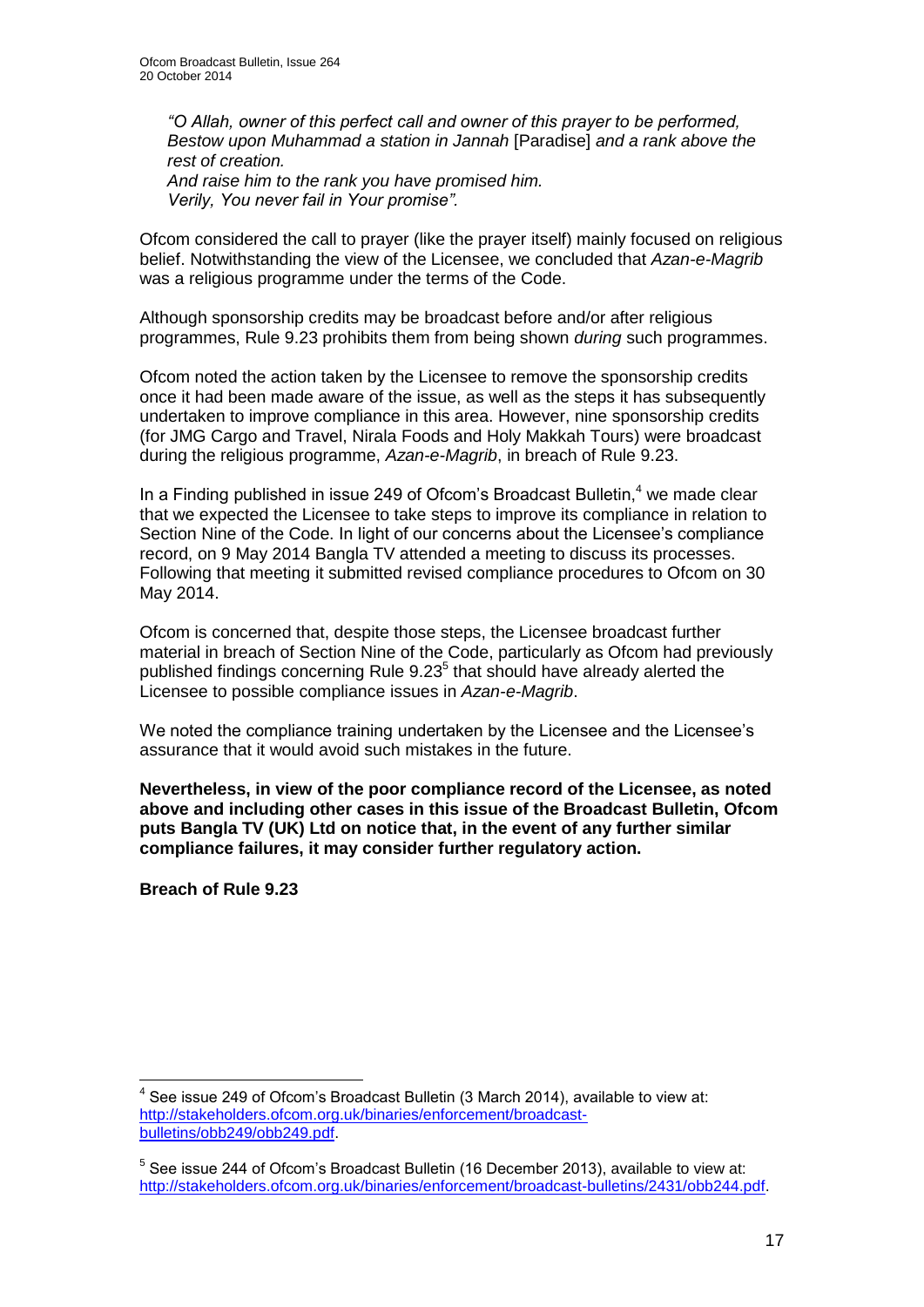# **In Breach**

## **Studio 66 3 Nights**

*Studio 66 TV3, 4 June 2014, 22:15*

#### **Introduction**

*Studio 66 3 Nights* was a segment of interactive 'adult chat' advertising content broadcast on the service Studio 66 TV3 $1$ . The service, broadcasting on a digital satellite platform, is freely available without mandatory restricted access and is situated in the 'adult' section of the electronic programme guide ("EPG"). Viewers are invited to contact on-screen presenters via premium rate telephony services ("PRS"). The female presenters dress and behave in a sexually provocative way while encouraging viewers to contact the PRS numbers.

The licence for Studio 66 TV3 is owned and operated by 965 TV Limited ("965 TV" or "the Licensee").

Ofcom received a complaint that at 22:30 the on-screen female presenter was rubbing her genitals.

We assessed the material between 22:15 and 22:45 and noted the female presenter was wearing a thong and white vest top pulled down to expose her breasts. During the broadcast, the presenter sat for extended periods of time with her legs apart and repeatedly stroked and rubbed her genital area through her thong. On a further two occasions she moved her hand underneath her underwear and appeared to rub her genital area. The presenter's thong also failed to adequately cover the area around her genitals and this area was exposed on a number of occasions during the broadcast.

Ofcom considered that this material raised issues warranting investigation under BCAP Code Rule 4.2.This states:

"Advertisements must not cause serious or widespread offence against generally accepted moral, social or cultural standards".

We therefore requested comments from the Licensee as to how this advertising content complied with this rule.

#### **Response**

1

965 TV acknowledged that, having assessed the content, it "raised some issues" in relation to Ofcom's published guidance in this area and its own internal guidance. Despite this, the Licensee submitted that in order to breach Rule 4.2, it was necessary for the content to have caused, as opposed to having had the potential to cause, "serious or widespread offence against generally accepted moral, social or cultural standards".

965 TV pointed out that the content was broadcast well after the watershed in the 'adult' section of the EPG. The Licensee argued that at this time of night other channels in the 'adult' section of the EPG, which are regulated under the

<sup>&</sup>lt;sup>1</sup> Studio 66 TV3 was renamed Switch TV on 1 September 2014.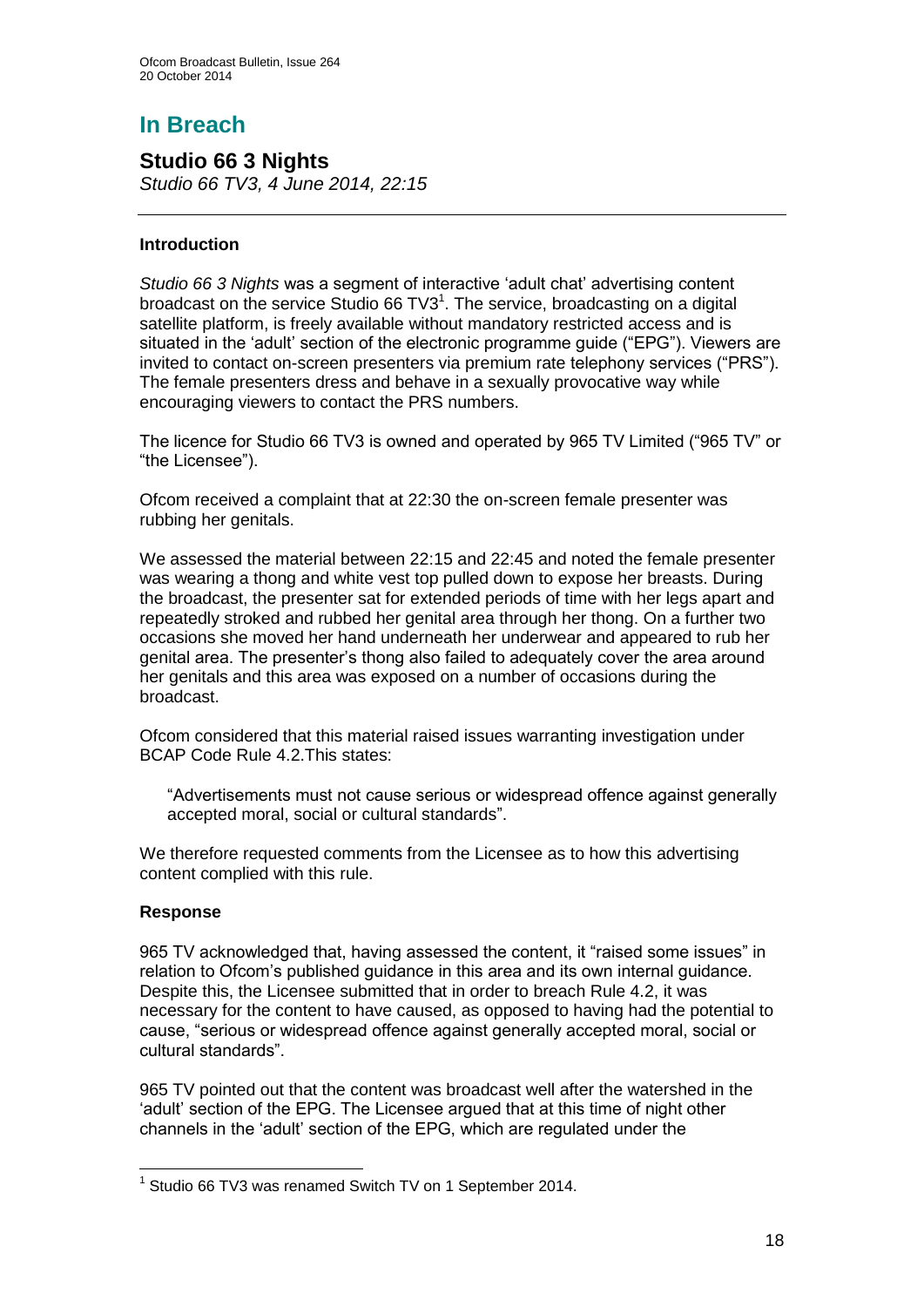Broadcasting rather than the BCAP Code, "show much stronger content at 10pm […] than any of our channels would show at any time during the night".

Nevertheless, as a result of Ofcom bringing this content to its attention, the Licensee said it has discussed the issues with the relevant presenter and producer and reminded them of both Ofcom's published guidance and its own internal guidance.

965 TV also said that it has created a new role within the company of "Night-time Compliance Manager". The Licensee said that it hoped this would ensure a more consistent level of compliance across its programming.

#### **Decision**

Under the Communications Act 2003 ("the Act"), Ofcom has a statutory duty to require the application, in the case of all television and radio services, of standards that provide adequate protection to members of the public from the inclusion of offensive and harmful material. Ofcom has a duty to set such standards for broadcast content as appear to it best calculated to secure the standards objectives, one of which is that "the inclusion of advertising which may be misleading, harmful or offensive in television and radio services is prevented". This standards objective is contained in the BCAP Code.

Since 1 September 2010, all PRS-based daytime and 'adult chat' television services have been regulated not as editorial content but as long-form advertising i.e. teleshopping. This advertising content must therefore adhere to the BCAP Code rather than the Broadcasting Code.

The BCAP Code contains rules which permit 'adult chat' services to be advertised (and so broadcast) within prescribed times and on free-to-air channels that are specifically licensed by Ofcom for that purpose. When setting and applying standards in the BCAP Code to provide adequate protection to members of the public from serious or widespread offence, Ofcom must have regard to the need for standards to be applied in a manner that best guarantees an appropriate level of freedom of expression in accordance with Article 10 of the European Convention of Human Rights, as incorporated in the Human Rights Act 1998. However, broadcasters should note that the advertising content of 'adult chat' services has much less latitude than is typically available to editorial material in respect of context and narrative. A primary intent of advertising is to sell products and services, and consideration of acceptable standards will take that context into account.

Rule 4.2 of the BCAP Code states that: "Advertisements must not cause serious or widespread offence against generally accepted moral, social or cultural standards".

On 15 July 2013, Ofcom published revised guidance $^2$  on the advertising of telecommunications-based sexual entertainment services and PRS daytime chat services (the "Guidance"). The Guidance sets out what Ofcom considers to be acceptable to broadcast on these services post-watershed. Ofcom has also made clear in previous decisions<sup>3</sup> the kind of material that is unsuitable for broadcast on

 2 <http://stakeholders.ofcom.org.uk/binaries/broadcast/guidance/bcap-guidance.pdf>

 $3$  For example most recently: Red Light Central, 31 August 2013, 22:00, in issue 245 of Ofcom's Broadcast Bulletin, 6 January 2014, [http://stakeholders.ofcom.org.uk/binaries/enforcement/broadcast-bulletins/245/obb245.pdf.](http://stakeholders.ofcom.org.uk/binaries/enforcement/broadcast-bulletins/245/obb245.pdf)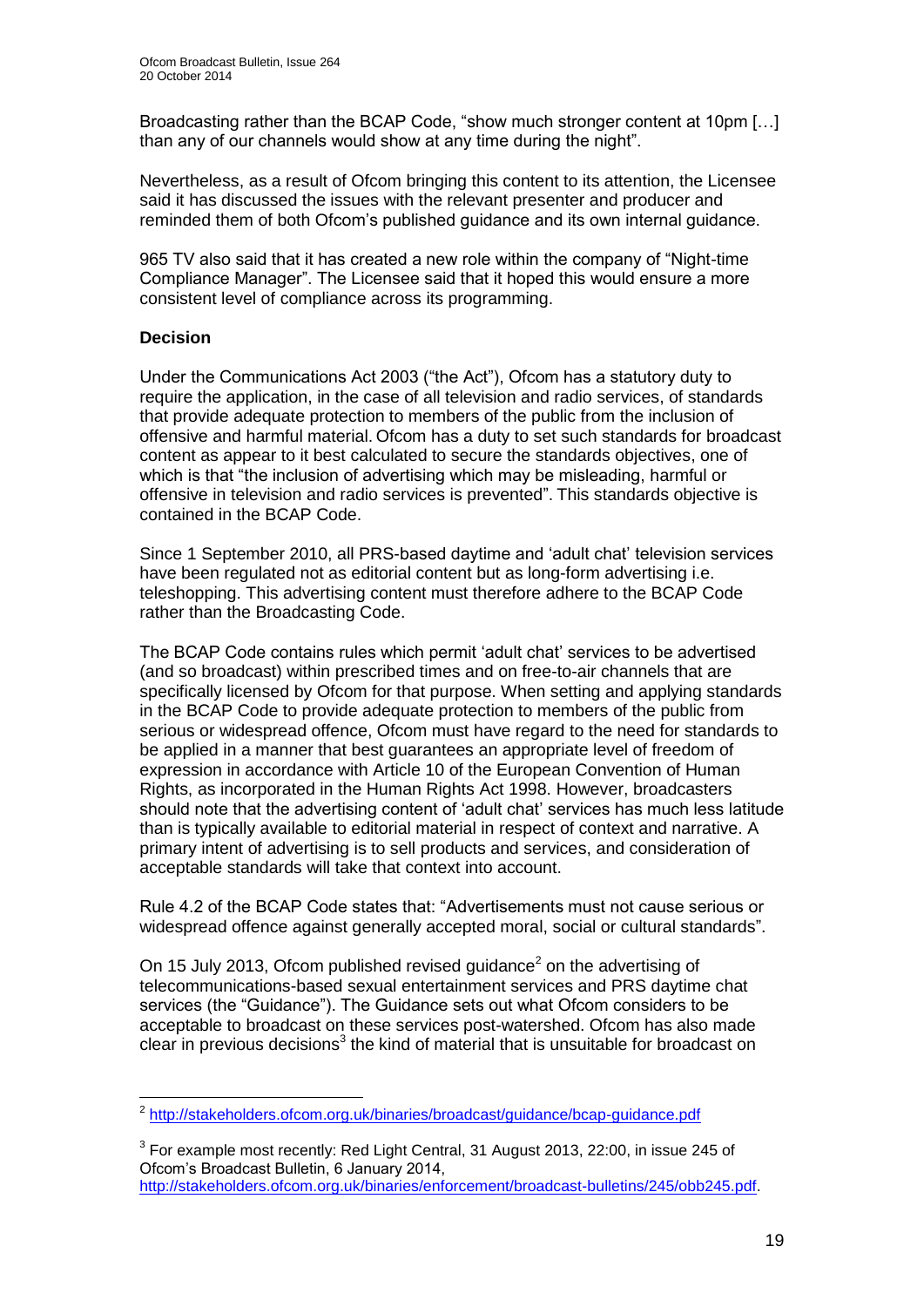'adult chat' services available without mandatory restricted access. For example, the guidance explicitly states that adult chat broadcasters should:

- "at no time broadcast anal, labial or genital areas or broadcast images of presenters touching their genital or anal areas whether with their hand or an object"; and
- "ensure that presenters' clothing adequately covers their anal, labial or genital areas".

As described above in the 'Introduction', in this case the female presenter repeatedly touched her genital area both through and under her thong, which failed to adequately cover the area around her genitals.

Ofcom took account of whether appropriate scheduling restrictions were applied to this material. We noted that this material was broadcast well after the 21:00 watershed, when viewers of all channels have a higher expectation that stronger material will be shown. We also noted that this channel was positioned in the 'adult' section of the EPG and that viewers naturally expect the broadcast of stronger sexual material on channels in his section of the EPG rather than on channels in other sections.

However, in this case, the material was clearly at odds with the Guidance. The location of the channel within the 'adult' section of the EPG and the time of broadcast were not sufficient mitigating factors to ensure serious or widespread offence against generally accepted moral, social or cultural standards by the broadcast of this material on an advertising-based service was avoided. Rule 4.2 was therefore breached.

We noted the Licensee's comments that in order for the content described above to have breached Rule 4.2, it would be necessary for the content to have in fact caused, as opposed to just having the potential to cause, offence. Under the Act, Ofcom is required to ensure that "the inclusion of advertising that **may** be…harmful or offensive…is prevented" [emphasis added]. There is therefore no requirement for Ofcom to demonstrate actual harm and offence caused by broadcast advertising content before reaching a decision that the BCAP Code has been breached.

However, Ofcom conducted research in 2005<sup>4</sup> and 2009<sup>5</sup> which indicated that a number of viewers do find stronger sexual imagery offensive when broadcast in the context of interactive, free-to-air 'chat' or 'adult chat' services and expect appropriate limits on language and nudity. Therefore, to help 'adult chat' broadcasters in defining content that may cause offence against "generally accepted moral, social or cultural standards", Ofcom has repeatedly, both in the form of guidance and in past decisions, made it explicitly clear what type of content is not suitable for broadcast on this kind of service. In this case, as admitted by the Licensee, the Guidance was not adhered to and the content described above went beyond generally accepted standards.

We also noted the Licensee's assertion that certain non-PRS 'adult' channels (regulated under the Broadcasting Code) broadcast much stronger material by way

1

<sup>&</sup>lt;sup>4</sup> <http://stakeholders.ofcom.org.uk/binaries/research/radio-research/language.pdf>

<sup>&</sup>lt;sup>5</sup> <http://stakeholders.ofcom.org.uk/binaries/consultations/participationtv3/research.pdf>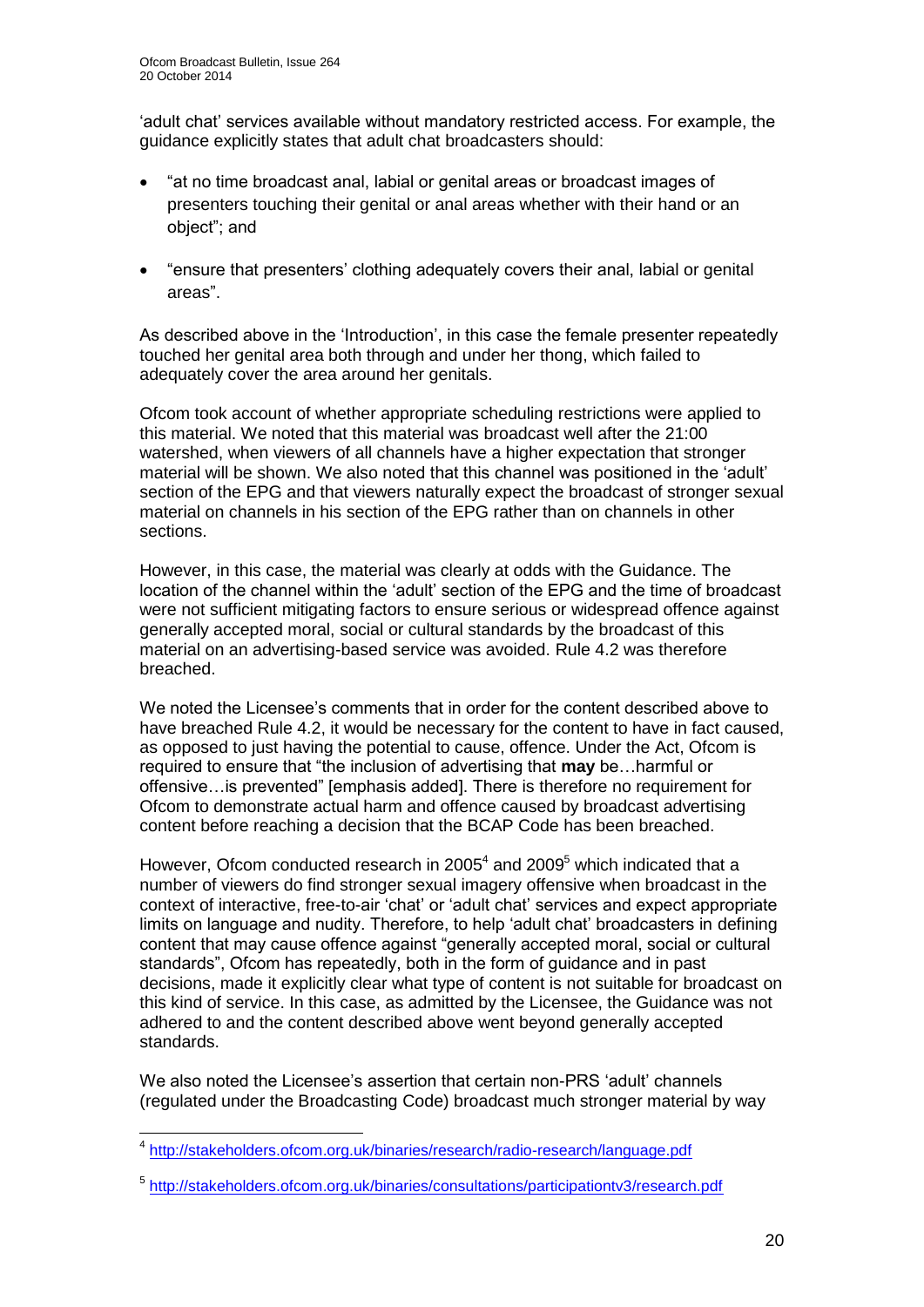of free-to-air and unencrypted promotional clips than the Licensee's channels. Ofcom noted that these kinds of promotions for 'adult' services are typically very short in length, and consist of a rolling series of very brief, tightly cut clips shown on editorial services which are specifically licensed to broadcast 'adult sex material'<sup>6</sup>, subject to various restrictions<sup>7</sup>. The content which is the subject of this Decision was of a significant duration and consisted of a series of long, lingering shots. It was also broadcast on a service specifically licensed only to broadcast advertising content. Further, the content was at odds with both the Guidance and, according to the Licensee, its own internal guidance. We therefore considered that the two kinds of broadcast material were not comparable, either in terms of their content or audience expectations.

Ofcom has noted the various measures taken by the Licensee to improve compliance after being alerted by Ofcom to the broadcast of this material. Nonetheless, Ofcom puts 965 TV on notice that should similar breaches of the BCAP Code occur on this Licensee's 'chat' or 'adult chat' services it will consider further regulatory action.

#### **Breach of BCAP Rule 4.2**

 6 'Adult sex material' is defined by the Broadcasting Code as material that contains images and/or language of a strong sexual nature which is broadcast for the primary purpose of sexual arousal or stimulation.

 $<sup>7</sup>$  The Code states that 'adult sex material' may only be broadcast between 2200 and 0530 on</sup> premium subscription services and pay per view/night services which operate with mandatory restricted access (i.e. PIN protection).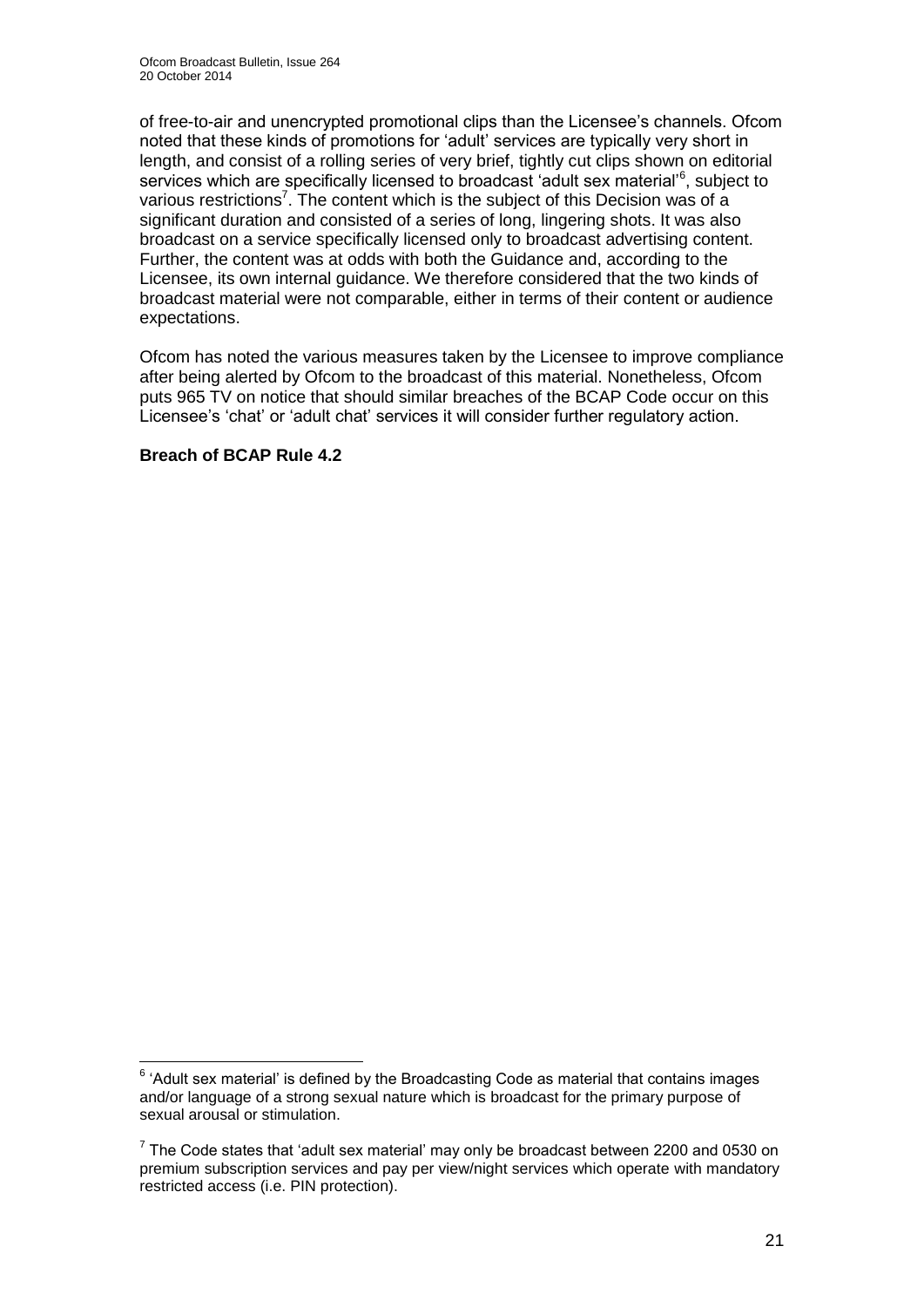# **In Breach**

## **Studio 66 Nights**

*Studio 66 TV1, 6 June 2014, 01:45*

#### **Introduction**

*Studio 66 Nights* is a segment of interactive 'adult chat' advertising content broadcast on the service Studio 66 TV1. The service, broadcasting on a digital satellite platform, is freely available without mandatory restricted access and is situated in the 'adult' section of the electronic programme guide ("EPG"). Viewers are invited to contact on-screen presenters via premium rate telephony services ("PRS"). The female presenters dress and behave in a sexually provocative way while encouraging viewers to contact the PRS numbers.

The licence for Studio 66 TV1 is owned and operated by 914 TV Limited ("914 TV" or "the Licensee").

Ofcom received a complaint about inappropriate content broadcast at 01:55.

We assessed the material broadcast between 01:45 and 02:15 and noted that the female presenter was wearing a one piece swimming costume which failed to adequately cover her genital area. From approximately 01:55 she pulled down the top of the costume from time to time to expose her breasts. She sat with her legs apart and, on numerous occasions, rubbed her genital area through the swimming costume. We also noted, between 01:58 and 02:02, extended full screen close-up shots of the presenter sucking and licking one of her nipples. Later in the broadcast, the presenter positioned herself on all fours and at this time her swimming costume inadequately covered her anal and genital areas.

Ofcom considered that this material raised issues warranting investigation under BCAP Code Rule 4.2.This states:

"Advertisements must not cause serious or widespread offence against generally accepted moral, social or cultural standards".

We therefore requested comments from the Licensee as to how this advertising content complied with this rule.

#### **Response**

914 TV stated that, having assessed the content, it "raised some issues" in relation to Ofcom's published guidance in this area and its own internal guidance. Despite this, the Licensee submitted that in order to breach Rule 4.2, it was necessary for the content to have caused, as opposed to having had the potential to cause "serious or widespread offence against generally accepted moral, social or cultural standards".

914 TV pointed out that the content was broadcast well after the watershed in the 'adult' section of the EPG. The Licensee argued that at this time of night, other channels in the adult section of the EPG, which are regulated under the Broadcasting rather than the BCAP Code, "show much stronger content at 10pm […] than any of our channels would show at any time during the night".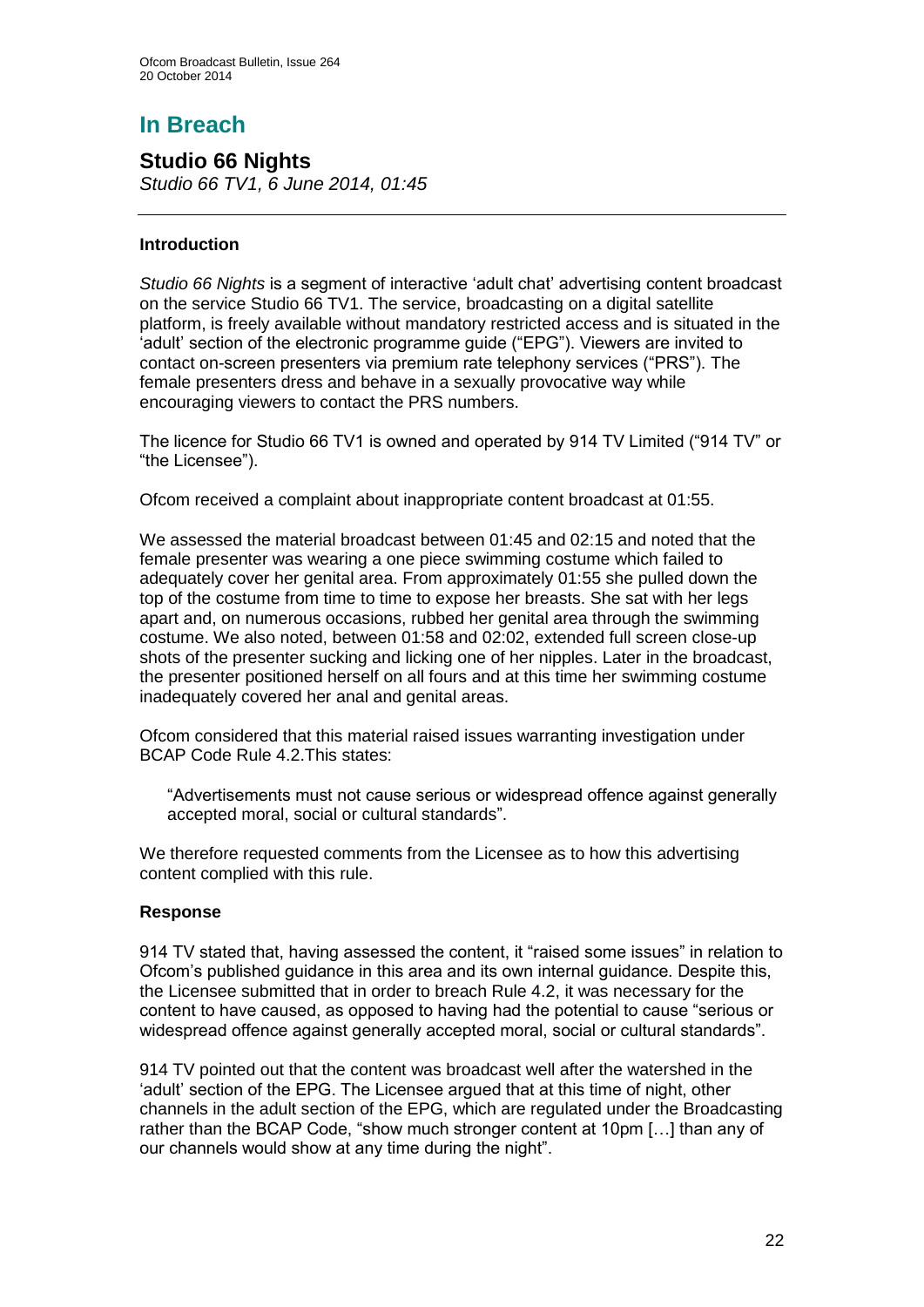Nevertheless, as a result of Ofcom bringing this content to its attention, the Licensee said it has discussed the issues with the relevant presenter and producer and reminded them of both Ofcom's published guidance and its own internal guidance.

914 TV also said that it has created a new role within the company of "Night-time Compliance Manager". The Licensee said that it hoped this would ensure a more consistent level of compliance across its programming.

#### **Decision**

Under the Communications Act 2003 ("the Act"), Ofcom has a statutory duty to require the application, in the case of all television and radio services, of standards that provide adequate protection to members of the public from the inclusion of offensive and harmful material. Ofcom has a duty to set such standards for broadcast content as appear to it best calculated to secure the standards objectives, one of which is that "the inclusion of advertising which may be misleading, harmful or offensive in television and radio services is prevented". This standards objective is contained in the BCAP Code.

Since 1 September 2010, all PRS-based daytime and 'adult chat' television services have been regulated not as editorial content but as long-form advertising i.e. teleshopping. This advertising content must therefore adhere to the BCAP Code rather than the Broadcasting Code.

The BCAP Code contains rules which permit 'adult chat' services to be advertised (and so broadcast) within prescribed times and on free-to-air channels that are specifically licensed by Ofcom for that purpose. When setting and applying standards in the BCAP Code to provide adequate protection to members of the public from serious or widespread offence, Ofcom must have regard to the need for standards to be applied in a manner that best guarantees an appropriate level of freedom of expression in accordance with Article 10 of the European Convention of Human Rights, as incorporated in the Human Rights Act 1998. However, broadcasters should note that the advertising content of 'adult chat' services has much less latitude than is typically available to editorial material in respect of context and narrative. A primary intent of advertising is to sell products and services, and consideration of acceptable standards will take that context into account.

Rule 4.2 of the BCAP Code states that: "Advertisements must not cause serious or widespread offence against generally accepted moral, social or cultural standards".

On 15 July 2013, Ofcom published revised guidance<sup>1</sup> on the advertising of telecommunications-based sexual entertainment services and PRS daytime chat services (the "Guidance"). The Guidance sets out what Ofcom considers to be acceptable to broadcast on these services post-watershed. Ofcom has also made clear in previous decisions<sup>2</sup> the kind of material that is unsuitable for broadcast on 'adult chat' services which are available without mandatory restricted access. For example, the guidance explicitly states that 'adult chat' broadcasters should:

 1 <http://stakeholders.ofcom.org.uk/binaries/broadcast/guidance/bcap-guidance.pdf>

 $2$  For example most recently: Red Light Central, 31 August 2013, 22:00, in issue 245 of Ofcom's Broadcast Bulletin, 6 January 2014, [http://stakeholders.ofcom.org.uk/binaries/enforcement/broadcast-bulletins/245/obb245.pdf.](http://stakeholders.ofcom.org.uk/binaries/enforcement/broadcast-bulletins/245/obb245.pdf)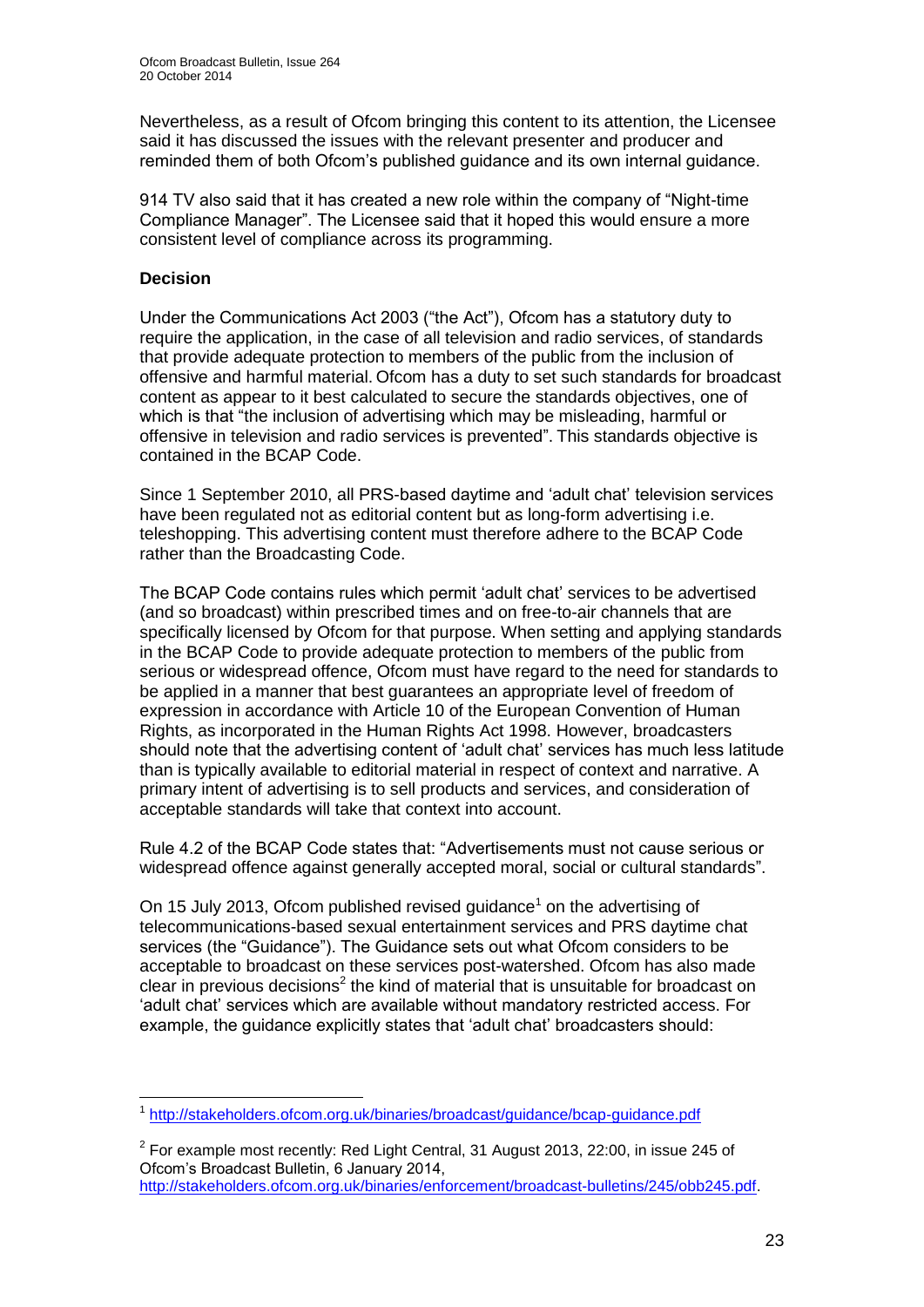- "at no time broadcast invasive shots of presenters' bodies. Ofcom cautions against physically intrusive, intimate shots of any duration; and against less intrusive shots that may become unacceptable by virtue of being prolonged"; and
- "at no time broadcast anal, labial or genital areas or broadcast images of presenters touching their genital or anal areas whether with their hand or an object"; and
- "ensure that presenters' clothing adequately covers their anal, labial or genital areas."

As described in the 'Introduction', in this case the female presenter repeatedly rubbed her genital area and extended full-screen close-up shots of the presenter licking and sucking her nipple were broadcast. When she adopted certain sexual positions, her swimming costume failed to adequately cover her genital and anal areas.

Ofcom took account of whether appropriate scheduling restrictions were applied to this material. We noted that this material was broadcast well after the 21:00 watershed, when viewers of all channels have a higher expectation that stronger material will be shown. We also noted that this channel was positioned in the 'adult' section of the EPG and that viewers naturally expect the broadcast of stronger sexual material on channels in his section of the EPG rather than on channels in other sections.

However, in this case, the material was at odds with the Guidance. The location of the channel within the 'adult' section of the EPG and the time of broadcast were not sufficient mitigating factors to ensure serious or widespread offence against generally accepted moral, social or cultural standards by the broadcast of this material on an advertising-based service was avoided. Rule 4.2 was therefore breached.

We noted the Licensee's comments that in order for the content described above to have breached Rule 4.2, it would be necessary for the content to have in fact caused, as opposed to just having the potential to cause, offence. Under the Act, Ofcom is required to ensure that "the inclusion of advertising that **may** be…harmful or offensive…is prevented" [emphasis added]. There is therefore no requirement for Ofcom to demonstrate actual harm and offence caused by broadcast advertising content before reaching a decision that the BCAP Code has been breached.

However, Ofcom conducted research in 2005 $^3$  and 2009 $^4$  which indicated that a number of viewers do find stronger sexual imagery offensive when broadcast in the context of interactive, free-to-air 'chat' or 'adult chat' services and expect appropriate limits on language and nudity. Therefore, to help 'adult chat' broadcasters in defining content that may cause offence against "generally accepted moral, social or cultural standards", Ofcom has repeatedly, both in the form of guidance and in past decisions, made it explicitly clear what type of content is not suitable for broadcast on this kind of service. In this case, as admitted by the Licensee, the Guidance was not adhered to and the content described above went beyond generally accepted standards.

 3 <http://stakeholders.ofcom.org.uk/binaries/research/radio-research/language.pdf>

<sup>4</sup> <http://stakeholders.ofcom.org.uk/binaries/consultations/participationtv3/research.pdf>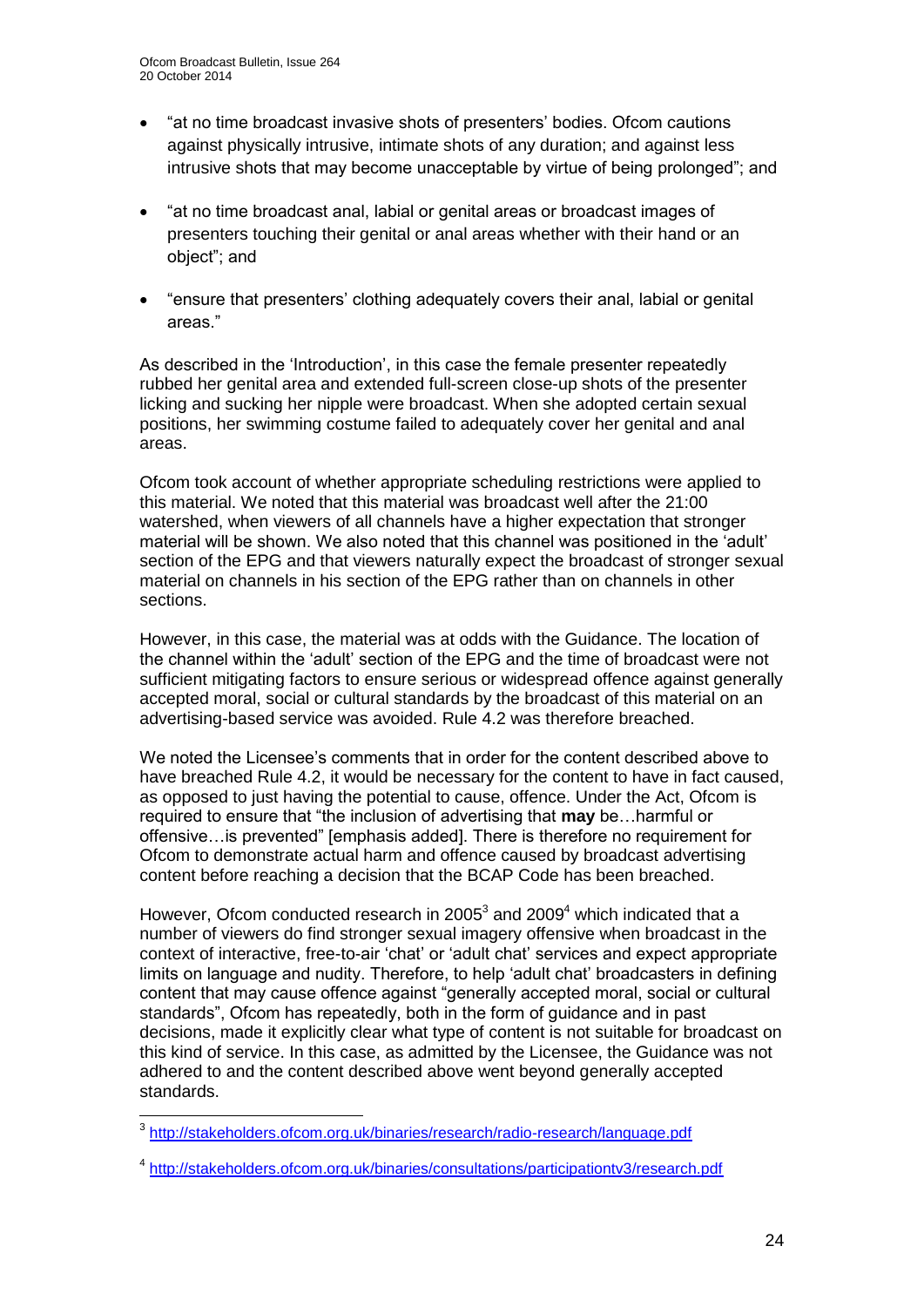We also noted the Licensee's assertion that certain non-PRS 'adult' channels (regulated under the Broadcasting Code) broadcast much stronger material by way of free-to-air and unencrypted promotional clips than the Licensee's channels. Ofcom noted that these kinds of promotions for 'adult' services are typically very short in length, and consist of a rolling series of very brief, tightly cut clips shown on editorial services which are specifically licensed to broadcast 'adult sex material'<sup>5</sup>, subject to various restrictions<sup>6</sup>. The content which is the subject of this Decision was of a significant duration and consisted of a series of long, lingering shots. It was also broadcast on a service specifically licensed only to broadcast advertising content. Further, the content was at odds with both the Guidance and, according to the Licensee, its own internal guidance. We therefore considered that the two kinds of broadcast material were not comparable, either in terms of their content or audience expectations.

Ofcom has noted the various measures taken by the Licensee to improve compliance after being alerted by Ofcom to the broadcast of this material. Nonetheless, Ofcom puts 914 TV on notice that should similar breaches of the BCAP Code occur on this Licensee's 'chat' or 'adult chat' services it will consider further regulatory action.

#### **Breach of BCAP Rule 4.2**

 5 'Adult sex material' is defined by the Broadcasting Code as material that contains images and/or language of a strong sexual nature which is broadcast for the primary purpose of sexual arousal or stimulation.

 $6$  The Code states that 'adult sex material' may only be broadcast between 2200 and 0530 on premium subscription services and pay per view/night services which operate with mandatory restricted access (i.e. PIN protection).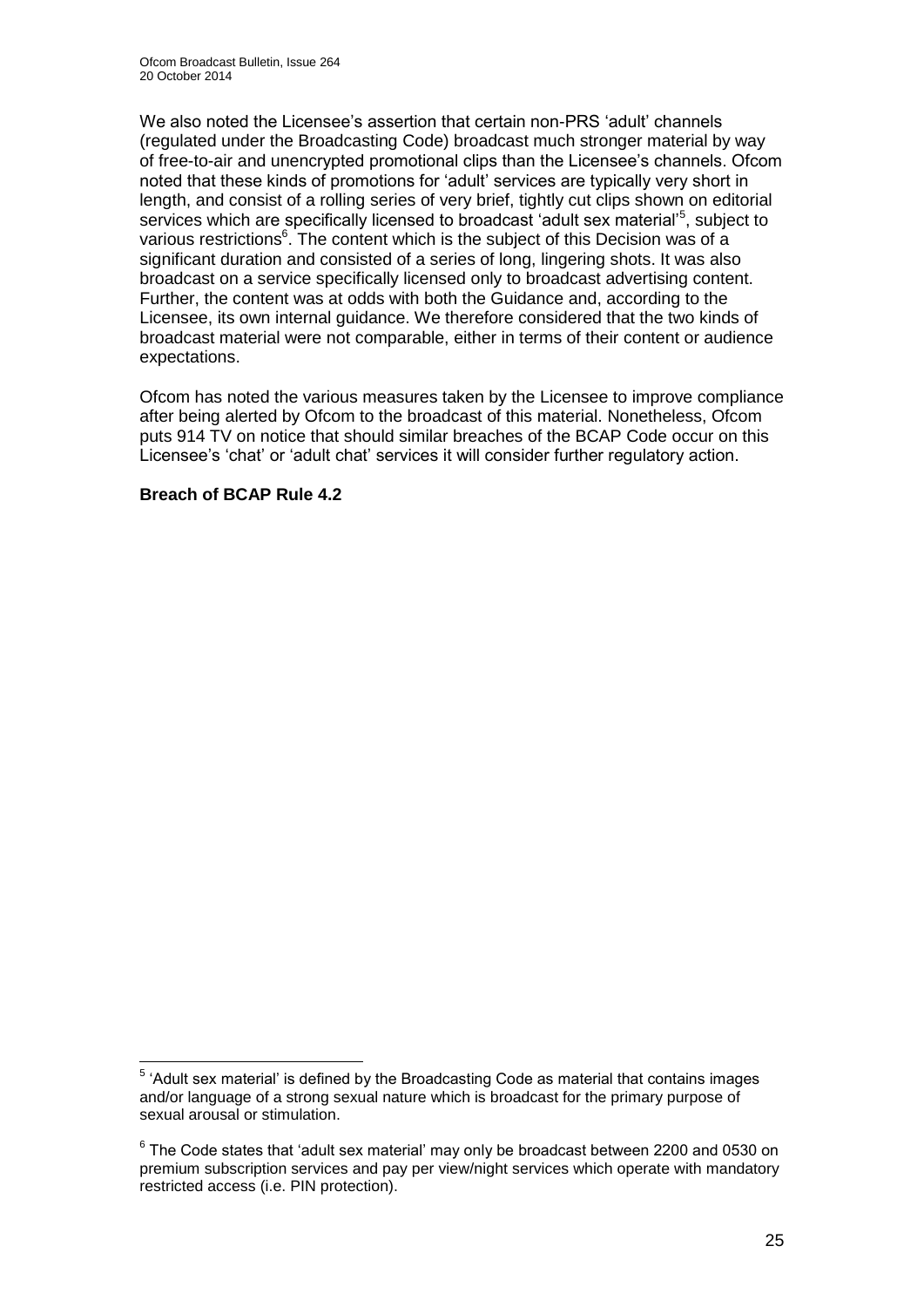## **In Breach**

## **Radio 1's Big Weekend**

*BBC Radio 1, 24 May 2014, 17:15 to 18:45*

#### **Introduction**

On Saturday 24 and Sunday 25 May 2014 BBC Radio 1 hosted an annual live music event in Glasgow called *Radio 1's Big Weekend*, with segments of the event broadcast across the weekend.

Three complainants alerted Ofcom to the use of offensive language during the event's live broadcasts. Two of the complaints related specifically to Lily Allen's set aired between 17:30 and 18:15 on 24 May 2014 and one complaint was made about offensive language across the whole weekend.

Ofcom noted that there were six instances of "fuck" during Lily Allen's 45 minute performance.

At 17:27, immediately prior to Lily Allen going on stage, the on-air presenter, Scott Mills, broadcast the following warning:

*"Now don't forget this set may contain some strong language, it is live on Radio 1's Big Weekend. We're about to see Lily Allen. If you're easily offended please go to the website and check out some other performance"*.

Lily Allen's set contained 11 songs in total, three of which included "fuck" (three instances in the first song at 17:32, one instance in the fourth song at 17:43 and two instances in the ninth song at 18:04). Following the first instance of "fuck" in each song the broadcast was immediately interrupted with an apology from the on-air presenter, with these apologies repeated at the end of the tracks.

Ofcom also noted one instance of Ed Sheeran using the word *"fucking"* during his performance at approximately 18:45.

Ed Sheeran's set was preceded by the following warning from the on-air presenter at approximately 18:39:

*"As with all these performances today it is live from Radio 1's Big Weekend so there may be some bad language, so if you're easily offended got to the website and check out some of the other content from the festival".*

Immediately after the offensive language was used by Ed Sheeran, the on-air presenter broadcast an apology, with a second apology after the end of the track.

We considered that this material raised issues warranting investigation under Rule 1.14. This states that:

"The most offensive language must not be broadcast…when children are particularly likely to be listening…".

We therefore asked the BBC how the material complied with this rule.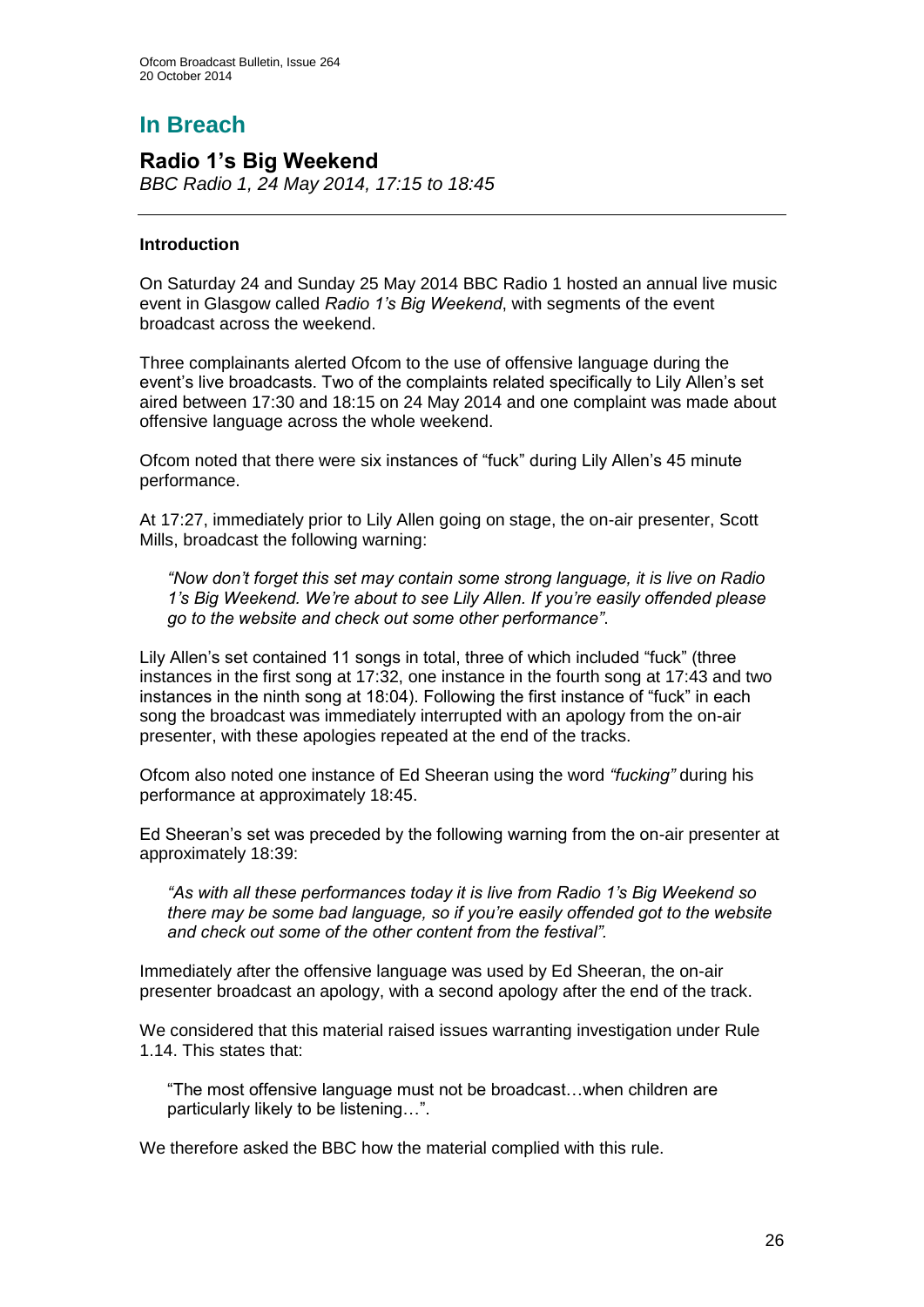#### **Response**

The BBC said that *Radio 1's Big Weekend* is an established feature of that service's calendar attracting a huge demand for tickets for this live event. As a result the broadcaster believed there was a strong argument for providing listeners unable to attend in person with the opportunity to enjoy an "as-live" atmosphere that mirrored the experience of actually being at the event as closely as possible.

The BBC assured Ofcom that it takes issues of offensive language extremely seriously. It explained that for *Radio 1's Big Weekend* it had undertaken a comprehensive risk assessment and had compliance processes in place both before and during the performances, with a senior editorial figure present during all live sets at the *Big Weekend* event.

The broadcaster said that in advance of the event all main stage performers were told, initially through their record company representatives, that their performance would be broadcast live on Radio 1 and reminded that they should not swear. This message was repeated in guidelines sent out to artists in the week prior to the event, and signs were also placed in dressing rooms that read: *"Please remember there can be no swearing during your set as your performance is being broadcast live"*.

The BBC explained that it sought to provide adequate warnings across the coverage to ensure that audiences were aware of the risk of inappropriate offensive language being broadcast. It added that on a number of occasions the singers "self-edited" themselves during live performance, and that on the relatively rare occasions that there was an incident of swearing an immediate apology was offered.

The BBC pointed to the warning for strong language before Lily Allen's set began, and the multiple apologies broadcast during and after songs which included "fuck". The BBC said that at two points during Lily Allen's performance it considered whether to cut away from her set because of the repeated use of the word "fuck". However the senior producer decided on balance to continue for various reasons. These included the producer's view that few children would be listening, the very clear signposting and apologies already given.

However the BBC stated that in retrospect it believed Radio 1 should have stopped broadcasting live Lily Allen's set after the second song when she used offensive language, and only broadcast the remainder of her performance once it had been edited.

The BBC said it regretted the offensive language during Ed Sheeran's set. It stated however that this was an isolated incident that occurred relatively late when younger children would be less likely to be listening, especially as Ed Sheeran's music generally appealed to older age groups.

#### **Decision**

Under the Communications Act 2003, Ofcom has a duty to set standards for broadcast content as to ensure the standards objective, including that "persons under the age of eighteen are protected". The objective is reflected in Section One of the Code.

Rule 1.14 states that the most offensive language must not be broadcast on radio when children are particularly likely to be listening. Ofcom's research on offensive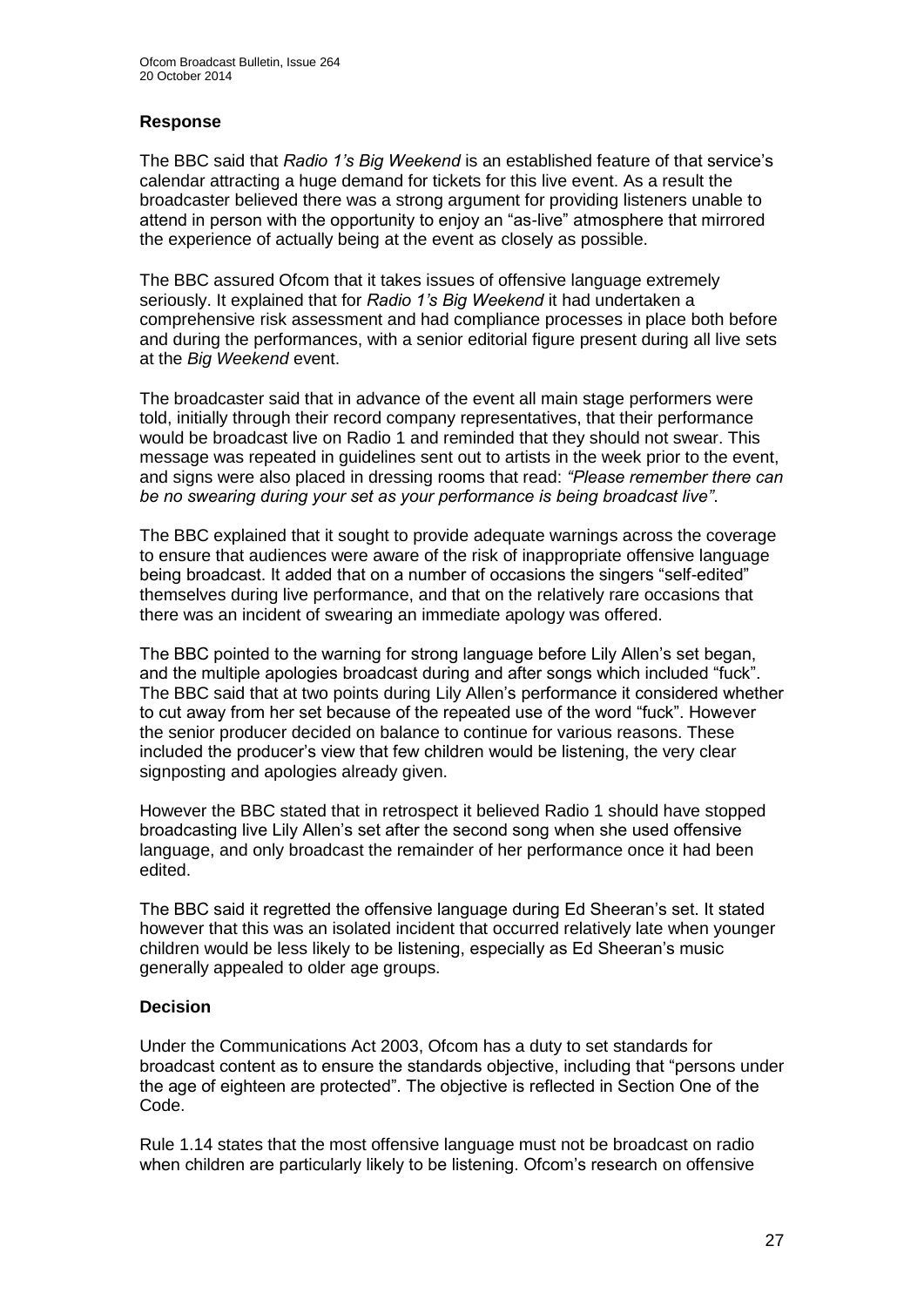language<sup>1</sup> clearly notes that the word "fuck" and its derivatives are considered by audiences to be amongst the most offensive language.

Ofcom's guidance on offensive language on radio $2$  states that:

"For the purpose of determining when children are particularly likely to be listening, Ofcom will take account of all relevant information available to it. However, based on Ofcom's analysis of audience listening data, and previous Ofcom decisions, radio broadcasters should have particular regard to broadcasting content at the following times:...

Between 06:00 and 19:00 at weekends all year around…".

Lily Allen used the word *"fuck"* on several occasions, and Ed Sheeran *"fucking"* once, during their live performances on 24 May 2014 between 17:30 and 19:00 on a weekend. The most offensive language was therefore broadcast at a time when children were particularly likely to be listening and Rule 1.14 was breached.

Ofcom noted: that all these incidents of the most offensive language occurred during live performances; the various compliance measures taken by the BBC before the broadcast to reduce the risk of performers using inappropriate offensive language; and, the various warnings and apologies about offensive language broadcast during the programme.

As noted in a previous Ofcom decision $3$  concerning Radio 1's Big Weekend in 2011, Ofcom recognises that it is important that broadcasters are able to exercise the editorial freedom to transmit material live that has an element of risk attached. There could be a disproportionate restriction on broadcasters' and audiences' freedom of expression if broadcasters were required, when transmitting live, only to interview individuals or broadcast material where there was perceived to be absolutely no risk of offensive language being used. However, when broadcasting live, a careful balance needs to be struck between a programme's editorial freedom to feature material where there is an acceptable risk it might potentially contain offensive content, and a requirement to take all appropriate measures to ensure people under eighteen are protected and generally accepted standards are applied. Broadcasters should note that, as well as taking steps in advance to avoid offensive language during live performances, they must also be vigilant during the broadcast itself for any potential breaches of the Code and, where necessary, take timely action during the broadcast to address them.

In this case the BBC clearly had prior experience with this live event from 2011. It is also important to note that in this case BBC Radio 1 was both the event promoter and broadcaster. It therefore had greater control over this event, and for example the order and content of the performances, than if it was one for which it had negotiated the rights to broadcast. Also as Lily Allen's material was well known, and her use of

<sup>1</sup>  $1$  Audience attitudes towards offensive language on television and radio, August 2010 [\(http://stakeholders.ofcom.org.uk/binaries/research/tv-research/offensive-lang.pdf\)](http://stakeholders.ofcom.org.uk/binaries/research/tv-research/offensive-lang.pdf) .

 $2$  Ofcom Guidance, Offensive language on radio, December 2011 [\(http://stakeholders.ofcom.org.uk/binaries/broadcast/guidance/831193/offensive](http://stakeholders.ofcom.org.uk/binaries/broadcast/guidance/831193/offensive-language.pdf)[language.pdf\)](http://stakeholders.ofcom.org.uk/binaries/broadcast/guidance/831193/offensive-language.pdf).

 $3$  This Resolved decision was published in issue 189 of Ofcom's Broadcast Bulletin: <http://stakeholders.ofcom.org.uk/binaries/enforcement/broadcast-bulletins/obb189/obb189.pdf>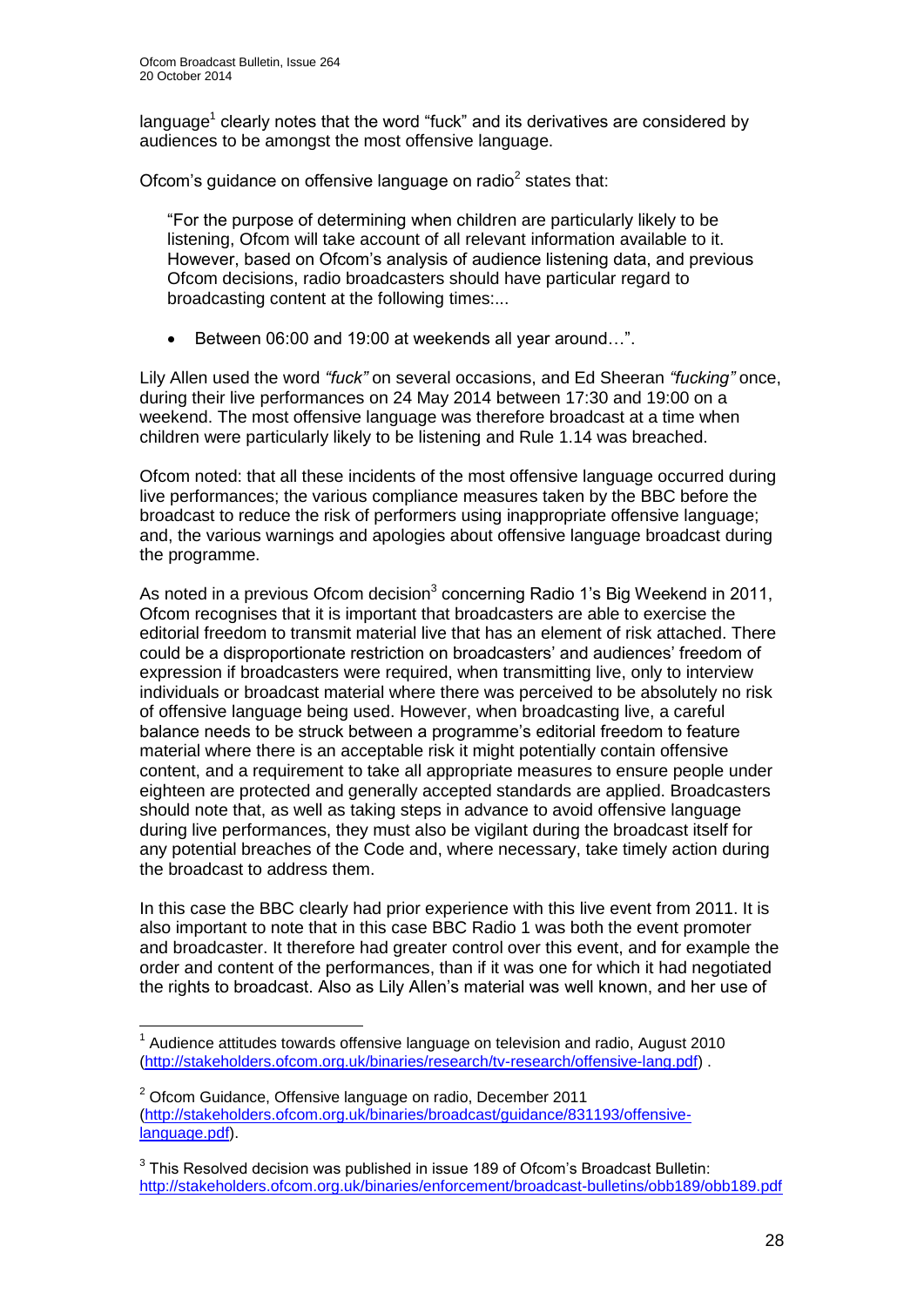strong language in performance well established, it was reasonably predictable that her set could contain the most offensive language during a live broadcast of *Radio 1's Big Weekend*. In light of Ofcom's decision in 2011, we considered that the BBC should have been more aware of this risk when broadcasting the same event in 2014. We are concerned that it did not take more measures both before and during the broadcast to ensure compliance with Section One of the Code taking into account that the event was to be broadcast at a time when children were particularly likely to be listening. Ofcom noted, for example, that in addition to consideration of the scheduling of the acts, the BBC also had the option of cutting away from Lily Allen's set after the first occasion when she used the most offensive language but failed to do so.

Therefore, in light of all the above factors, Rule 1.14 of the Code was breached.

#### **Breach of Rule 1.14**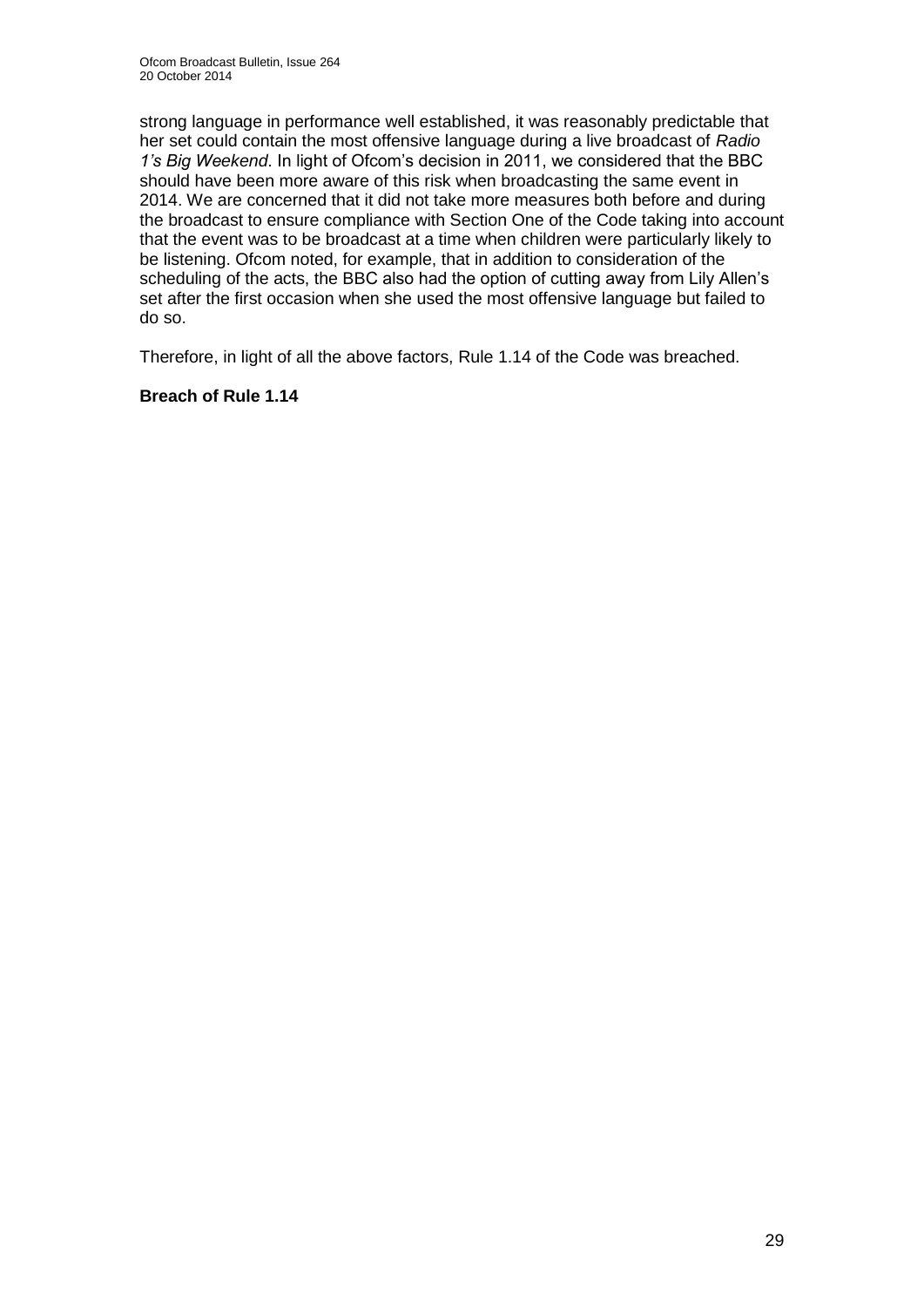## **In Breach**

## **World's Craziest Fools**

*BBC3, 30 June 2014, 19:00*

#### **Introduction**

*World's Craziest Fools* is a series of programmes presented by actor and professional wrestler Mr T. Video clips of people acting foolishly are shown accompanied by humorous voiceovers from the presenter.

A complainant alerted Ofcom to the use of offensive language during an episode shown on 30 June 2014 at 19:00. About five minutes into the programme the song "Move Bitch" by the rapper Ludacris was used as background music to accompany a montage of clips showing car drivers behaving in various stupid or dangerous ways. Ofcom noted 25 instances of "bitch" which were clearly audible while the song was played. The duration of the montage using the music was about two minutes.

We considered that this material raised issues warranting investigation under Rule 1.16, which states that:

"Offensive language must not be broadcast before the watershed (in the case of television)…unless it is justified by the context. In any event, frequent use of such language must be avoided before the watershed".

We therefore asked the BBC how the material complied with this rule.

#### **Response**

The BBC said that the episode in question had been broadcast on 12 separate occasions before the broadcast on 30 June 2014, and that four of these previous transmissions were at or close to 19:00. The broadcaster stated that it had received only four complaints about the use of "Move Bitch" as background music in relation to these broadcasts. The BBC felt that this low number of complaints suggested that the use of "bitch" in the sequence in question was not perceived by viewers as offensive to women, and may instead have been understood as not specific to any gender, because at least one person in the sequence the music accompanied was clearly male.

The BBC also pointed out that BBC3 is targeted at younger adults, which the broadcaster considered was the group likeliest to be familiar with rap music. The broadcaster reasoned that BBC3's audience would have been likely to view the soundtrack in question as "a humorously apt application of a widely-known lyric."

The BBC also argued that, in its view, the formulaic repetition of the word "bitch" meant "its capacity for offence was blunted, rather than intensified." The broadcaster added that the background music was played at a relatively low volume and was accompanied by light-hearted comments from Mr T, which the BBC felt underlined the comedic effect of the song.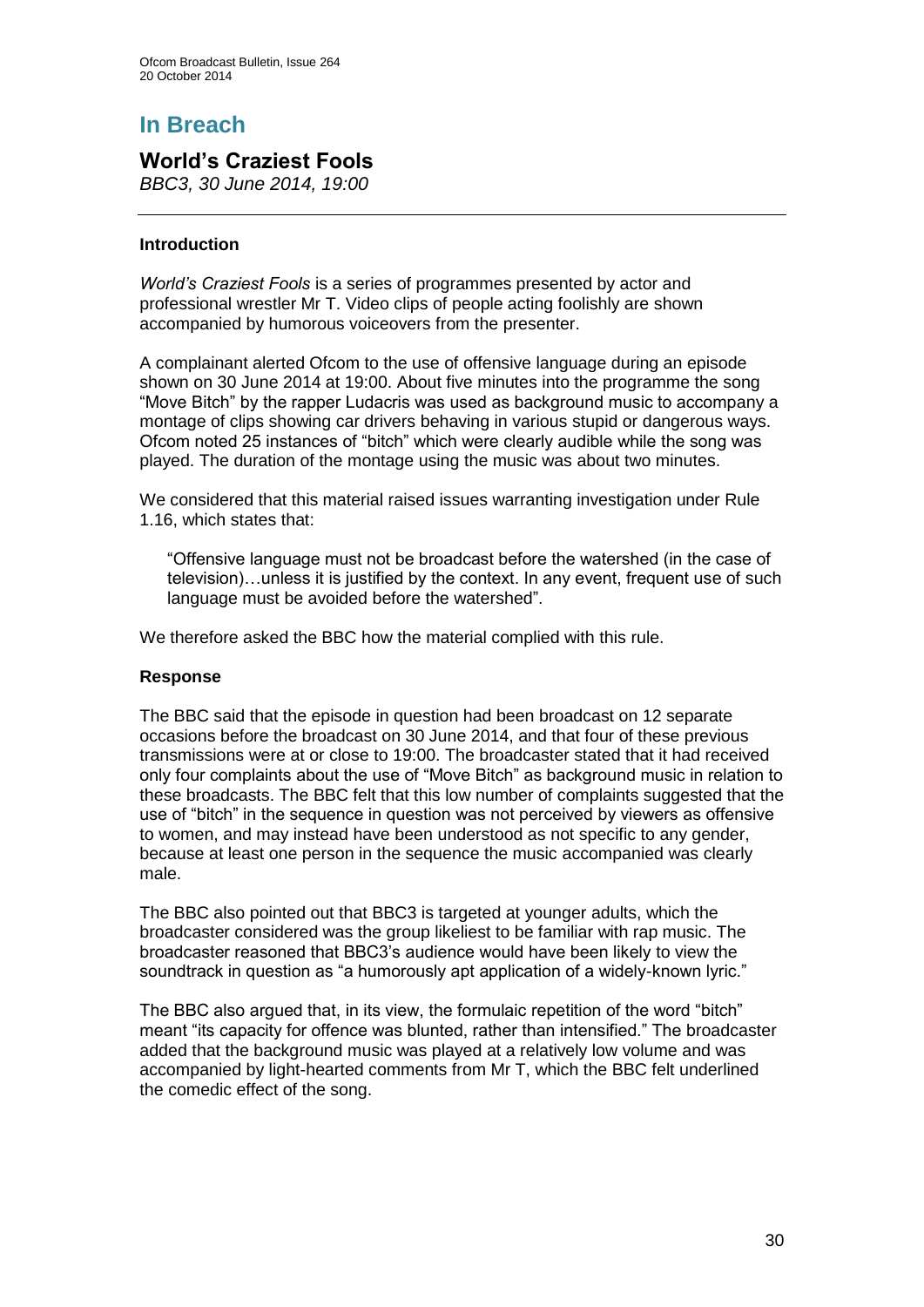#### **Decision**

1

Under the Communications Act 2003, Ofcom has a statutory duty to set standards for broadcast content as appear to it best calculated to secure the standards objectives, one of which is that "persons under the age of eighteen are protected". This objective is reflected in Section One of the Code.

Rule 1.16 states that offensive language must not be broadcast on television before the watershed unless justified by the context, and that in any event frequent use of such language must be avoided before the watershed.

Ofcom's guidance on Rule 1.16 makes clear that:

"Milder language in the early part of the evening may be acceptable, for example, if mitigated by a humorous context. However, in general, viewers and listeners do not wish to hear frequent or regular use of such language, including profanity, before 2100".

Our research on offensive language noted that the word "bitch" is considered by audiences to be offensive language of "medium acceptability" which they group with other words considered to be 'stronger' swear words<sup>1</sup>. This research said that, although some thought there were contexts where it was acceptable to use this word pre-watershed, audiences considered that "care needed to be taken", particularly where children were likely to be listening or watching and where programmes were intended to be family viewing.

Ofcom noted that there were 25 audible uses of the word "bitch" in this one item in the programme over a period of two minutes. In our view it was therefore clear that in this pre-watershed programme there was frequent use of offensive language.

We took account of the various points made by the BBC which it suggested helped to mitigate the offence caused by this repeated use of offensive language. These included that the use of this song in conjunction with a montage of traffic and parking clips made clear that in this context the song was intended to be comedic, rather than offensive towards women. Nonetheless we noted that the programme was prerecorded, and there was therefore an opportunity for the producers to research and reflect on this choice of music for a pre-watershed programme. The BBC also argued that any potential offence was mitigated by the humorous nature of the programme in general, and "blunted, rather than intensified" by its repetition. However, Rule 1.16 requires that the frequent use of offensive language must be avoided before the watershed. Ofcom's research on offensive language<sup>2</sup> indicates that some audiences feel that the frequent use of a word can increase its offensiveness. In Ofcom's view, therefore, the repeated use of the word "bitch" in this song did not blunt the potential offence caused.

Ofcom noted that the BBC said that the programme had previously been shown in similar time slots without attracting substantial numbers of complaints. However, the number of complaints, whether to the broadcaster concerned or to Ofcom, does not determine whether particular broadcast material raises potential issues under the

 $1$  Audience attitudes towards offensive language on television and radio, August 2010, page 91 [\(http://stakeholders.ofcom.org.uk/binaries/research/tv-research/offensive-lang.pdf\)](http://stakeholders.ofcom.org.uk/binaries/research/tv-research/offensive-lang.pdf).

 $2$  Audience attitudes towards offensive language on television and radio, August 2010, page 13 [\(http://stakeholders.ofcom.org.uk/binaries/research/tv-research/offensive-lang.pdf\)](http://stakeholders.ofcom.org.uk/binaries/research/tv-research/offensive-lang.pdf).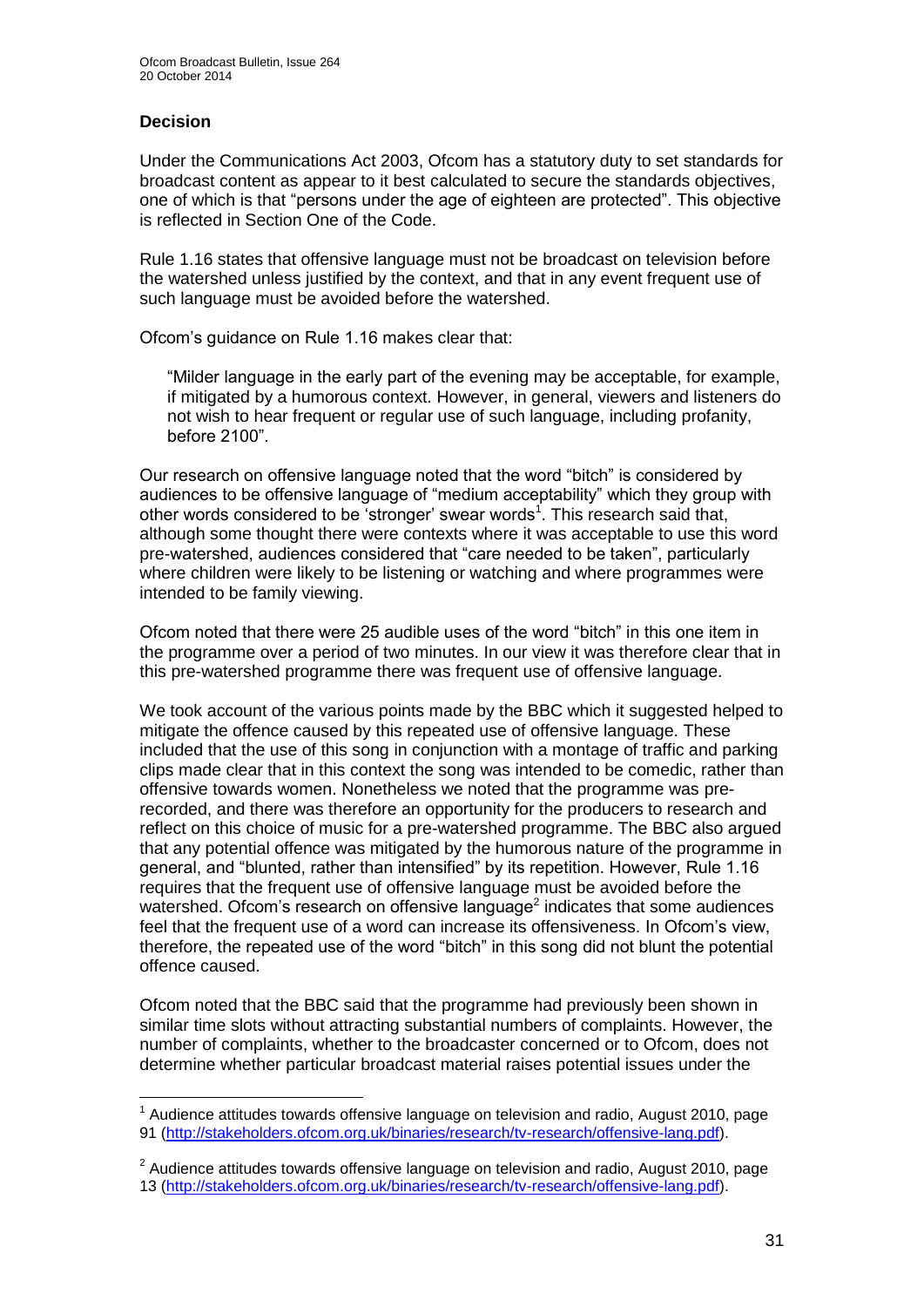Code. In this case, the Code and accompanying Guidance state clearly that frequent use of offensive language should be avoided before the watershed.

Further we noted in this case that, although BBC3 may be targeted at young adults, a fairly large number of children watched this programme. Audience figures showed that of a total audience of 162,000 viewers, 17% were children – 18,000 were ten to 15 year olds and 9,000 were four to nine year olds.

For these reasons Ofcom's decision is that this content was in breach of Rule 1.16 of the Code.

#### **Breach of Rule 1.16**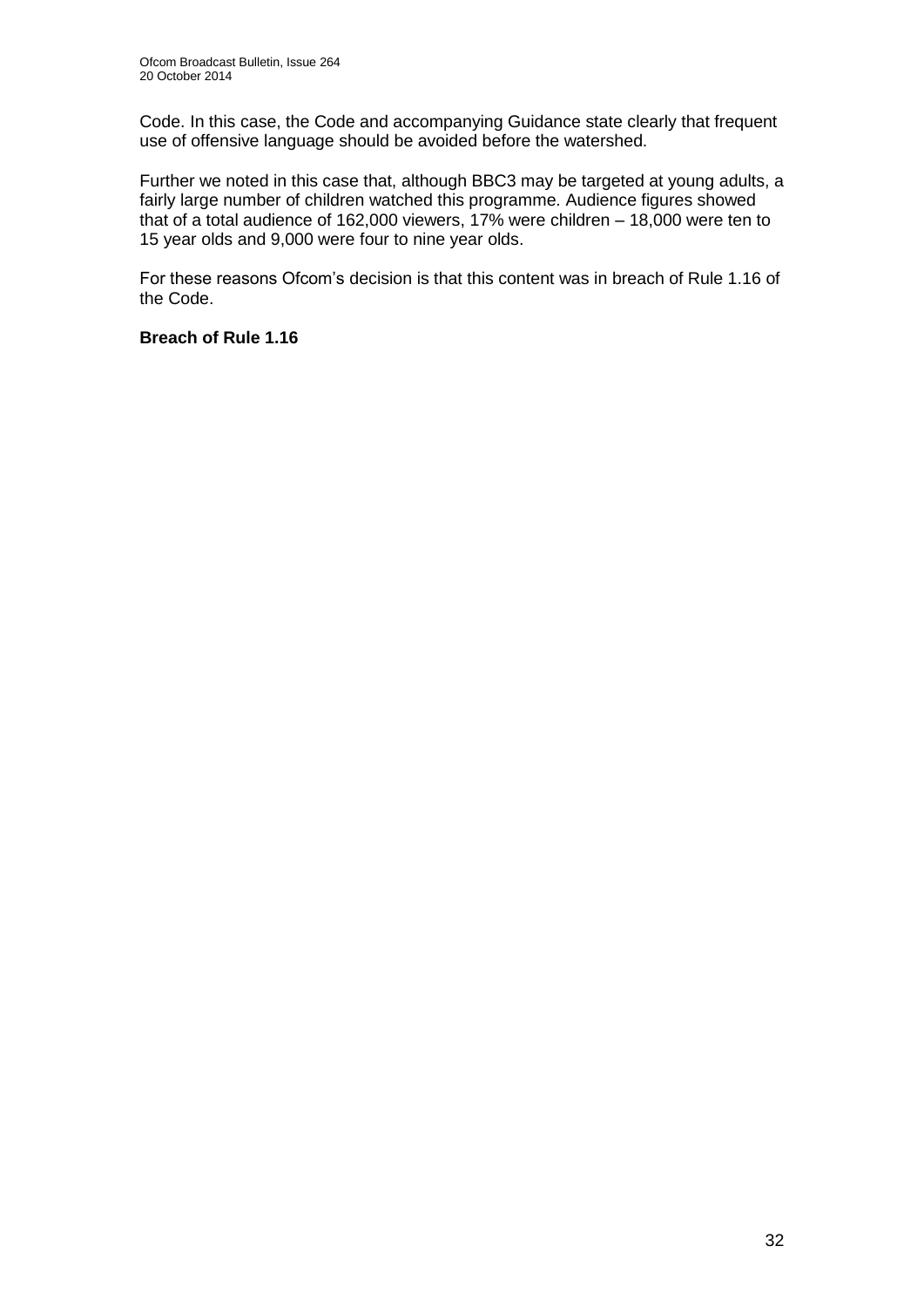# **In Breach**

**Jeeto Pakistan** *ARY Entertainment, 18 May 2014, 21:00*

#### **Introduction**

ARY Entertainment is a general entertainment channel broadcast in Urdu on a digital satellite platform. The licence for ARY Entertainment is held by ARY Network Limited<sup>1</sup> ("ARY Network" or "the Licensee").

A complainant alerted Ofcom to commercial references in an episode of *Jeeto Pakistan*, a light entertainment programme originally shown in Pakistan.

Ofcom viewed the programme and noted a number of commercial references as well as the presence of the universal neutral product placement  $\log o^2$  (a 'P symbol') throughout. As the programme was predominantly in Urdu with some English, we commissioned an independent translation of the material.

The programme was in a magazine format with a variety of different elements such as a cookery segment, a drawing competition, a quiz and a prize giveaway. We were concerned by the prominence given to commercial references during the programmes. For example, we noted that:

- throughout the programme, prominently placed brand references were shown onscreen. For example, the bonnet, doors and roof of a car had large signs for Voice Mobile and approximately seven motorbikes which were also visible had smaller Voice Mobile signs attached. This brand name also appeared on a large screen behind the contestants and on several smaller TV screens in the studio at various points throughout the programme.
- at several points during the programme, the presenter discussed the merits of placed brands and branded goods. For example: a cooking segment contained repeated visual and audio references to Manpasand Vanaspati cooking products. Later the presenter made reference to the benefits of Manpasand Vanaspati in cookery.

Ofcom requested information from the Licensee to determine whether these references constituted product placement. In particular we requested ARY Network to provide copies of any contracts or other agreements between the programme producer/ARY Network (or any person connected to either) and the brands which appeared in this broadcast.

The Licensee confirmed the programme was produced in Pakistan by ARY Films and TV Production. ARY Network also confirmed that the inclusion of the brands in this

<sup>1</sup> <sup>1</sup> ARY Network is a Pakistani television network available in Pakistan, the Middle East, North America and Europe. ARY Network is composed of several channels, five of which are Ofcom licensed services (ARY Digital, ARY Entertainment, ARY News, ARY QTV and ARY World News).

 $2^2$  Guidance on the form, size and duration of the logo can be found in Annex 1 of Ofcom's Guidance to Section Nine of the Code at: [http://stakeholders.ofcom.org.uk/binaries/guidance/831193/section9.pdf.](http://stakeholders.ofcom.org.uk/binaries/guidance/831193/section9.pdf)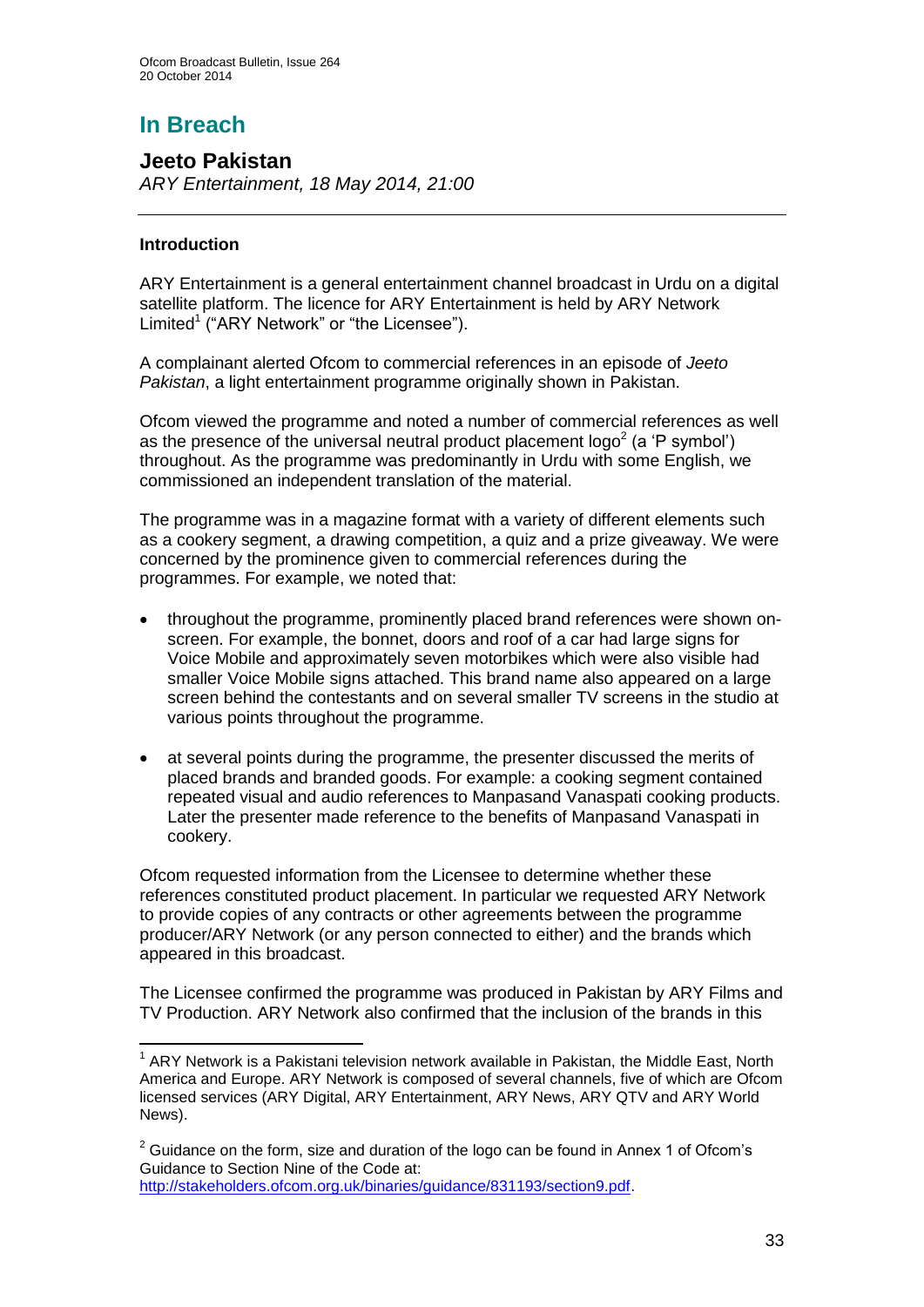programme were subject to commercial arrangements between the brand owners and ARY Films and TV Production, although it emphasised that there was no financial arrangement between any of the brands and the UK-licensed service, ARY Entertainment.

The Code defines product placement as:

"The inclusion in a programme of, or reference to, a product, service or trademark where the inclusion is for a commercial purpose, and is in return for the making of any payment, or the giving of other valuable consideration, to any relevant provider or any other person connected with a relevant provider, and is not prop placement".

The definition of a "relevant provider" in the Code includes both the provider of the television service (ARY Entertainment) and the producer of the programme (ARY Films and TV Production). Because in this instance ARY Films and TV Production had a commercial arrangement in place with the relevant brands, the references to those brands in the programme met the definition of product placement.

Ofcom therefore considered that the prominent commercial references raised issues warranting investigation under the following Code rules:

- Rule 9.9: "References to placed products, services and trade marks must not be promotional".
- Rule 9.10: "References to placed products, services and trade marks must not be unduly prominent".

We therefore asked the Licensee for its comments on how the material complied with these rules.

#### **Response**

The Licensee confirmed the content was produced for broadcast in Pakistan by ARY Films and TV Production and that the programme was primarily aimed at viewers in that country.

ARY Network said that it had reviewed the Code guidance on acquired programming and had broadcast the 'P symbol' to inform UK viewers that the show included product placement. The Licensee considered that it was an independent distributor only and confirmed that it received no financial benefit from any arrangement between ARY Films and TV Production and any third party. However, the Licensee accepted that it ought to have edited the show to limit the exposure given to the brands.

ARY Network informed Ofcom that it was arranging compliance training for its Programme team to improve understanding of the Code and associated guidance.

#### **Decision**

Under the Communications Act 2003 ("the Act"), Ofcom has a statutory duty to set standards for broadcast content as appear to it best calculated to secure a number of standards objectives, one of which is "that the international obligations of the United Kingdom with respect to advertising included in television and radio services are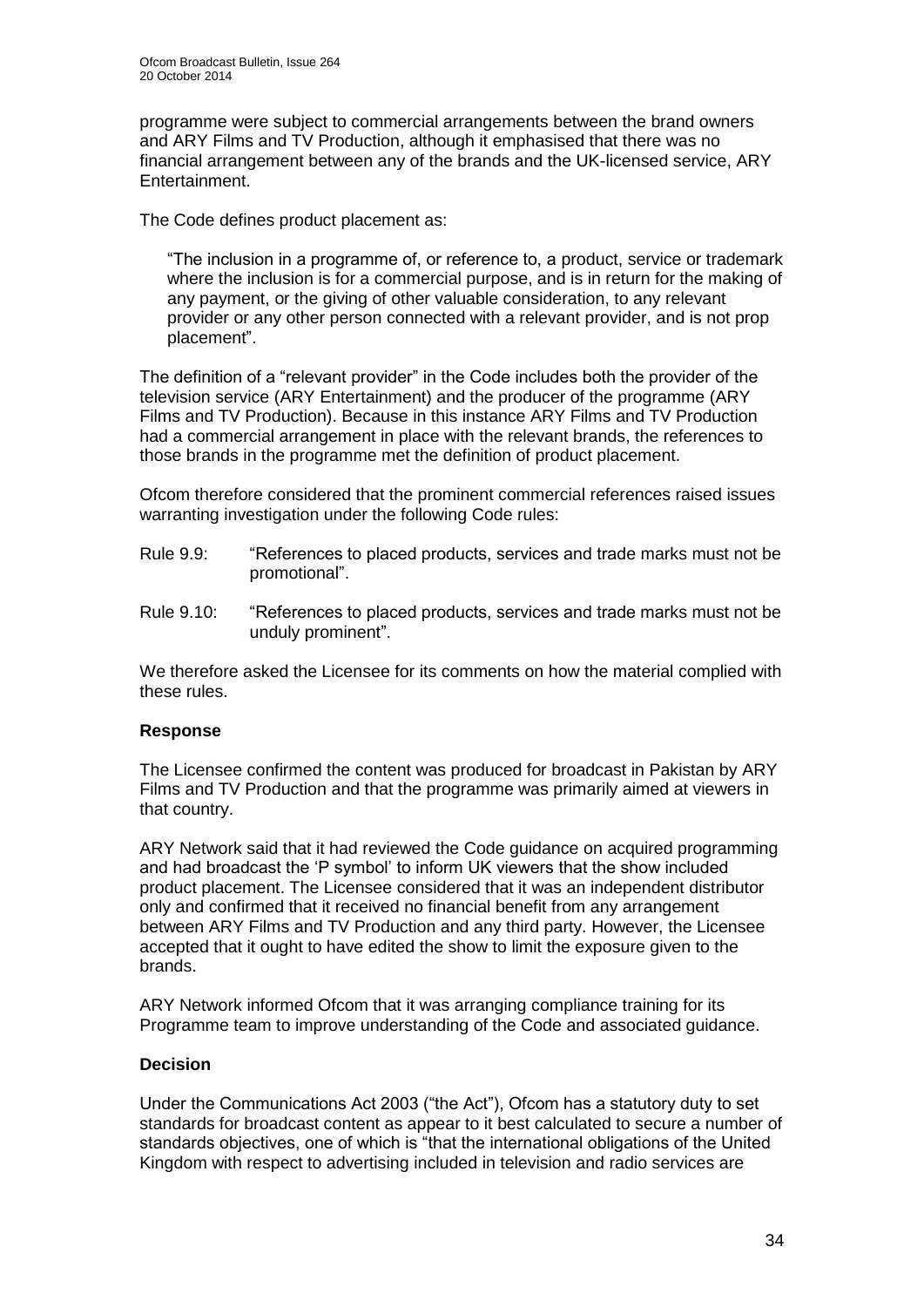complied with". These obligations include ensuring compliance with the Audiovisual Media Services ("AVMS") Directive.

The AVMS Directive contains a number of provisions designed to help maintain a distinction between advertising and editorial content, including a requirement that television advertising is kept visually and/or audibly distinct from programming in order to prevent programmes becoming vehicles for advertising. The AVMS Directive and the Act also prohibit product placement where, among other things, such placement:

- directly encourages the purchase or rental of goods or services, whether by making promotional reference to those goods or services or otherwise; and
- gives undue prominence to the products, services or trade marks concerned.

The requirements of the AVMS Directive and the Act are reflected in Section Nine of the Code, including Rules 9.9 and 9.10 among others.

Ofcom's Guidance accompanying Section Nine of the Code<sup>3</sup> makes clear that a breach of the product placement rules is likely to occur not only when clear promotional statements are made but also "where repeated implicit promotional content is broadcast (e.g. multiple references to a product that cannot be justified by the editorial requirements of the programme)". The Guidance also states that the level of prominence given to a product, service or trade mark will be judged against the editorial context in which it appears. Consequently, while a product that is integral to a scene may justify a greater degree of product exposure, "where a product is used as a set prop, care should be taken to avoid close-up or lingering shots".

In this case, we noted that branded signs had been placed throughout the set. For example, in addition to a verbal reference to a 'Voice Mobile' dual-core phone given away as a prize, the set was filled with 'Voice by United Mobile' signs, including: on the bonnet, doors and roof of a car; on several motorbikes; and on televisions located throughout the set during particular segments of the programme. The two cooking stations also had clear and prominent branding for Manpasand Vanispati and were routinely visible throughout the programme. Further, smaller signs were placed around the set for brands such as Crown Motorcycles, ARY Sahulat Bazar, CRLF and The Raymond Shop.

We also noted that during the cooking segment of the programme the large screen behind the kitchen workstations had a Manpasand logo visible throughout and the presenter repeatedly referred to Manpasand Vanaspati, stating for example:

*"Manpasand fills your meals with flavour. If your food is tasteless it spoils the fun. But it's guaranteed that if you cook your meals in Manpasand Vanispati, your meals will be wonderful".*

\*\*\*\*\*

*"Does your wife cook well? Today it will be tastier because it's being cooked in Manpasand".*

 3 <http://stakeholders.ofcom.org.uk/binaries/broadcast/guidance/831193/section9.pdf>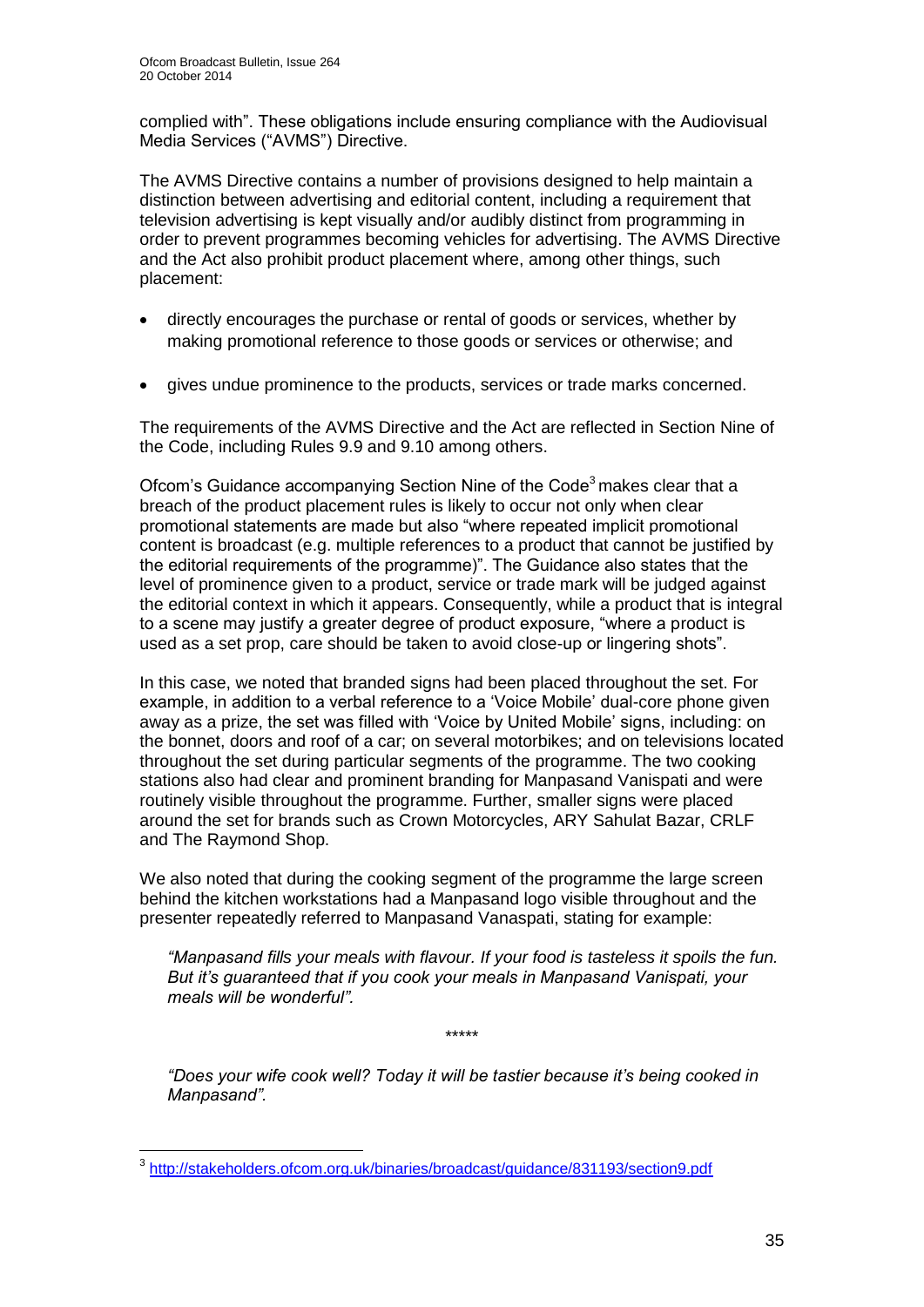We noted also that at one stage the presenter gathered together children from the audience:

| Presenter: | "All of you say Manpasand".                                                                                                |
|------------|----------------------------------------------------------------------------------------------------------------------------|
| Children:  | "Manpasand".                                                                                                               |
| Presenter: | "Manpasand Vanispati".                                                                                                     |
| Children:  | "Manpasand Vanispati".                                                                                                     |
|            | [The presenter selects a child from the audience]                                                                          |
| Presenter: | "He seems to me a Manpasand child".                                                                                        |
|            | [Presenter speaks to camera]                                                                                               |
| Presenter: | "Cook in your homes with Manpasand Vanaspati; cook karahi;<br>pilaf; biryani; and make your children as good as this one". |
|            | "Let's go to Manpasand. We're going to taste the Manpasand<br>karahi. Come over here. We'll taste the Manpasand karahi     |

*together".*

We also noted the presenter and guests during the programme made references to other brands, including a mobile phone manufacturer and an online retail website connected to the programme producer $4$ :

| Presenter: | "I will give away 30,000 Rupees worth of a Voice mobile phone. It<br>is an expensive phone, a dual core Voice mobile phone".    |
|------------|---------------------------------------------------------------------------------------------------------------------------------|
|            | *****                                                                                                                           |
| Presenter: | [Several models of boxed mobiles phones are shown]. "It is the<br>sound of Voice".                                              |
|            | *****                                                                                                                           |
| Presenter: | "I am giving you gift vouchers of 5000 Rupees. Now tell everyone<br>to go on ARY Sahulat Bazar website and buy lots of things". |
|            | Prize Winner: "Visit ARY Sahulat Bazar website and buy lots of things".                                                         |
| Presenter: | "The ARY Sahulat Bazar website has been officially launched<br>today".                                                          |

Further, we noted a number of references to a motorbike manufacturer, whose products were placed in the programme. At one point, a representative from that company, invited on stage to give away a motorbike stated:

*"On behalf of Crown Motor Company Private Limited… I congratulate ARY for arranging this beautifully embellished programme. This programme benefits* 

 4 ARY Saluhat Bazar is part of the ARY Group.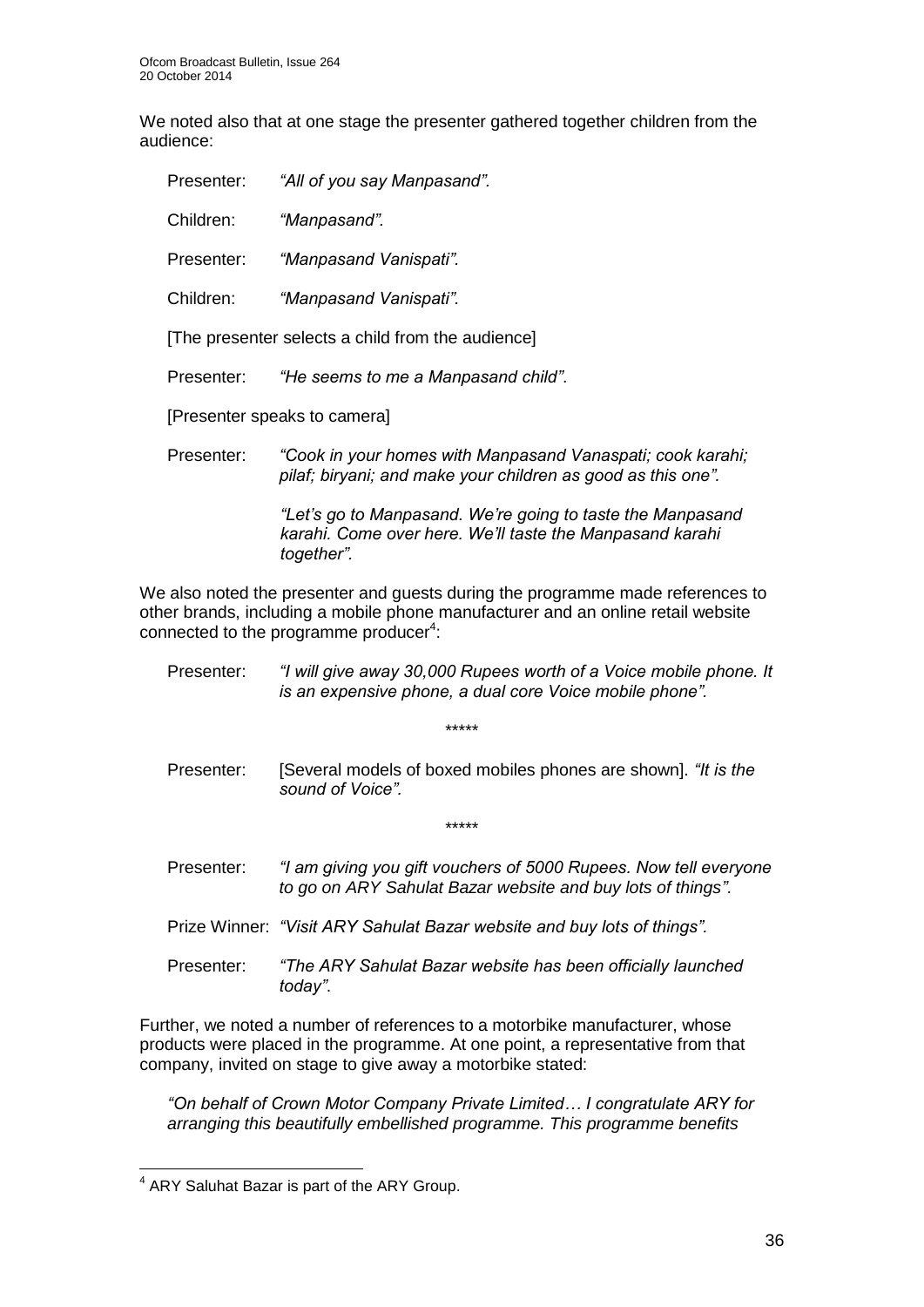*those who come here and brings happiness to people across Pakistan and it also benefits the company".* 

In our view both the amount and nature of the references to these brands served a promotional rather than editorial purpose. We considered that such detailed references to placed products and the benefits to customers of using those products could not be justified. In particular, the nature and extent of promotion and exposure for the companies was such that Ofcom considered the programmes promoted and gave undue prominence to the featured brands.

Where a placed product is referred to in a programme, the licensee is under an obligation to ensure that the reference does not serve to promote the product itself rather than contributing to the narrative of the programme. In this case we considered the amount and detail of the explicit and implicit references to placed products were both promotional and unduly prominent.

Although we noted the steps subsequently taken by the Licensee to improve compliance, we concluded that the programme was in breach of Rules 9.9 and 9.10 of the Code.

#### **Breaches of Rules 9.9 and 9.10**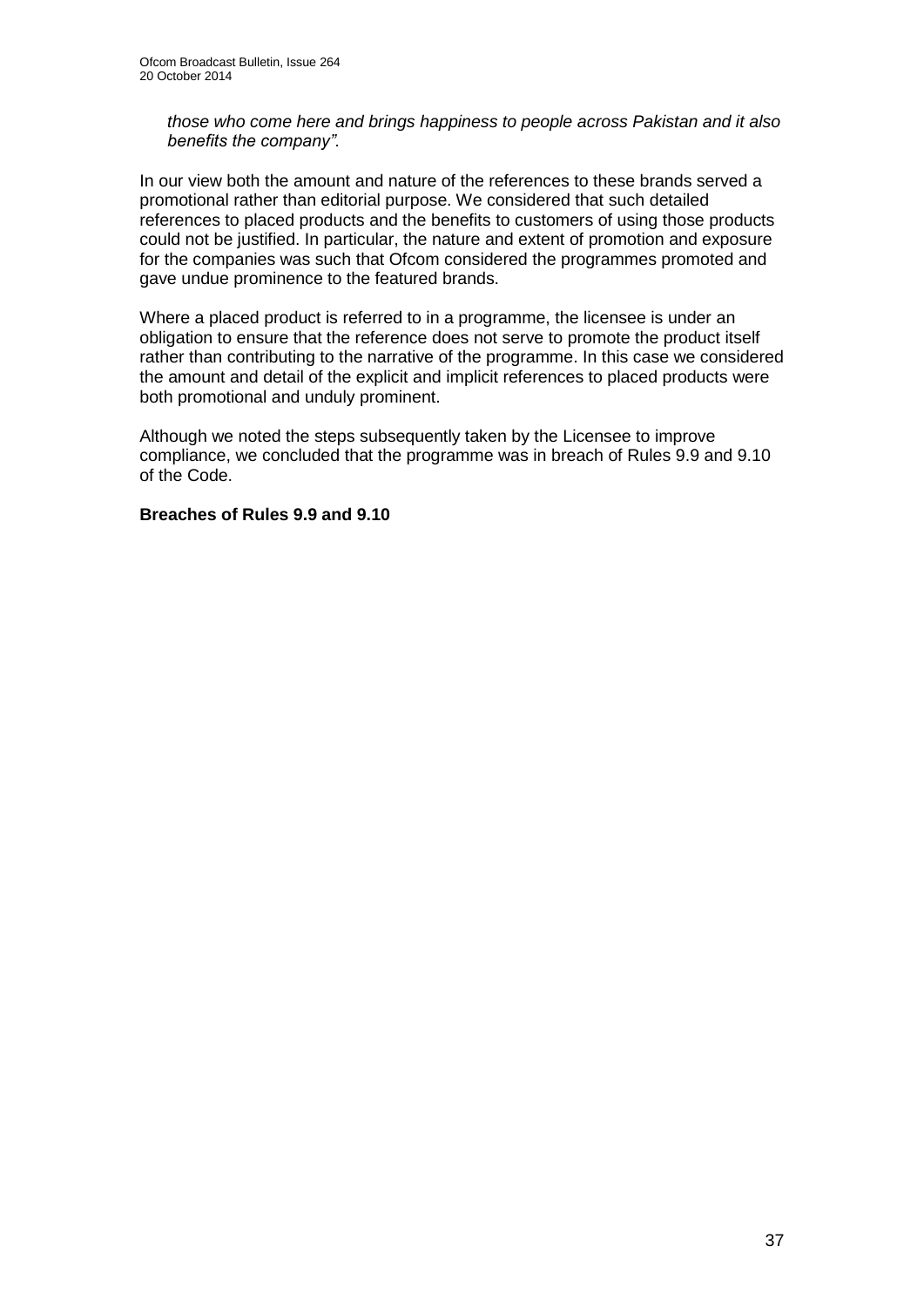# **Resolved**

## **The Wright Stuff**

*Channel 5, 19 August 2014, 09:15*

#### **Introduction**

*The Wright Stuff* is a weekday morning topical magazine programme broadcast live on Channel 5. The programme is presented by Matthew Wright and includes a panel of guests discussing various news items. Viewers are also invited to participate in the discussions via telephone, email, text and Twitter.

Three viewers alerted Ofcom to offensive language in the episode broadcast on 19 August 2014 during a discussion on the subject of *"Lending a partner to a pal".* At 10:52 a telephone caller identified as "Jason" was put to air and the following exchange took place:

Jason: *"…my wife's best friend had a works do, an award presentation, and her friend had no one to go with, and encouraged me to go. We were quite a close group, we all know each other, and I kind of went to this dinner with my friend".*

Matthew Wright: *"Yep".*

Jason: *"And then I fucked her in the pussy".*

Matthew Wright: *"You then what?"*

Jason: *"I fucked her in the pussy".*

At this point Jason's call was terminated and Mr Wright said:

*"Oh no, I didn't hear, oh you – Jason, you know, I've had this wonderful run of good luck with callers, going on for years, and you've just spoilt if for me, what an idiot, what a moron, go off to ITV with your friends".*

Mr Wright then took a call from a viewer named David. Approximately one minute into this call Mr Wright said:

*"David you sound like a thoroughly decent bloke, unlike the previous idiot, so thank you very much for the call. Apologies once again for the terrible language because I couldn't hear it the first time round so I do apologise for that".*

Ofcom considered that the broadcast raised issues under Rule 1.14, which states:

"The most offensive language must not be broadcast before the watershed…".

We therefore asked Channel 5 (or "the Licensee") for its comments on how the broadcast of offensive language complied with this rule.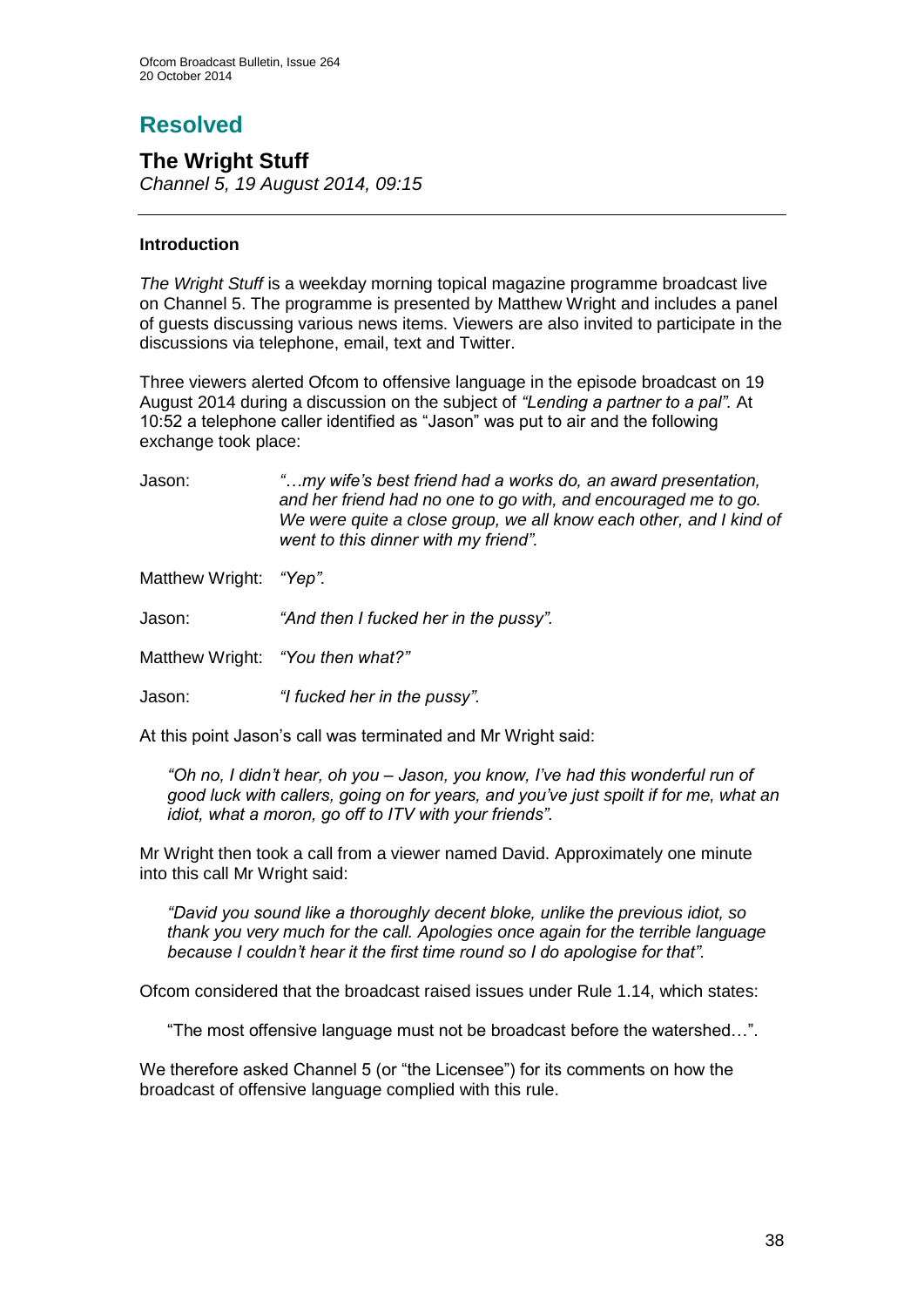#### **Response**

Channel 5 explained that *The Wright Stuff* follows a "strict protocol" when choosing viewers to put to air and that "this case was no different".

The Licensee said that Jason phoned the programme and recounted to a researcher a story of how he had once been "lent" to his wife's friend for an awards dinner and as a result, the two had started a relationship and eventually married. As his story was apt for the programme's phone-in discussion topic, Channel 5 said Jason was selected to be put through to the studio.

Channel 5 said Jason was later phoned back by a researcher and asked if he would be happy to share his story with the presenter and the panel. Channel 5 also said that Jason was "clearly warned" by the researcher not to swear or use any other offensive language.

The Licensee told Ofcom that the editor and producer of the programme were then briefed on Jason's call and a summary of his story was given to the presenter on his autocue. Jason was then put through to the studio and his conversation broadcast on air.

The Licensee said that although all standard procedures were followed in this case and there was no reason to suggest such conduct was likely. Jason "unpredictably went on to use highly offensive language that Matthew [Wright] did not properly hear or register when first spoken, given the very unexpected nature of the words".

Channel 5 said that in the fast-paced environment of a live television gallery it had taken the editor a "split-second" to realise what had been said. Upon realising, the editor stated "very firmly into Matthew's earpiece that Jason had sworn and the audience should not hear it again, while simultaneously trying to convey to the director that the caller should be lost". The Licensee explained that "[i]t all happened very quickly, mere seconds, but it was too late, as Jason quickly repeated the statement".

The Licensee told Ofcom that following the broadcast the offensive material was removed from the programme before it was shown an hour later on Channel 5+1. In addition, the Licensee said it ensured that an edited version of the programme was created before it was uploaded to the online 'Demand 5' service.

The Licensee said there had been very few incidents like this during the programme's history but, due to its live nature, Channel 5 said it was "acutely aware" of the issues that surround live broadcasts. The Licensee said it holds regular compliance meetings with *The Wright Stuff*'s production team to ensure: "that procedures are constantly reviewed and updated". The Licensee also said an independent solicitor it employs to ensure regulatory compliance was viewing the programme and ensured that an apology went to air and that further issues with repeats or online programming did not occur.

The Licensee said that following the broadcast a review had taken place and, as a result, it had reminded the production team to terminate immediately any calls in which the caller used offensive language, whether or not the presenter was sure of what had happened. Channel 5 added that it had again stressed to the production team that "the need to avoid harm and offence is more crucial than a smooth production" and that "the presenter should not move on from any incident…without immediately addressing the issue and apologising….[T]he need for Matthew [Wright]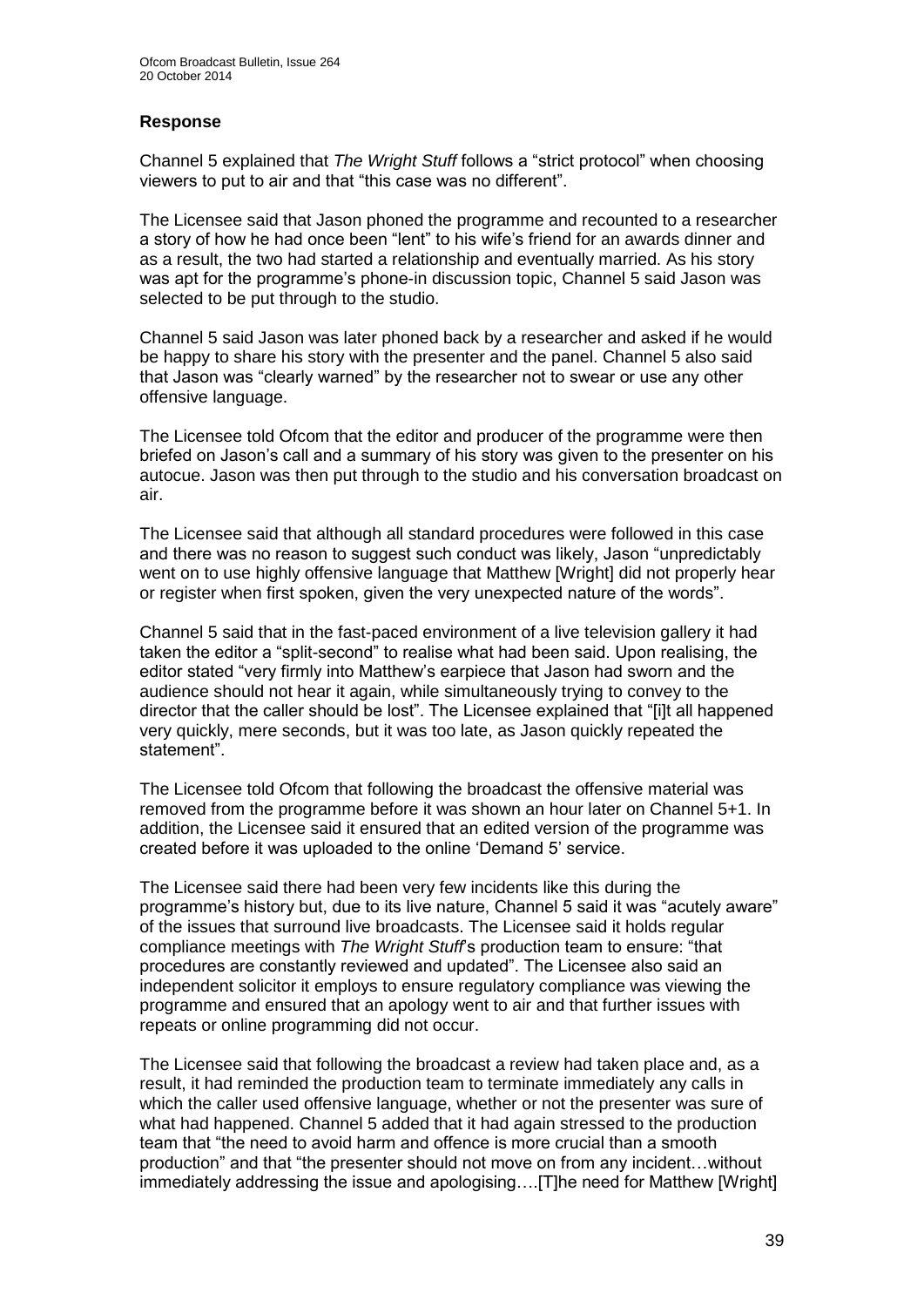to offer an immediate apology was critical". Going forward Channel 5 said that the presenter will now have an approved text of an apology in hard copy and on the autocue system ready for immediate use should a similar event occur.

#### **Decision**

Under the Communications Act 2003, Ofcom has a statutory duty to set standards for broadcast content as appear to it best calculated to secure the standards objectives, one of which is that "persons under the age of eighteen are protected". This objective is reflected in Section One of the Code.

Rule 1.14 states that the most offensive language must not be broadcast before the watershed. Ofcom research on offensive language clearly notes that the words "fuck" and its derivatives, and "pussy" (when used to mean a woman's genitals), are considered by audiences to be among the most offensive language $<sup>1</sup>$ .</sup>

The use of the phrase *"fucked her in the pussy"* twice in this programme at 10:52 was therefore a clear example of the most offensive language being broadcast before the watershed and so in breach of Rule 1.14.

Programmes that feature live interaction with viewers clearly carry an increased risk of incidents such as this occurring. Therefore Ofcom expects broadcasters to have procedures in place to minimise the risk, as far as practicable, of offensive or harmful material being broadcast.

It was unfortunate in this case that the caller was given an opportunity to repeat the highly offensive phrase on air before he was cut off, and that the incident was not followed by an immediate apology (although Mr Wright did apologise to viewers approximately one minute later).

Nonetheless we noted Channel 5's representations in which the Licensee set out its formal procedure for vetting all callers to *The Wright Stuff* before they are allowed on air. This includes a researcher warning every caller not to use offensive language. Channel 5 said it had followed the procedure in this case. We also took into account that: this incident may well have occurred as a result of a caller deliberately misleading the programme makers about his intention not to use the most offensive language; the incident happened unexpectedly during a fast-moving, live broadcast; the offensive language was removed from the version of the programme broadcast on Channel 5+1 and the version uploaded to Channel 5's on demand service; and, following the incident Channel 5 conducted a review of this case, resulting in it making various improvements to its compliance arrangements for live programming of this type.

In light of these factors, Ofcom considered the matter resolved.

#### **Resolved**

1

<sup>1</sup> <http://stakeholders.ofcom.org.uk/binaries/research/tv-research/offensive-lang.pdf>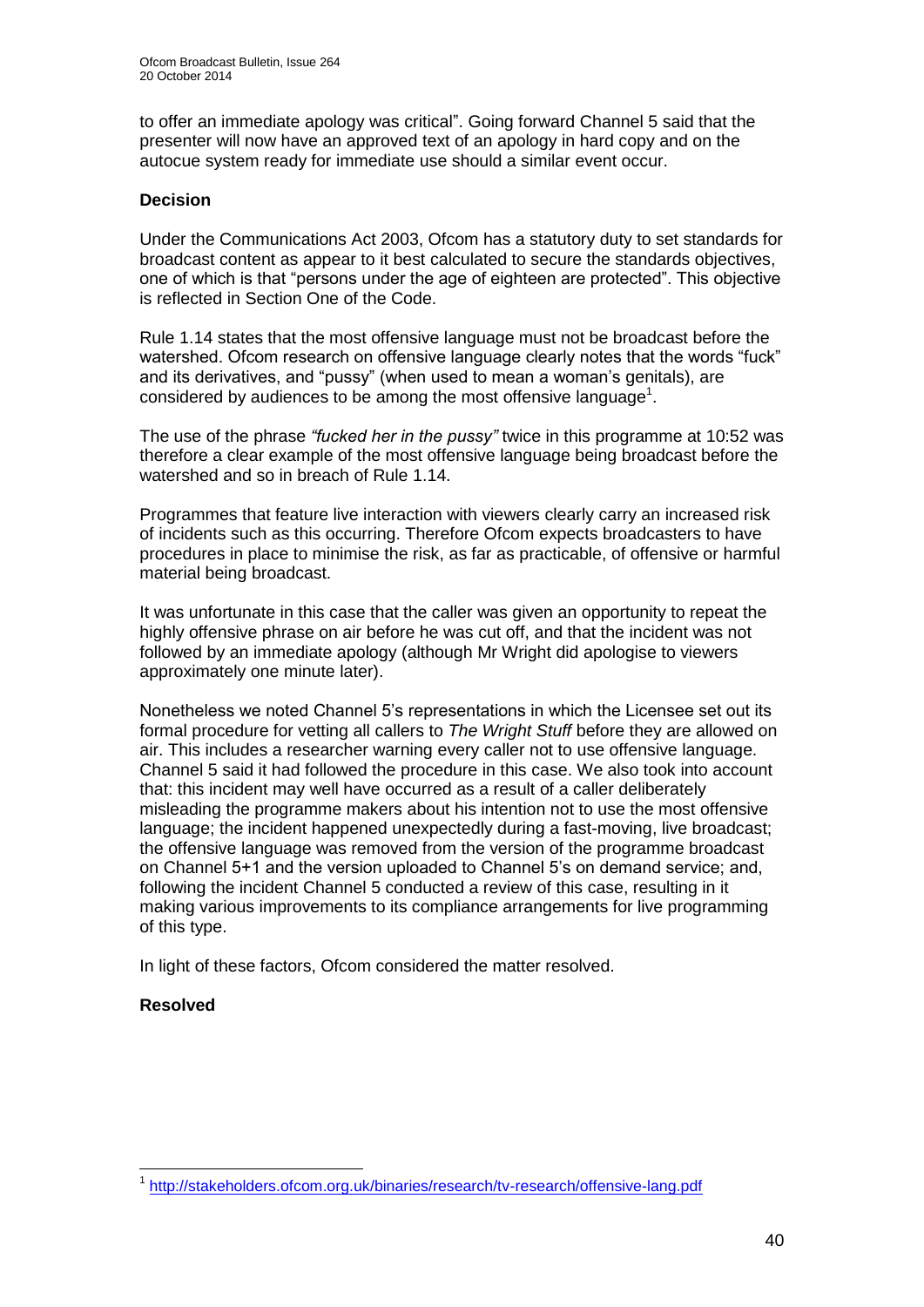## **Broadcast Licence Conditions cases**

## **In Breach**

## **Providing a service in accordance with 'Key Commitments'** *TCR FM (Tamworth)*

#### **Introduction**

TCR FM is a community radio station licensed to provide a service for the population of Tamworth in Staffordshire. The licence is held by Tamworth Radio Broadcasting CIC ("TRB" or "the Licensee").

Like other community radio stations, TCR FM is required to deliver the "Key Commitments" which form part of its licence.<sup>1</sup> These set out how the station will serve its target community and include a description of the programme service.

Ofcom received a complaint about TCR FM's compliance with its Key Commitments.

We asked TRB for a copy of its weekly programme schedule so we could assess the complaint. The information provided raised an issue with regard to TCR FM's music to speech ratio, which is set out in the following Key Commitment:

"Daytime output will typically comprise 80% music and 20% speech ('speech' excludes advertising, programme/promotional trails and sponsor credits). (Some programmes may contain a higher proportion of speech output)".

The programme schedule supplied by TRB appeared to show that speech levels were below the required 20% on at least three of the days in the schedule (all of which were weekdays).

Ofcom considered that the issue warranted investigation under Conditions 2(1) and 2(4) in Part 2 of the Schedule to TCR FM's licence. These state, respectively:

"The Licensee shall provide the Licensed Service specified in the Annex for the licence period". (Section 106(2) of the Broadcasting Act 1990); and

"The Licensee shall ensure that the Licensed Service accords with the proposals set out in the Annex so as to maintain the character of the Licensed Service throughout the licence period". (Section 106(1) of the Broadcasting Act 1990).

We therefore requested TRB's comments on how it was complying with these conditions, with reference to the specific Key Commitment set out above.

#### **Response**

1

The Licensee explained that the station's intention was to deliver the most speech at the times when volunteer resource was at its greatest – that is, evenings and weekends, as reflected in the TCR FM's programme schedule. It believed this to be compliant with the licence's Key Commitments, as it had always understood

 $1$  The Key Commitments are contained in an annex to TCR FM's licence. They can be viewed in full at:

[http://www.ofcom.org.uk/static/radiolicensing/Community/commitments/cr000173.pdf.](http://www.ofcom.org.uk/static/radiolicensing/Community/commitments/cr000173.pdf)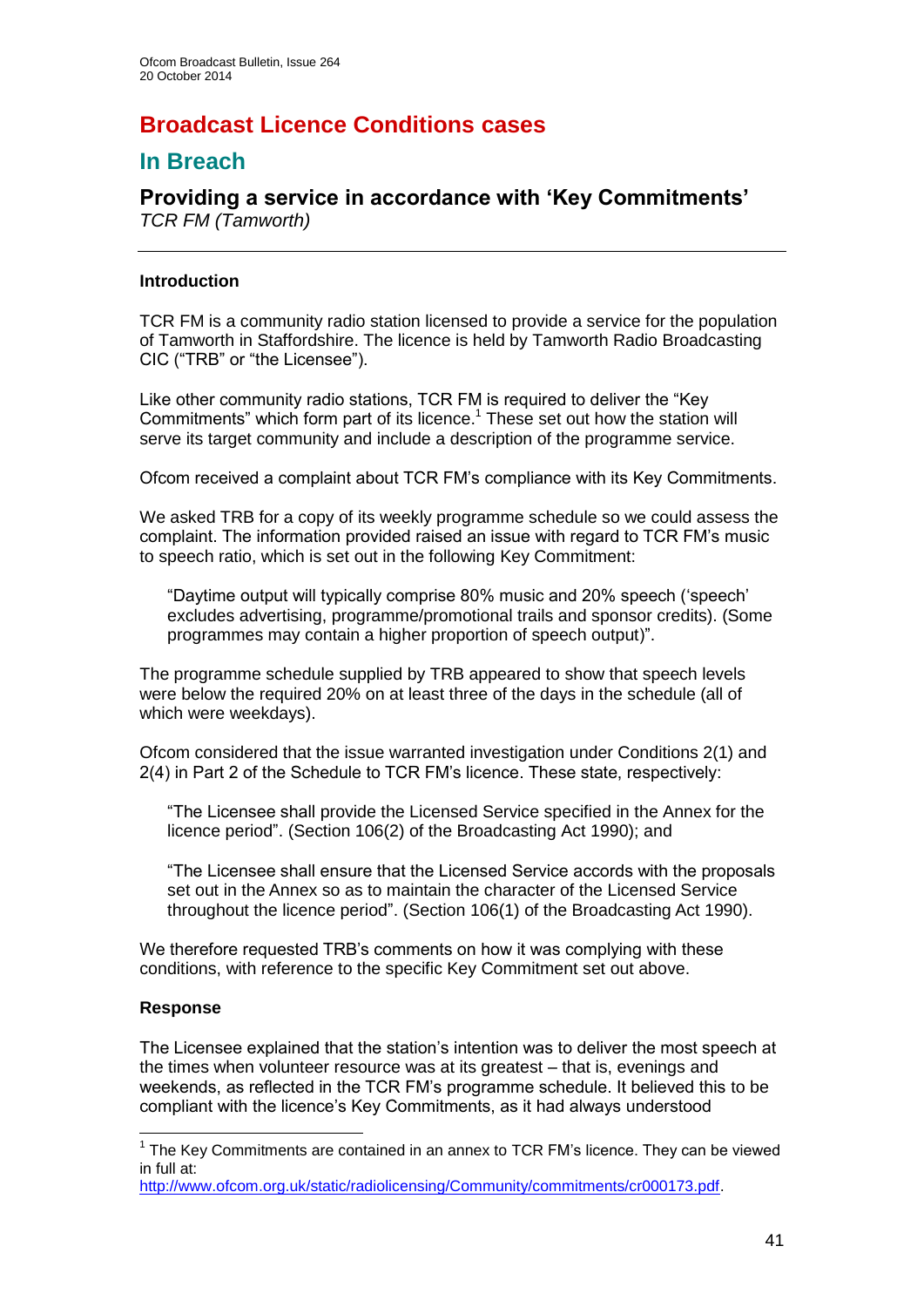"daytime" to mean 06:00 to midnight. TRB added: "The figures…were set against a target of a week, rather than per day. Some days were slightly lower, and some slightly higher and achieved a weekly figure of 21% in line with the commitment".

Following receipt of these representations, we informed TRB that our standard definition of daytime (unless specified otherwise in the Key Commitments) is 06:00 to 19:00, and we had based our analysis of its programme schedule on this approach. We also clarified that the speech requirement needed to be met on a daily basis, rather than a weekly average.

In response, the Licensee accepted Ofcom's definitions and supplied a revised programme schedule, explaining that this was now operational and included content that would "meet or exceed" the 20% speech requirement across daytime. The Licensee said that it had also made further changes to its schedule to address this issue which would take effect in the coming months.

#### **Decision**

Ofcom has a number of duties in relation to radio broadcasting, including securing a diverse range of local radio services which are calculated to appeal to a variety of tastes and interests, along with the optimal use of the radio spectrum. These matters are reflected in the licence condition requiring the provision of the specified licensed service. Provision by a licensee of its licensed service on the frequency assigned to it is the fundamental purpose for which a community radio licence is granted.

Ofcom acknowledged and welcomed the steps taken by the Licensee to ensure that speech levels during daytime are now compliant with those required by its Key Commitments. We accepted that there appeared to have been a genuine misunderstanding of the regulation in this area on the part of TRB's management.

However, it is clear that TCR FM had been failing to deliver for some time the speech levels during daytime hours that are required by the station's Key Commitments, and so Ofcom concluded that a breach of licence conditions had occurred.

**Breaches of Licence Conditions 2(1) and 2(4) in Part 2 of the Schedule to the community radio licence held by Tamworth Radio Broadcasting CIC (licence number CR000173BA)**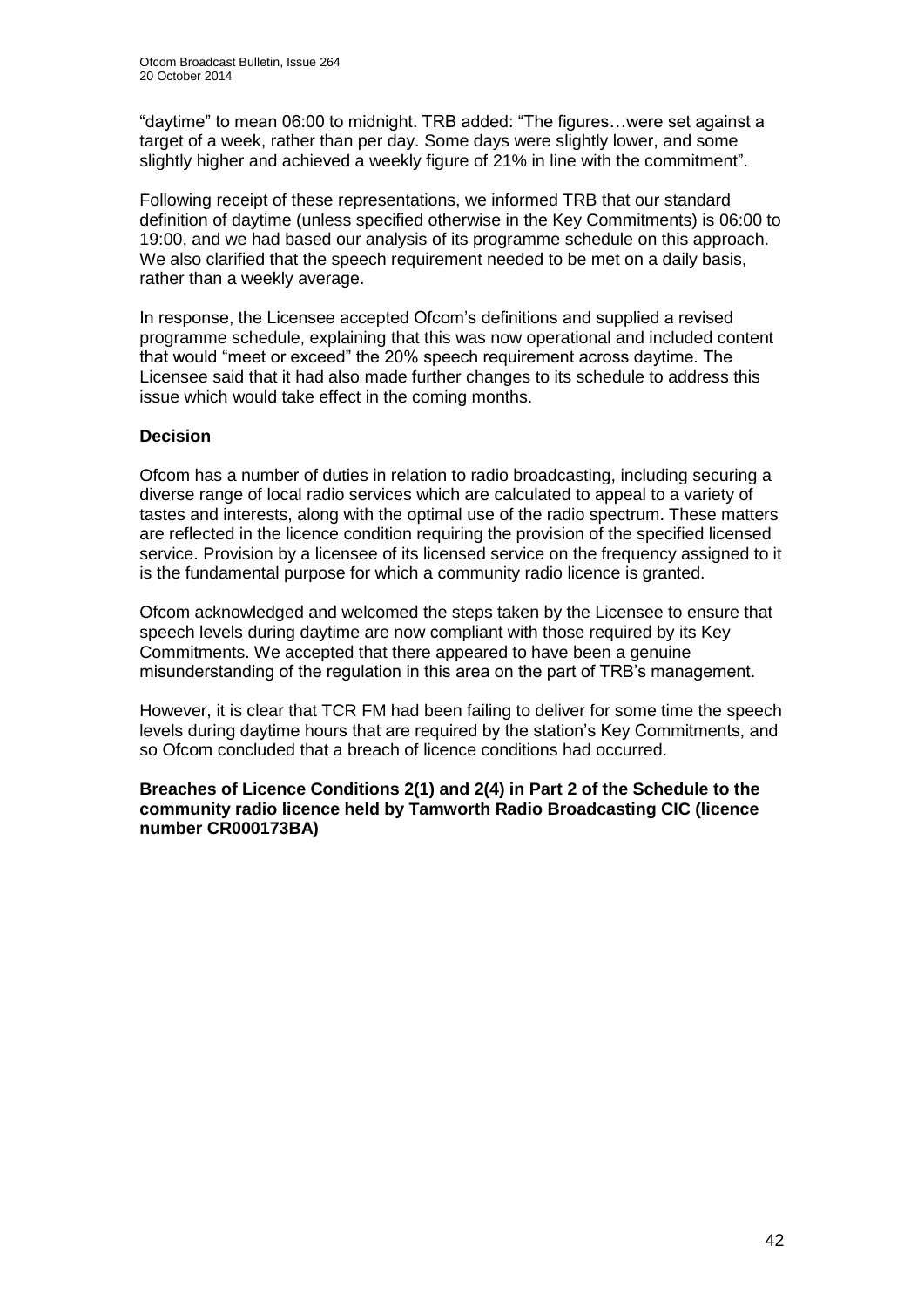# **Not in Breach**

## **Providing a service in accordance with Format**

*Capital Xtra (Brixton & North London), October 2013 to date*

#### **Introduction**

Soul Media Ltd (or "the Licensee") holds the local commercial radio FM licences for Brixton (the transmission area for which covers a significant proportion of south London) and North London.

Launched in 1990 (Brixton) and 2000 (North London), the services were both formerly broadcast as Choice FM, and for a number of years all programming output has been shared across the two licences. In October 2013, parent company Global Radio ("Global") re-branded the two services as 'Capital Xtra'. The move coincided with Global launching Capital Xtra as a UK-wide digital radio service on the Digital One DAB multiplex. Since output is shared, we refer to Capital Xtra as "the service" below, albeit noting that there are two licences, and that the Licensee must comply with the terms of both.

Under the Communications Act 2003, Ofcom has a statutory duty to ensure "a wide range of television and radio services which (taken as a whole) are both of high quality and calculated to appeal to a variety of tastes and interests". In local commercial radio, Ofcom secures this by including a condition (Condition 2(4)) in Broadcasting Act licences requiring licensees to maintain the character of the service. Condition 2(4) refers to a document which is annexed to each licence and which we refer to here as the "Format"<sup>1</sup>.

The Format sets out a description of the output which the licensee is required to provide, based on the commitments originally made in its licence application. Formats are rarely highly prescriptive, but are intended to secure that the essential character of the service is maintained over time. The Format itself may be varied from time to time, with Ofcom's consent. Global did not seek any change to the Formats of the Brixton or North London licences prior to (or since) the re-brand.

The published Formats for the Capital Xtra licences include the following wording regarding the character of each service:

Brixton licence<sup>2</sup>:

"A targeted music, news and information service primarily for listeners of African and Afro-Caribbean origin in the Brixton area but with crossover appeal to other listeners who appreciate urban contemporary black music. The service includes 21 hours per week of complementary specialist music".

2

<sup>1</sup>  $1$  Condition 2(4), contained in Part 2 of the Schedule to Capital Xtra's FM licences, requires that: "The Licensee shall ensure that the Licensed Service accords with the proposals set out in the Annex so as to maintain the character of the Licensed Service throughout the licence period". (Section 106(1) of the Broadcasting Act 1990).

[http://www.ofcom.org.uk/static/radiolicensing/html/radiostations/analogue/al000041ba3capital](http://www.ofcom.org.uk/static/radiolicensing/html/radiostations/analogue/al000041ba3capitalxtra.htm) [xtra.htm](http://www.ofcom.org.uk/static/radiolicensing/html/radiostations/analogue/al000041ba3capitalxtra.htm)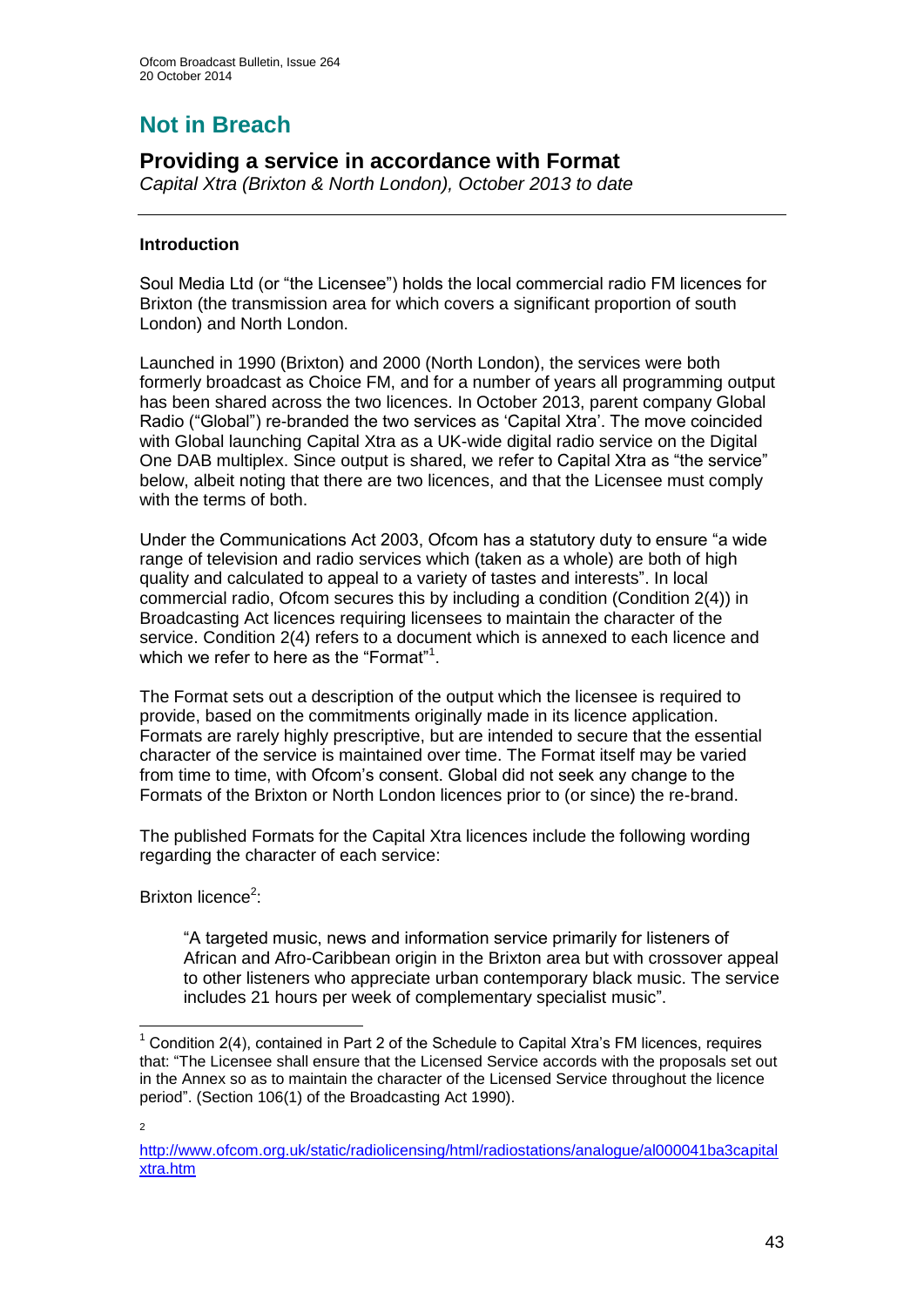#### North London licence<sup>3</sup>:

"A music, news, community news and information service primarily for listeners of African and Afro-Caribbean origin in the North London area but with crossover appeal to other listeners who appreciate urban contemporary black music. The service includes 21 hours per week of complementary specialist music".

Following the re-launch of Choice FM as Capital Xtra, Ofcom received 19 complaints about the station's compliance with various different aspects of the published Formats. All of the complainants commented on what they perceived to be a significant change in music policy at the station, while some of the complainants were also concerned that Capital Xtra was no longer delivering the speech content required by the Formats. There was concern among many of the complainants that Capital Xtra was no longer a service "primarily for listeners of African and Afro-Caribbean origin".

Ofcom undertook a detailed programme of monitoring and assessment of the station's output. Initially, we monitored output over three days (Saturday 19, Monday 21 and Tuesday 22 October 2013).

As a result of this monitoring, we agreed with the complainants that a change to the output had taken place in the transition from Choice FM to Capital Xtra. We also noted the wholesale alterations to the station's presenter line-up (including specialist music DJs).

In assessing the music output of Capital Xtra, we considered both the station's general daytime (06:00 to 19:00) music output and its specialist music output, which is broadcast mainly in the evenings and overnight.

#### *Daytime music output*

We were content that at least two-thirds of the total tracks aired by the station (including repeat plays) were compatible with the Format's requirement for "urban contemporary black music". We considered that the remaining third of music broadcast by Capital Xtra during the daytime was comprised almost entirely of electronic dance music. While we considered – based upon our experience of Choice FM's previous output – that the proportion of these type of tracks appeared to have increased since the re-brand, we also noted that the lines between urban and electronic dance genres have become increasingly blurred in more recent years, and that many of the electronic dance tracks aired by Capital Xtra either sample urban genres, or are significantly influenced by them.

#### *Specialist music output*

Complainants referred to the loss of a number of particular specialist music shows that were previously broadcast by Choice FM, showcasing genres such as reggae, soul, soca and gospel.

 $\frac{1}{3}$ 

[http://www.ofcom.org.uk/static/radiolicensing/html/radiostations/analogue/al000255ba2capital](http://www.ofcom.org.uk/static/radiolicensing/html/radiostations/analogue/al000255ba2capitalxtra.htm) [xtra.htm](http://www.ofcom.org.uk/static/radiolicensing/html/radiostations/analogue/al000255ba2capitalxtra.htm)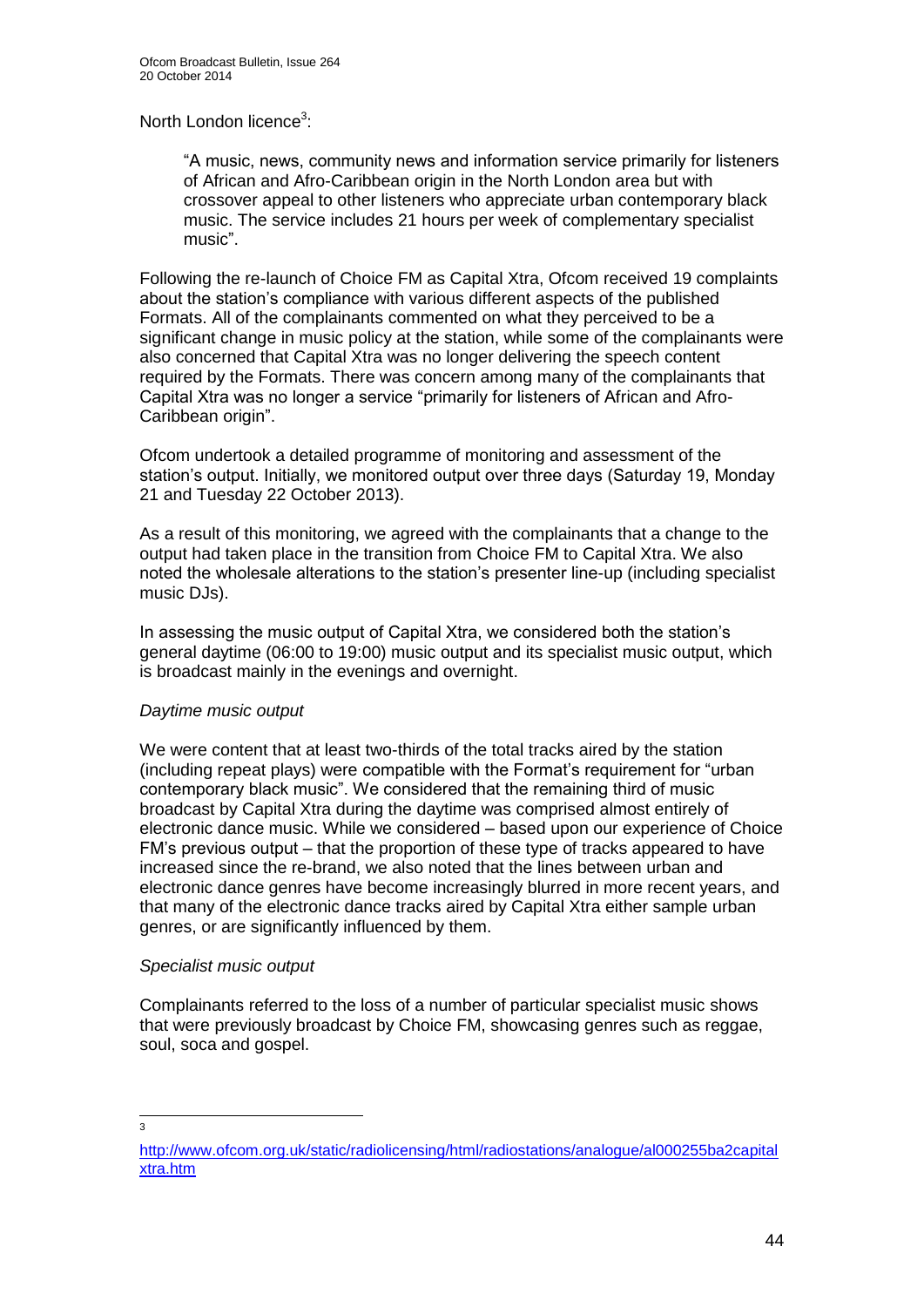Until 2008, the Formats required 21 hours per week of "specialist music programmes which complement the main music streams". This programming was required to include reggae, soca and gospel (and not more than eight hours of house/garage).

However, in February 2008, commercial radio formats were relaxed. As a result, Choice FM's Formats no longer specifically required reggae, soca and gospel to be included within the 21 hours. This relaxation was in line with the conclusions of Ofcom's "Future of Radio" review<sup>4</sup>. This change gave the Licensee greater flexibility than was available before 2008 on the mix of genres included within the requirement to provide 21 hours of "complementary specialist music".

Nevertheless, such programming must still be "complementary" so that it is distinctive from the main daytime music output, but remains likely to be of appeal to the target audience (namely London listeners of African and Afro-Caribbean origin). It must also be "specialist" in the sense of being different from, and often less commercial or mainstream than, tracks on the station's main daytime playlist. We would expect specialist music often to be presented by a DJ who is a particular authority on the type of music in question.

Taking this into account, following our monitoring, we were satisfied that Capital Xtra remained compliant with the Format requirement to deliver at least 21 hours per week of "complementary specialist music". Examples during our monitoring period included 'Afrobeats' and shows from DJ Woody, Firin' Squad, Tim Westwood, Craig David and DJ Charlesy. We considered that this and other programming counting towards the requirement was both distinctive from daytime music output and would be likely to be of appeal to the target audience.

#### *News, community news and information*

However, we did have concerns about the extent to which the Licensee was delivering a satisfactory news, community news and information service for listeners of African and Afro-Caribbean origin in the Brixton and North London areas.

We considered this raised issues warranting investigation under Licence Condition 2(4) contained in Part 2 of the Schedule to Capital Xtra's FM licences, which requires that:

"The Licensee shall ensure that the Licensed Service accords with the proposals set out in the Annex so as to maintain the character of the Licensed Service throughout the licence period". (Section 106(1) of the Broadcasting Act 1990).

We sought the Licensee's representations on how it had complied with this requirement.

#### **Response**

1

Global responded on behalf of the Licensee. It argued that Capital Xtra "has fully complied with all known aspects of the Character of Services," and that Ofcom's concerns about the news, community news and information service requirements

<sup>&</sup>lt;sup>4</sup> See statement and further consultation dated 22 November 2007: <http://stakeholders.ofcom.org.uk/binaries/consultations/futureradio07/summary/nextphase.pdf>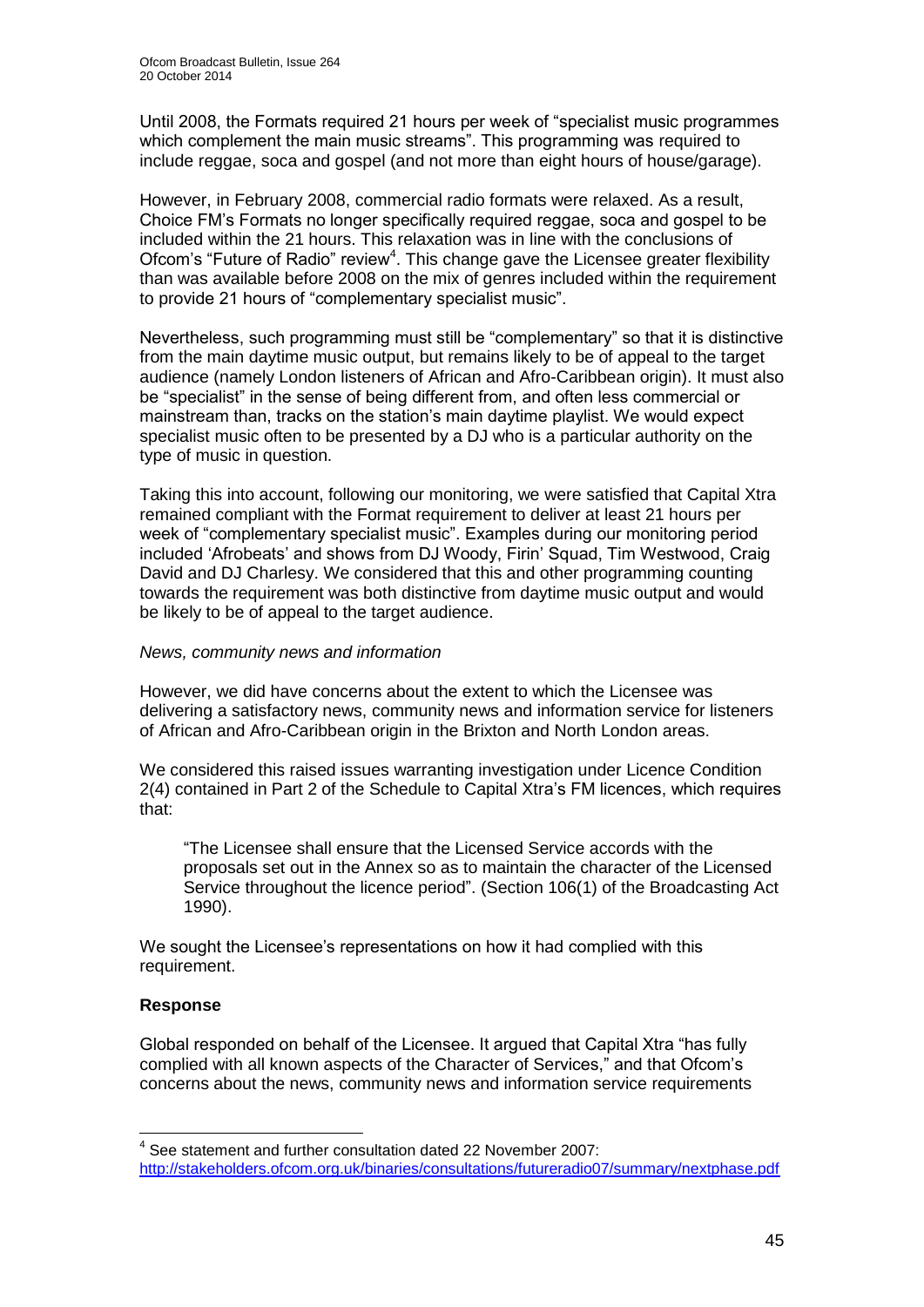resulted from "…a series of assumptions, unsupported by the stations' Character of Services, targeted research, precedent or published guidance".

With regard to news and community news provision, Global submitted that Capital Xtra's news bulletins had a local feel "and contained stories designed to appeal to the tastes of the station's demographic – a younger, urban, London audience who will appreciate a punchier 'Twitter' style delivery – and the bulletins demonstrate a clear understanding of the audience".

Responding to Ofcom's concerns about the provision of information on Capital Xtra, Global noted that the Character of Service does not require a specific quantity of information, nor does it specify the type of information that must be aired (provided it is of relevance and interest to the target audience). It also highlighted what it considered to be the importance of off-air initiatives and events which it felt could contribute to an overall listener "feel" for a station, but which may not necessarily be captured during three days of output.

Global suggested that the monitoring period may not have been representative as it took place only three weeks after the station's re-launch as Capital Xtra, arguing that "Licensees should be given a reasonable period to 'bed in', research their audience's needs and develop community partnerships and a voice for the station." Global also noted that during the monitoring period Capital Xtra's dedicated local journalist and news reader, Andre Morgan (who had previously performed the same role at Choice FM), was absent due to sickness during the monitoring period, and his bulletins were compiled and presented by a cover presenter.

Having considered Global's representations, we acknowledged that the monitoring period may have been unrepresentative of the station's output, on the basis that the dedicated local journalist was away and that the Capital Xtra service (which also included a new national DAB service) had only recently been launched at the time of our initial monitoring. We therefore undertook further monitoring on Monday 3, Tuesday 4 and Wednesday 5 March 2014. We carefully considered all this material – the two periods of monitoring and Global's representations – in arriving at our decision in this case.

#### **Decision**

Ofcom has a number of duties in relation to radio broadcasting, including securing a diverse range of local radio services which are calculated to appeal to a variety of tastes and interests, along with the optimal use of the radio spectrum. These matters are reflected in the licence condition requiring the provision of the specified licensed service.

In this case, we recognised that there had been some changes to the output of Choice FM following its re-launch as Capital Xtra, and that aspects of these have upset some listeners, in particular due to the sudden disappearance a number of presenters and shows, some of which had been on the station for a number of years.

With regard to the station's music policy, as set out above, we acknowledged that a greater 'dance' component had been injected into the station's music mix. However, taking an overall view of the music output across both monitoring periods, and also taking into account the increasing overlaps between urban and dance music, it was our view that Capital Xtra's music output remained compliant with the requirements of the Format. Nevertheless, we have reminded the Licensee that the Formats continue to refer explicitly to, "urban contemporary black music". We consider that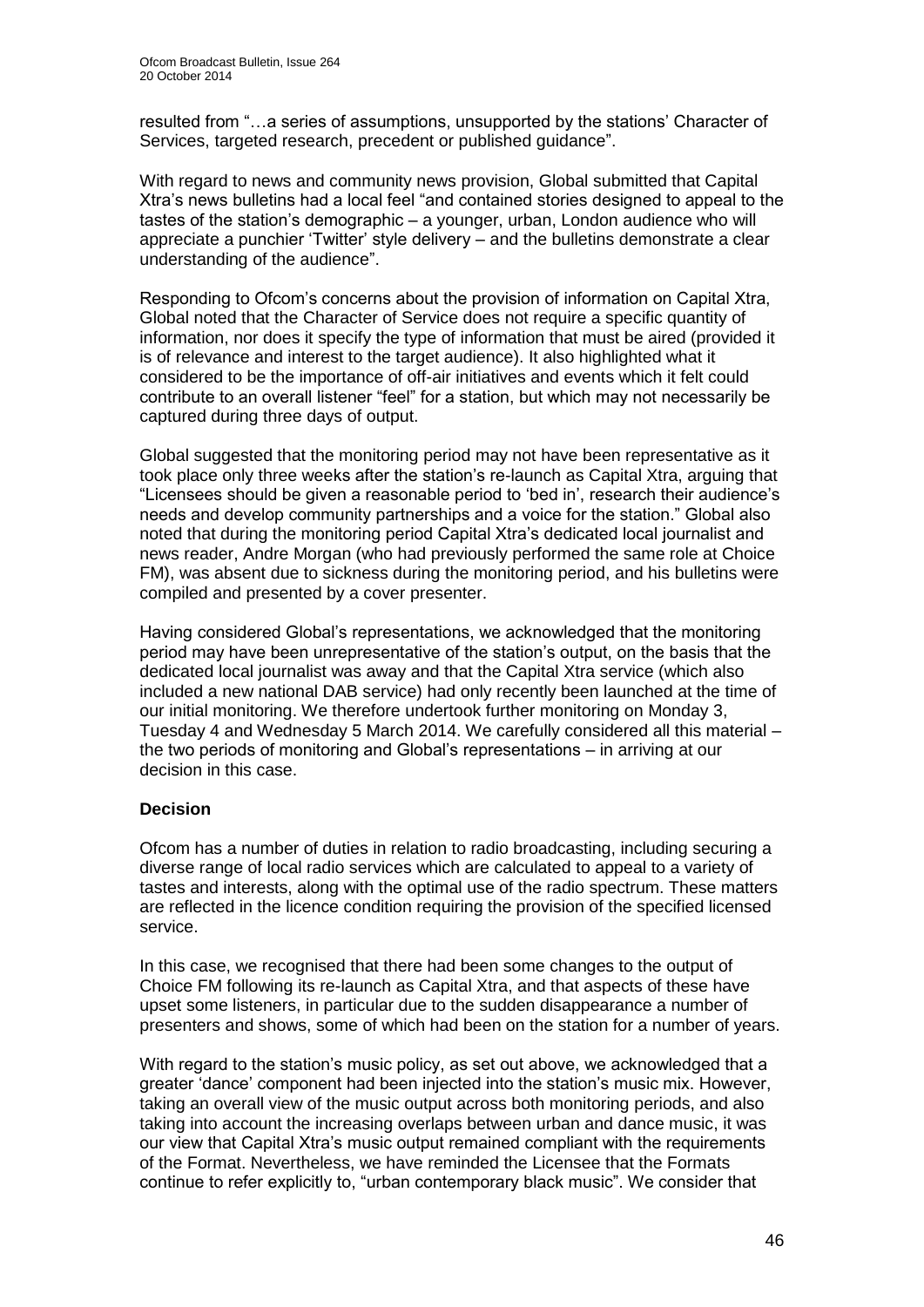1

such music, including genres such as rap, hip hop and R&B, must remain the station's core music offer.

The Formats of the licences require Capital Xtra to broadcast news and information primarily for listeners of African and Afro-Caribbean origin in the Brixton area (which is centred on Brixton but covers a wider area) and North London area. The North London licence also explicitly refers to community news.

In terms of local and community news, we noted that a separate London news feed is provided for the two FM licences which is different from the news bulletins broadcast on the (national) Capital Xtra DAB service. Consequently, a range of local London stories were aired, including some that would have been of particular interest to the African and Afro-Caribbean community. We noted that the local news bulletins broadcast by Capital Xtra were also compliant with the Format requirement to provide local news bulletins at least hourly at peak-times (which Ofcom defines as being weekday breakfast and drivetime, and weekend late breakfast).

With regard to the Format requirement for information, we took the view that, as a more specialist music service, the Licensee was entitled to regard provision of music news (and particularly gig information) as a significant and relevant contribution to delivering this requirement. Nevertheless, we also noted the provision of some nonmusic-related information during our monitoring periods, such as an appeal for bone marrow donors from the Afro-Caribbean Leukaemia Trust.

We recognised that, in sharing most of the output with the national Capital Xtra DAB service, some of the previous local 'feel' of Choice FM has inevitably been lost. However, it was ultimately our view that the station's news and information provision was sufficient to remain compliant with the requirements of the two London FM Formats, and was consistent with Ofcom's localness guidelines<sup>5</sup>.

In reaching our decision in this case, we noted official RAJAR audience figures<sup>6</sup> which show that, while audience numbers for the two London FM licences have declined since the change to Capital Xtra<sup>7</sup>, the ethnic composition of the audience remains similar to when the station broadcast as Choice  $FM<sup>8</sup>$ . This suggests that, while changes to established presenters and shows may have contributed to an overall decline in listening, the changes have not reduced the service's appeal to the target audience compared with other listeners.

The output of Capital Xtra has changed in some respects in comparison to that of the former Choice FM, and we acknowledged complainants' concerns about these changes. However, on balance, we did not consider that the changes meant that the station had ceased to be targeted primarily at listeners of African and Afro-Caribbean

 $<sup>5</sup>$  Ofcom's localness guidelines are published at:</sup> [http://stakeholders.ofcom.org.uk/broadcasting/radio/localness/localness-guidelines.](http://stakeholders.ofcom.org.uk/broadcasting/radio/localness/localness-guidelines)

 $6$  RAJAR analysis was based on Q1 and Q2 2013 (Choice FM) compared with Q1 and Q2 2014 (Capital Xtra).

 $7$  621,000 weekly adult (aged 15+) listeners for Choice FM compared to 383,000 weekly listeners for Capital Xtra, based on the RAJAR periods listed above.

<sup>8</sup> For the periods listed above, both Choice FM's audience and Capital Xtra's audience was categorised by RAJAR as being 40% 'black' (including Caribbean, African, black British, other black).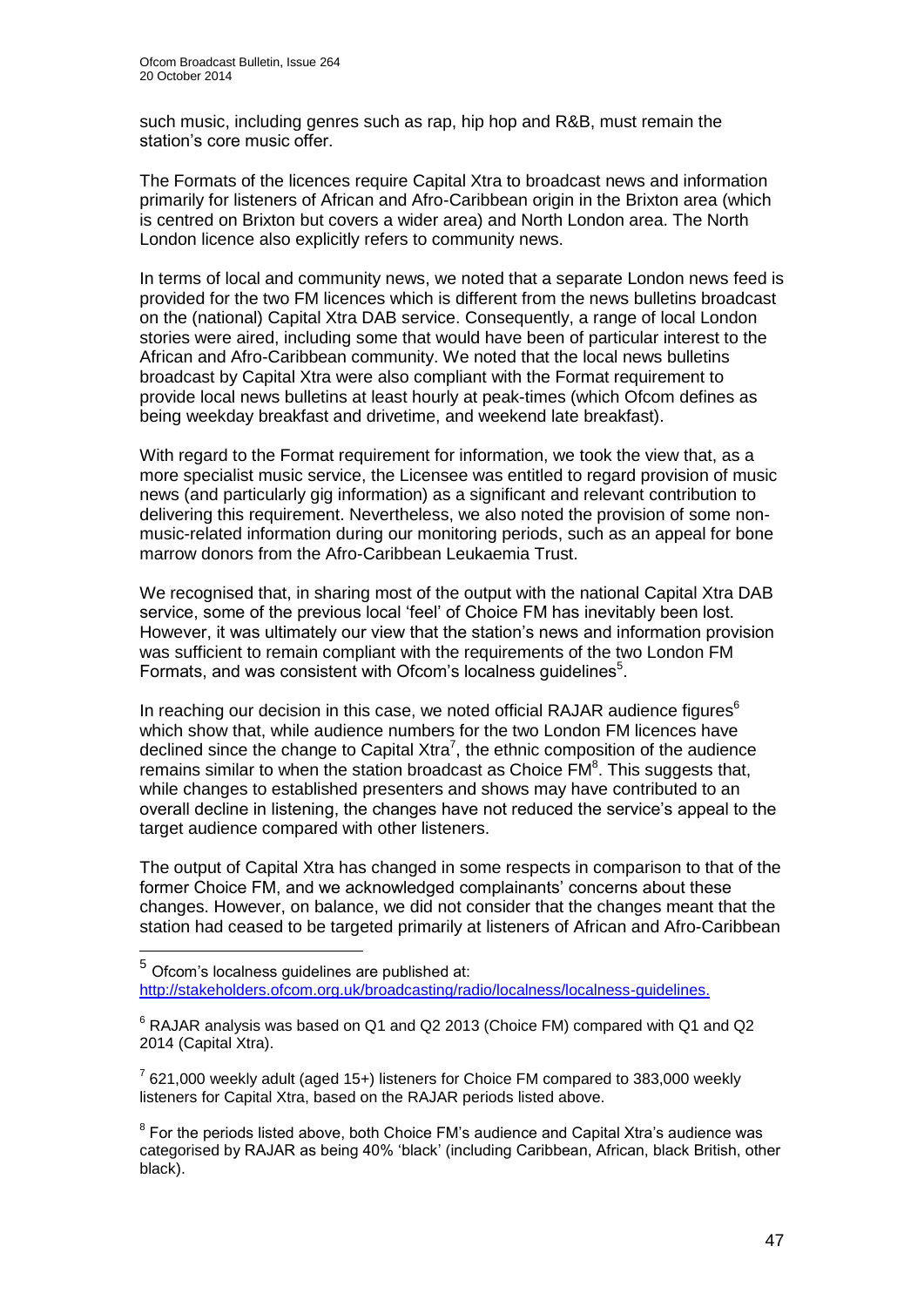origin in the areas of London stated (as the Formats require). We therefore concluded that Licence Condition 2(4) had not been breached.

#### **Not in Breach**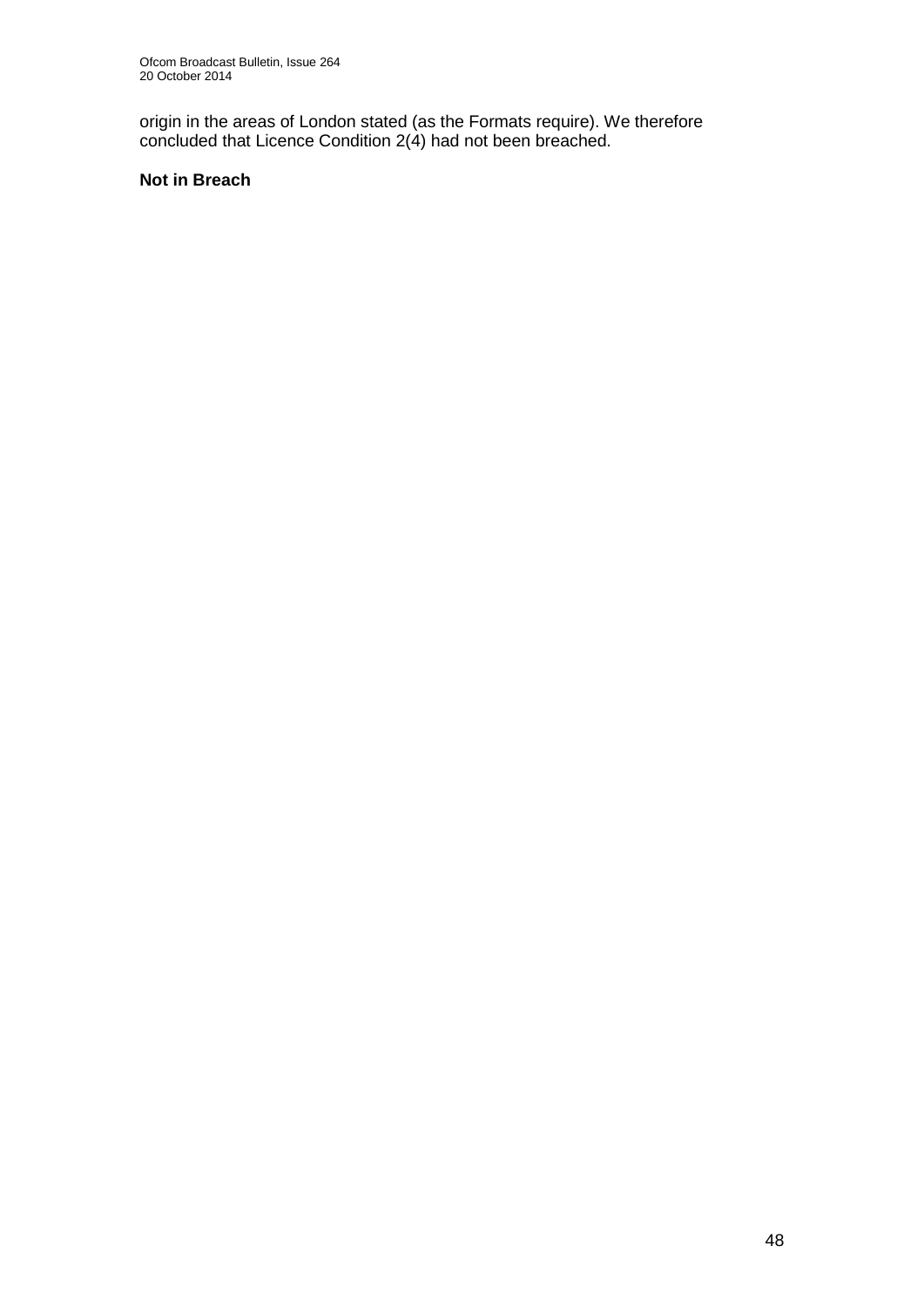## **Investigations Not in Breach**

Here are alphabetical lists of investigations that Ofcom has completed between 23 September and 6 October 2014 and decided that the broadcaster did not breach Ofcom's codes, licence conditions or other regulatory requirements.

#### **Investigations conducted under the Procedures for investigating breaches of content standards for television and radio<sup>1</sup>**

| <b>Programme</b> | <b>Broadcaster</b> | <b>Transmission</b><br>date | <b>Categories</b>                      |
|------------------|--------------------|-----------------------------|----------------------------------------|
| <b>Betrayed</b>  | Channel 5          | 11/07/2014                  | Violence and<br>dangerous<br>behaviour |
| Programming      | Sangat TV          | 18/04/2014                  | Due impartiality/bias                  |

For more information about how Ofcom conducts investigations about content standards, go to: [http://stakeholders.ofcom.org.uk/broadcasting/guidance/complaints](http://stakeholders.ofcom.org.uk/broadcasting/guidance/complaints-sanctions/standards/)[sanctions/standards/.](http://stakeholders.ofcom.org.uk/broadcasting/guidance/complaints-sanctions/standards/)

 1 This table was amended after publication to correct a factual inaccuracy.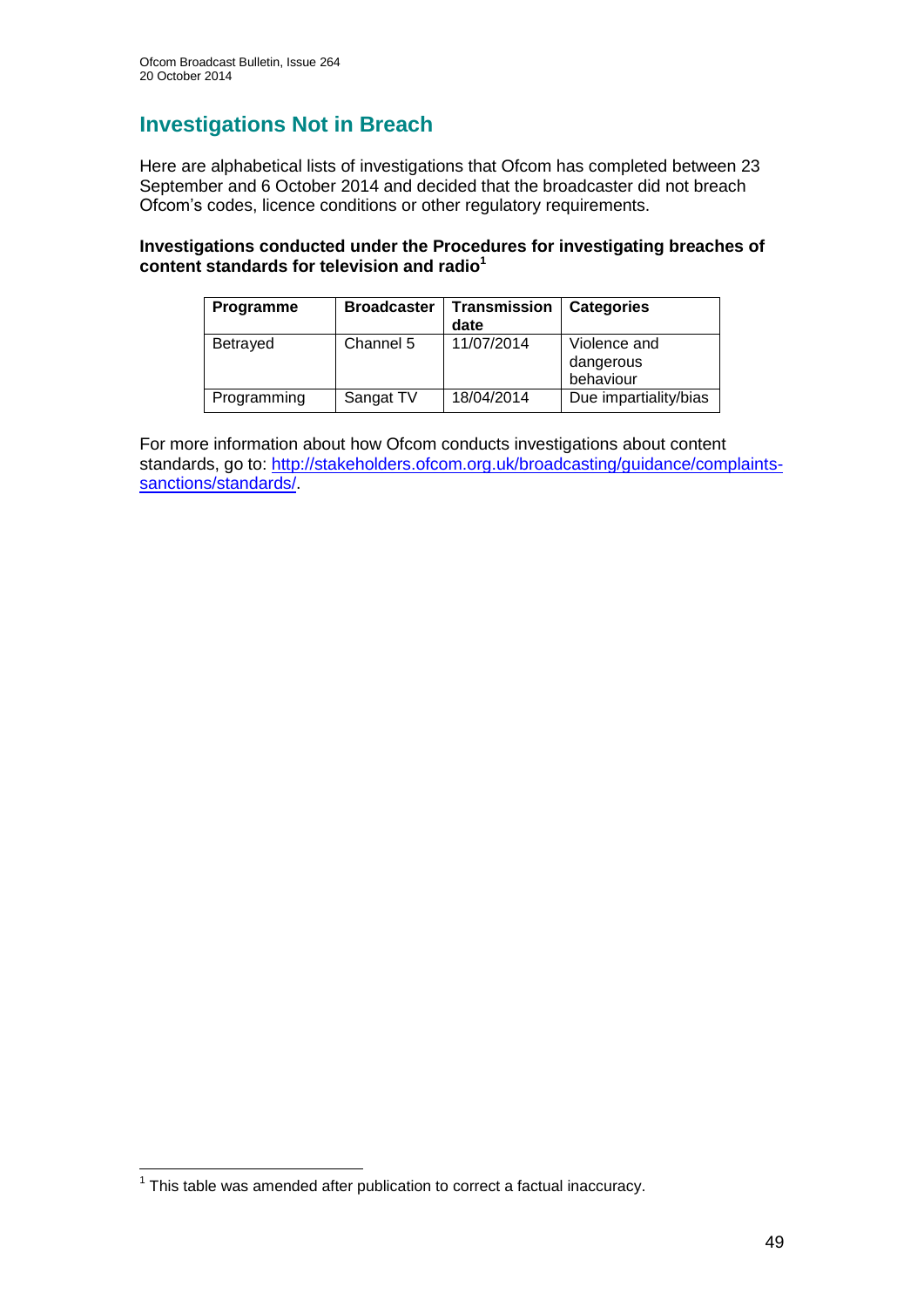## **Complaints Assessed, Not Investigated**

Here are alphabetical lists of complaints that, after careful assessment, Ofcom has decided not to pursue between 23 September and 6 October 2014 because they did not raise issues warranting investigation.<sup>1</sup>

#### **Complaints assessed under the Procedures for investigating breaches of content standards for television and radio**

For more information about how Ofcom assesses conducts investigations about content standards, go to: [http://stakeholders.ofcom.org.uk/broadcasting/guidance/complaints](http://stakeholders.ofcom.org.uk/broadcasting/guidance/complaints-sanctions/standards/)[sanctions/standards/.](http://stakeholders.ofcom.org.uk/broadcasting/guidance/complaints-sanctions/standards/)

| Programme                             | <b>Broadcaster</b>         | <b>Transmission Date</b> | <b>Categories</b>                           | <b>Number of</b><br>complaints |
|---------------------------------------|----------------------------|--------------------------|---------------------------------------------|--------------------------------|
| 999: What's Your<br>Emergency?        | 4seven                     | 26/09/2014               | Outside of remit                            |                                |
| <b>The Cross Dressing</b><br>Cannibal | 5 <sub>USA</sub>           | 23/09/2014               | Transgender<br>discrimination/offence       | $\mathbf{1}$                   |
| Inside Broadmoor                      | $5*$                       | 21/09/2014               | Generally accepted<br>standards             | $\overline{1}$                 |
| Police Interceptors                   | $5*$                       | 26/09/2014               | Offensive language                          | $\mathbf{1}$                   |
| <b>Sunday Breakfast</b>               | <b>Absolute Radio</b>      | 21/09/2014               | Animal welfare                              | $\mathbf{1}$                   |
| The Frank Skinner<br>Show             | Absolute Radio             | 20/09/2014               | Generally accepted<br>standards             | $\mathbf{1}$                   |
| <b>Babestation Blue</b>               | Babestation<br><b>Blue</b> | 25/09/2014               | Materially misleading                       | $\overline{1}$                 |
| <b>BBC</b> News                       | $BBC$ 1                    | 11/09/2014               | Elections/Referendums                       | $\mathbf{1}$                   |
| <b>BBC News</b>                       | BBC <sub>1</sub>           | Various                  | Due accuracy                                | 1                              |
| <b>BBC News</b>                       | BBC <sub>1</sub>           | Various                  | Elections/Referendums                       | 1                              |
| <b>BBC News at Six</b>                | BBC <sub>1</sub>           | 23/09/2014               | Due impartiality/bias                       | 1                              |
| <b>BBC News at Six</b>                | BBC <sub>1</sub>           | 23/09/2014               | Generally accepted<br>standards             | $\overline{1}$                 |
| <b>BBC News at Six</b>                | BBC <sub>1</sub>           | 02/10/2014               | Promotion of<br>products/services           | $\mathbf{1}$                   |
| <b>BBC News at Ten</b>                | BBC <sub>1</sub>           | 03/10/2014               | Due impartiality/bias                       | $\mathbf{1}$                   |
| <b>Breakfast</b>                      | BBC <sub>1</sub>           | 24/09/2014               | Due impartiality/bias                       | $\mathbf{1}$                   |
| <b>Breakfast</b>                      | BBC <sub>1</sub>           | 01/10/2014               | Generally accepted<br>standards             | 1                              |
| Casualty                              | BBC <sub>1</sub>           | 27/09/2014               | Due impartiality/bias                       | $\mathbf{1}$                   |
| <b>Cat Wars</b>                       | BBC <sub>1</sub>           | 22/09/2014               | Animal welfare                              | $\mathbf{1}$                   |
| Doctor Who                            | BBC <sub>1</sub>           | 13/09/2014               | Scheduling                                  | $\overline{2}$                 |
| Doctor Who                            | BBC <sub>1</sub>           | 27/09/2014               | Gender<br>discrimination/offence            | $\overline{3}$                 |
| Doctor Who                            | BBC <sub>1</sub>           | 27/09/2014               | Generally accepted<br>standards             | $\overline{2}$                 |
| Doctor Who                            | BBC <sub>1</sub>           | 27/09/2014               | Scheduling                                  | $\mathbf{1}$                   |
| EastEnders                            | BBC <sub>1</sub>           | 25/08/2014               | Religious/Beliefs<br>discrimination/offence | $\mathbf 1$                    |

 $1$  This table was amended after publication to correct a factual inaccuracy caused by an administrative error.

1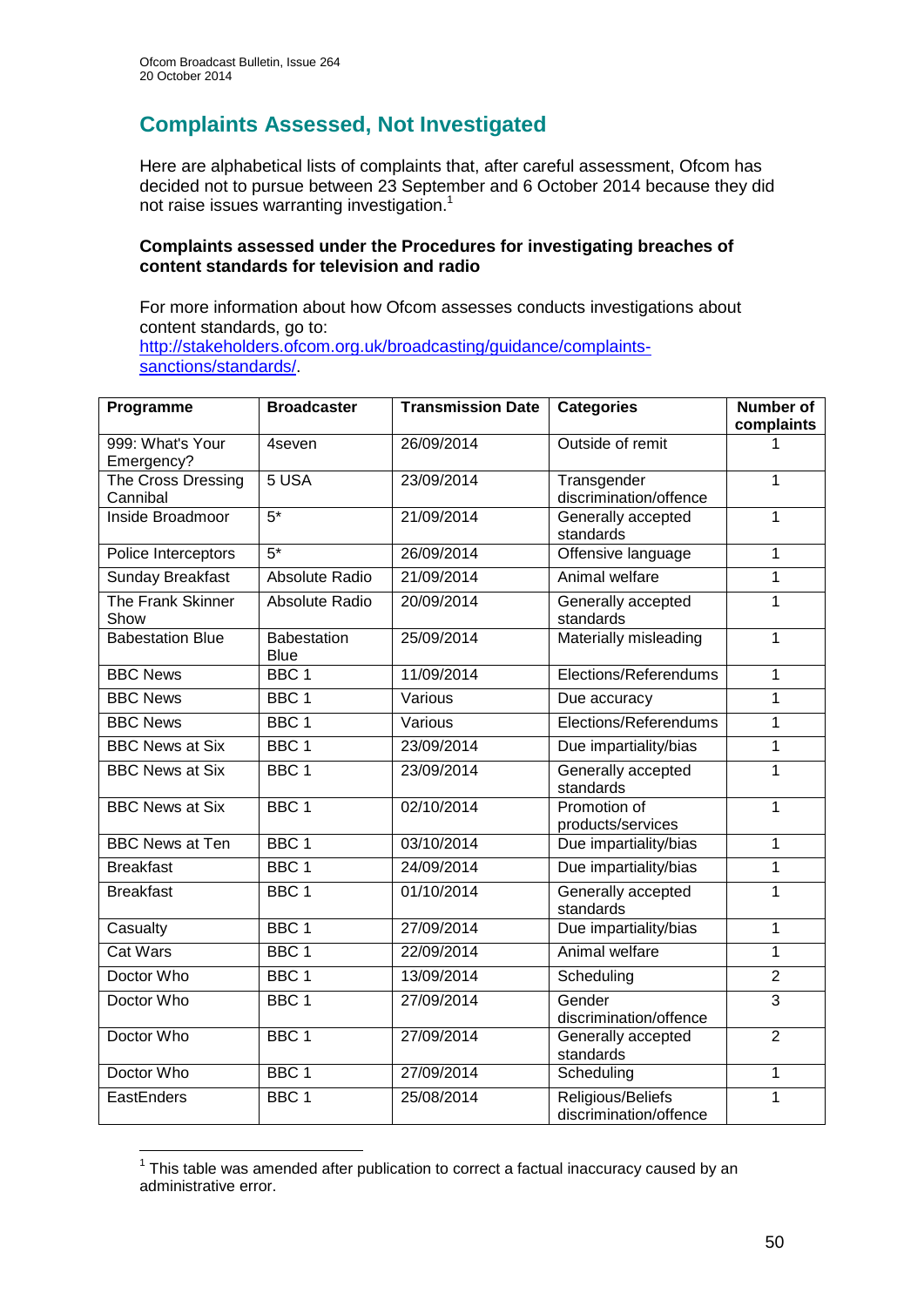| EastEnders                                                 | BBC <sub>1</sub>      | 26/09/2014 | Offensive language                           | 1              |
|------------------------------------------------------------|-----------------------|------------|----------------------------------------------|----------------|
| EastEnders                                                 | BBC <sub>1</sub>      | 30/09/2014 | Sexual orientation<br>discrimination/offence | 1              |
| EastEnders                                                 | BBC <sub>1</sub>      | 30/09/2014 | Violence and<br>dangerous behaviour          | $\mathbf{1}$   |
| EastEnders                                                 | BBC <sub>1</sub>      | 02/10/2014 | Animal welfare                               | 1              |
| EastEnders                                                 | BBC <sub>1</sub>      | 03/10/2014 | Animal welfare                               | $\mathbf{1}$   |
| Have I Got News for<br>You                                 | BBC <sub>1</sub>      | 03/10/2014 | Generally accepted<br>standards              | $\overline{2}$ |
| <b>Holby City</b>                                          | BBC <sub>1</sub>      | 16/09/2014 | Materially misleading                        | $\mathbf{1}$   |
| Match of the Day                                           | BBC <sub>1</sub>      | 27/09/2014 | Offensive language                           | $\mathbf{1}$   |
| Regional News and<br>Weather                               | BBC <sub>1</sub>      | 29/08/2014 | Generally accepted<br>standards              | 1              |
| <b>Strictly Come</b><br>Dancing                            | BBC <sub>1</sub>      | 07/09/2014 | Race<br>discrimination/offence               | $\mathbf{1}$   |
| <b>Strictly Come</b><br>Dancing                            | BBC <sub>1</sub>      | 27/09/2014 | Outside of remit                             | $\mathbf{1}$   |
| <b>Sunday Politics</b>                                     | BBC <sub>1</sub>      | 28/09/2014 | Generally accepted<br>standards              | $\mathbf{1}$   |
| <b>The Driver</b>                                          | BBC <sub>1</sub>      | 30/09/2014 | Generally accepted<br>standards              | $\mathbf{1}$   |
| The One Show                                               | BBC 1                 | 22/09/2014 | Generally accepted<br>standards              | $\mathbf{1}$   |
| <b>Reporting Scotland</b>                                  | <b>BBC 1 Scotland</b> | 16/09/2014 | Due impartiality/bias                        | $\mathbf{1}$   |
| Mock the Week                                              | BBC <sub>2</sub>      | 21/09/2014 | Race<br>discrimination/offence               | 1              |
| Newsnight                                                  | BBC <sub>2</sub>      | 28/07/2014 | Race<br>discrimination/offence               | $\mathbf{1}$   |
| Newsnight                                                  | BBC <sub>2</sub>      | 19/09/2014 | Due impartiality/bias                        | $\mathbf{1}$   |
| <b>Rwanda's Untold</b><br>Story                            | BBC <sub>2</sub>      | 01/10/2014 | Due impartiality/bias                        | $\mathbf{1}$   |
| <b>Strictly Come</b><br>Dancing: It Takes<br>Two           | BBC <sub>2</sub>      | 30/09/2014 | Gender<br>discrimination/offence             | 1              |
| <b>Strictly Come</b><br>Dancing: It Takes<br>Two           | BBC <sub>2</sub>      | 02/10/2014 | Offensive language                           | 1              |
| <b>Top Gear</b>                                            | BBC <sub>2</sub>      | n/a        | Outside of remit                             | $\overline{2}$ |
| <b>Bad Education</b>                                       | BBC <sub>3</sub>      | 30/09/2014 | Sexual orientation<br>discrimination/offence | 1              |
| <b>Bad Education</b>                                       | BBC <sub>3</sub>      | 04/10/2014 | Sexual orientation<br>discrimination/offence | 1              |
| <b>Family Guy</b>                                          | BBC <sub>3</sub>      | 01/10/2014 | Race<br>discrimination/offence               | 1              |
| Greg and Jen @<br>Reading                                  | BBC <sub>3</sub>      | 22/08/2014 | Sexual material                              | 1              |
| <b>BBC News</b>                                            | <b>BBC Channels</b>   | Various    | Due impartiality/bias                        | $\mathbf{1}$   |
| Alice Levine                                               | <b>BBC Radio 1</b>    | 21/09/2014 | Scheduling                                   | 1              |
| Gemma Cairney                                              | <b>BBC Radio 1</b>    | 01/10/2014 | Outside of remit                             | $\mathbf{1}$   |
| Greg James                                                 | <b>BBC Radio 1</b>    | 28/08/2014 | Generally accepted<br>standards              | 1              |
| Newsbeat                                                   | <b>BBC Radio 1</b>    | 29/09/2014 | Scheduling                                   | 1              |
| The Radio 1<br><b>Breakfast Show with</b><br>Nick Grimshaw | <b>BBC Radio 1</b>    | 02/10/2014 | Offensive language                           | $\mathbf{1}$   |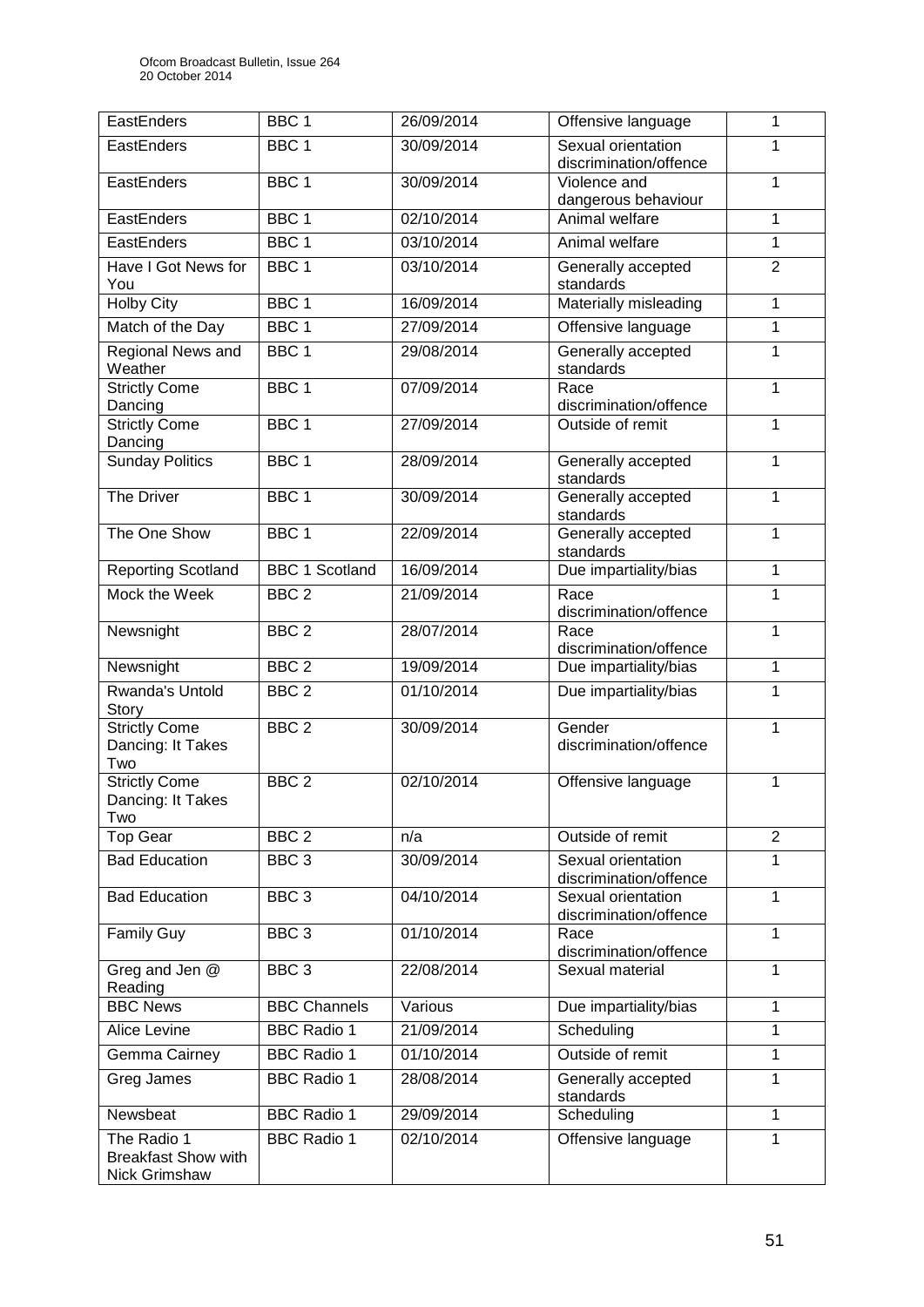| The Now Show                                                    | <b>BBC Radio 4</b>                 | 26/09/2014 | Offensive language                          | 1              |
|-----------------------------------------------------------------|------------------------------------|------------|---------------------------------------------|----------------|
| The Now Show                                                    | <b>BBC Radio 4</b>                 | 27/09/2014 | Generally accepted<br>standards             | 1              |
| Listen Against                                                  | <b>BBC Radio 4</b><br>Extra        | 21/08/2014 | Generally accepted<br>standards             | 1              |
| 5 Live Sport<br>(Interactive Service)                           | <b>BBC Radio 5</b><br>Live         | 01/09/2014 | Generally accepted<br>standards             | 1              |
| Stephen Nolan                                                   | <b>BBC Radio 5</b><br>Live         | 20/09/2014 | Offensive language                          | 1              |
| <b>Drivetime</b>                                                | <b>BBC Radio</b><br>Cambridgeshire | 14/08/2014 | Offensive language                          | $\mathbf{1}$   |
| <b>BBC World News</b>                                           | <b>BBC World</b><br><b>News</b>    | 01/09/2014 | Generally accepted<br>standards             | $\mathbf{1}$   |
| <b>Bob's Breakfast</b>                                          | <b>BOB FM Home</b><br>Counties     | 10/09/2014 | Elections/Referendums                       | $\overline{2}$ |
| <b>Bob's Breakfast</b>                                          | <b>BOB FM Home</b><br>Counties     | 10/09/2014 | Race<br>discrimination/offence              | 45             |
| Advertising                                                     | <b>Capital FM</b>                  | 23/09/2014 | Advertising content                         | 1              |
| <b>Capital Breakfast</b>                                        | <b>Capital FM</b><br>(North East)  | 11/09/2014 | Scheduling                                  | $\mathbf{1}$   |
| <b>Capital Breakfast</b><br>with Dave Berry and<br>Lisa Snowdon | <b>Capital FM</b><br>London        | 29/08/2014 | Generally accepted<br>standards             | 1              |
| <b>Capital Breakfast</b>                                        | Capital Xtra                       | 16/09/2014 | Offensive language                          | $\mathbf{1}$   |
| <b>TNA</b>                                                      | Challenge                          | 21/09/2014 | <b>Disability</b><br>discrimination/offence | $\mathbf{1}$   |
| Various programme<br>trailers                                   | Challenge                          | 20/09/2014 | Scheduling                                  | $\mathbf{1}$   |
| 4OD                                                             | Channel 4                          | n/a        | Outside of remit                            | $\mathbf 1$    |
| 8 Out of 10 Cats<br>Does Countdown                              | Channel 4                          | 19/09/2014 | Generally accepted<br>standards             | $\overline{4}$ |
| 8 Out of 10 Cats<br>Does Countdown                              | Channel 4                          | 23/09/2014 | Violence and<br>dangerous behaviour         | 1              |
| Channel 4 News                                                  | Channel 4                          | 16/09/2014 | Due impartiality/bias                       | $\mathbf{1}$   |
| Channel 4 News                                                  | Channel 4                          | 23/09/2014 | Harm                                        | 1              |
| <b>Channel 4 News</b>                                           | Channel 4                          | 24/09/2014 | Due impartiality/bias                       | $\mathbf{1}$   |
| Channel 4 News                                                  | Channel $\overline{4}$             | 30/09/2014 | Due impartiality/bias                       | 1              |
| Channel 4 News                                                  | Channel 4                          | Various    | Due impartiality/bias                       | 1              |
| Come Dine with Me                                               | Channel 4                          | 29/08/2014 | Transgender<br>discrimination/offence       | $\mathbf{1}$   |
| Countdown                                                       | Channel 4                          | 28/08/2014 | Materially misleading                       | 1              |
| Gogglebox                                                       | Channel 4                          | 26/09/2014 | Generally accepted<br>standards             | 3              |
| <b>Grand Designs</b>                                            | Channel 4                          | 24/09/2014 | Generally accepted<br>standards             | 1              |
| Hollyoaks                                                       | Channel 4                          | 30/09/2014 | Scheduling                                  | $\mathbf{1}$   |
| The Gypsy<br>Matchmaker                                         | Channel 4                          | 03/09/2014 | Generally accepted<br>standards             | 1              |
| 5 News at 5                                                     | Channel 5                          | 02/10/2014 | Due accuracy                                | $\mathbf{1}$   |
| Advertising                                                     | Channel 5                          | 24/09/2014 | Generally accepted<br>standards             | 1              |
| Advertising                                                     | Channel 5                          | 30/09/2014 | Advertising content                         | $\mathbf{1}$   |
| Can't Pay? We'll<br>Take it Away!                               | Channel 5                          | 24/09/2014 | Violence and<br>dangerous behaviour         | 1              |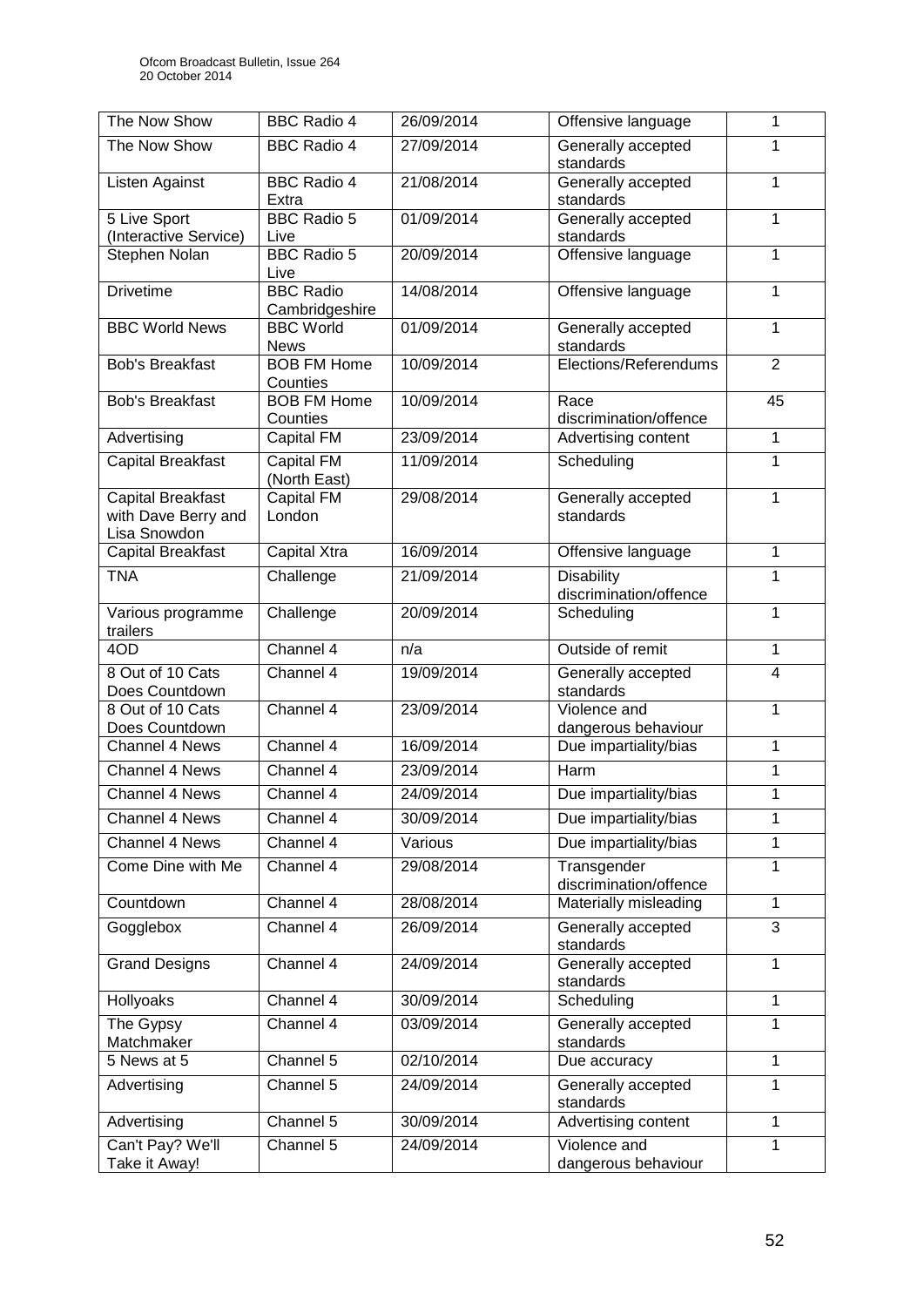| <b>Dallas</b>                                           | $\overline{\text{Channel}}$ 5                | 18/09/2014 | Advertising minutage                        | 1              |
|---------------------------------------------------------|----------------------------------------------|------------|---------------------------------------------|----------------|
| Gotham (trailer)                                        | Channel 5                                    | 01/10/2014 | Scheduling                                  | 1              |
| Maria sponsorship<br>of Can't Pay We'll<br>Take It Away | Channel 5                                    | 24/09/2014 | Generally accepted<br>standards             | 1              |
| Never Teach Your<br>Wife to Drive                       | Channel 5                                    | 27/09/2014 | Gender<br>discrimination/offence            | 1              |
| The Long Ships                                          | Channel 5                                    | 27/09/2014 | Animal welfare                              | 1              |
| The Nightmare<br>Neighbour Next<br>Door                 | Channel 5                                    | 24/09/2014 | Offensive language                          | $\overline{3}$ |
| The Wright Stuff                                        | Channel 5                                    | 18/09/2014 | Elections/Referendums                       | 1              |
| The Wright Stuff                                        | Channel 5                                    | 26/09/2014 | Generally accepted<br>standards             | 1              |
| Classic FM App<br>promotion                             | Classic FM                                   | 27/08/2014 | Materially misleading                       | $\mathbf{1}$   |
| Advertising                                             | Dave                                         | 21/09/2014 | Advertising content                         | 1              |
| <b>Top Gear</b>                                         | Dave                                         | 29/09/2014 | Offensive language                          | $\mathbf{1}$   |
| <b>Wheeler Dealers</b>                                  | Discovery<br>Channel                         | 28/08/2014 | Crime                                       | 1              |
| Forbidden (trailer)                                     | <b>DMAX</b>                                  | 19/09/2014 | Scheduling                                  | $\mathbf{1}$   |
| The Bill                                                | Drama                                        | 29/09/2014 | Offensive language                          | 1              |
| Non-Stop Fire                                           | <b>Fire Radio</b>                            | 26/09/2014 | Offensive language                          | 1              |
| American Horror<br>Story: Freak Show<br>(trailer)       | Fox                                          | 25/09/2014 | Scheduling                                  | 1              |
| <b>Andy Goulding</b>                                    | Free Radio<br>(Coventry and<br>Warwickshire) | 25/09/2014 | Race<br>discrimination/offence              | 1              |
| <b>Iftar Transmission</b>                               | <b>HUM Europe</b>                            | 02/07/2014 | Promotion of<br>products/services           | $\mathbf{1}$   |
| Programming                                             | Igra Bangla                                  | 23/08/2014 | Advertising/editorial<br>distinction        | 1              |
| Advertising                                             | <b>ITV</b>                                   | 20/09/2014 | Advertising content                         | 1              |
| Advertising                                             | <b>ITV</b>                                   | 21/09/2014 | Advertising content                         | 1              |
| <b>Aunt Bessie's</b><br>sponsorship of The<br>Chase     | <b>ITV</b>                                   | 01/10/2014 | Generally accepted<br>standards             | 1              |
| <b>Celebrity Squares</b>                                | $\overline{IV}$                              | 24/09/2014 | Generally accepted<br>standards             | $\mathbf{1}$   |
| <b>Chasing Shadows</b>                                  | $\overline{IV}$                              | 04/09/2014 | Suicide and self harm                       | 1              |
| Cilla                                                   | <b>ITV</b>                                   | 22/09/2014 | <b>Disability</b><br>discrimination/offence | $\mathbf{1}$   |
| Cilla                                                   | <b>ITV</b>                                   | 22/09/2014 | Generally accepted<br>standards             | $\overline{7}$ |
| Competitions                                            | <b>ITV</b>                                   | Various    | Competitions                                | $\mathbf{1}$   |
| <b>Coronation Street</b>                                | <b>ITV</b>                                   | 12/09/2014 | Generally accepted<br>standards             | $\mathbf{1}$   |
| <b>Coronation Street</b>                                | <b>ITV</b>                                   | 12/09/2014 | Scheduling                                  | 1              |
| <b>Coronation Street</b>                                | ITV                                          | 26/09/2014 | Violence and<br>dangerous behaviour         | 1              |
| Emmerdale                                               | <b>ITV</b>                                   | 18/08/2014 | Scheduling                                  | 1              |
| Emmerdale                                               | <b>ITV</b>                                   | 12/09/2014 | Scheduling                                  | $\mathbf{1}$   |
| Emmerdale                                               | <b>ITV</b>                                   | 29/09/2014 | Materially misleading                       | $\mathbf{1}$   |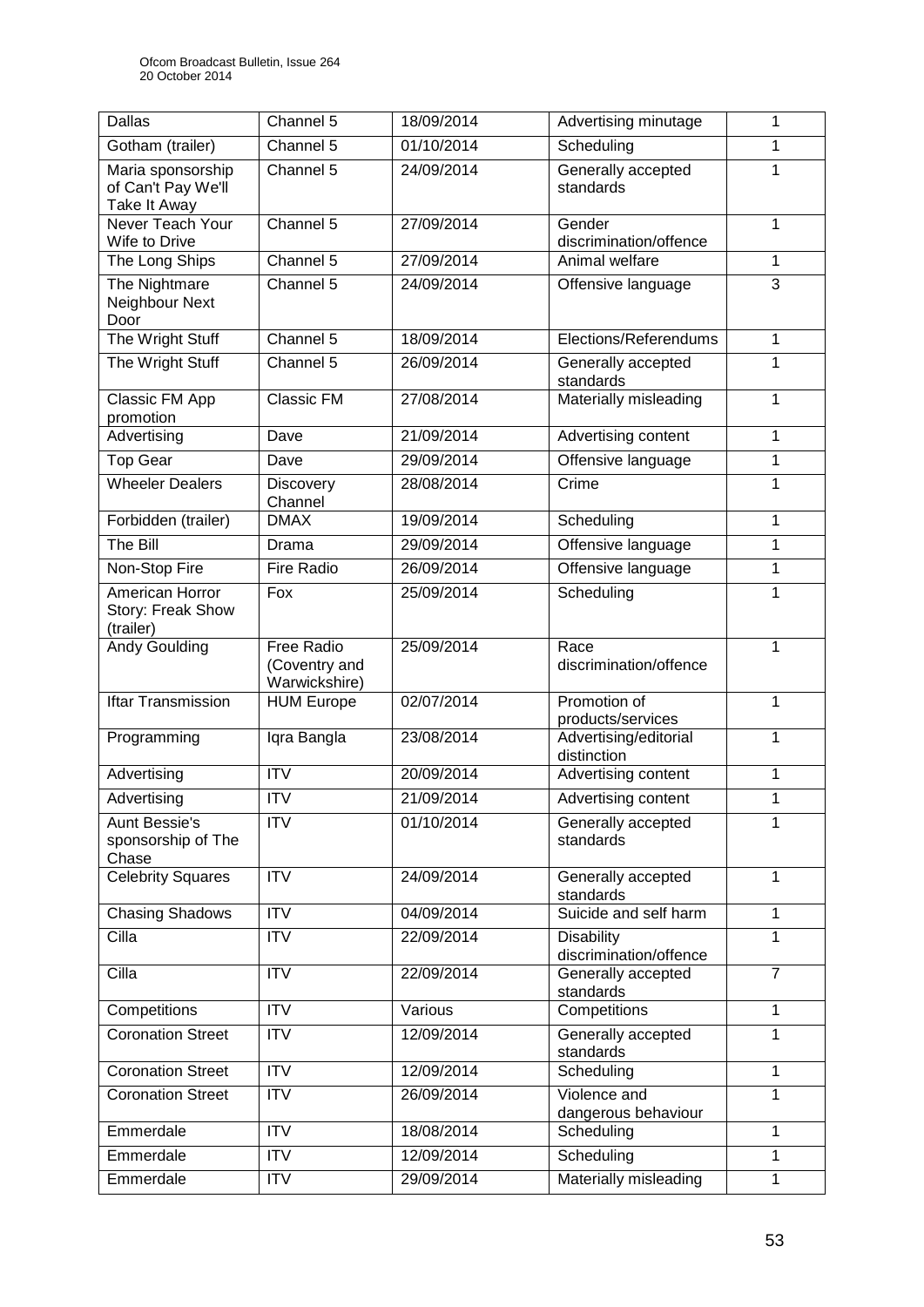| <b>Field of Dreams</b>                              | <b>ITV</b>               | 27/09/2014 | Offensive language                           | 1              |
|-----------------------------------------------------|--------------------------|------------|----------------------------------------------|----------------|
| <b>ITV News at Ten</b><br>and Weather               | <b>ITV</b>               | 01/10/2014 | Due impartiality/bias                        | 1              |
| Loose Women                                         | $\overline{ITV}$         | 29/09/2014 | Generally accepted<br>standards              | $\overline{2}$ |
| Off Their Rockers                                   | <b>ITV</b>               | 27/09/2014 | Scheduling                                   | 1              |
| Scott and Bailey                                    | $\overline{ITV}$         | n/a        | Offensive language                           | 1              |
| The Alan Titchmarsh<br>Show                         | ITV                      | 17/09/2014 | Gender<br>discrimination/offence             | 8              |
| The Chase:<br><b>Celebrity Special</b>              | $\overline{\text{ITV}}$  | 13/09/2014 | Transgender<br>discrimination/offence        | $\mathbf{1}$   |
| The Jeremy Kyle<br>Show                             | ITV                      | 24/09/2014 | Outside of remit                             | 1              |
| The Undriveables                                    | <b>ITV</b>               | 22/09/2014 | Materially misleading                        | $\mathbf{1}$   |
| The X Factor (trailer)                              | <b>ITV</b>               | 06/09/2014 | Hypnotic and other<br>techniques             | 1              |
| The X Factor (trailer)                              | <b>ITV</b>               | 07/09/2014 | Hypnotic and other<br>techniques             | $\mathbf{1}$   |
| The X Factor (trailer)                              | <b>ITV</b>               | 05/10/2014 | Hypnotic and other<br>techniques             | $\mathbf{1}$   |
| This Morning                                        | <b>ITV</b>               | 08/09/2014 | Gender<br>discrimination/offence             | $\mathbf{1}$   |
| This Morning                                        | <b>ITV</b>               | 22/09/2014 | Sexual orientation<br>discrimination/offence | 1              |
| This Morning                                        | <b>ITV</b>               | 03/10/2014 | Animal welfare                               | 1              |
| <b>UEFA Champions</b><br>League                     | $\overline{IV}$          | 30/09/2014 | Generally accepted<br>standards              | $\overline{1}$ |
| You've Been<br>Framed!                              | <b>ITV</b>               | 20/09/2014 | Age<br>discrimination/offence                | $\mathbf{1}$   |
| Keith Lemon: The<br>Film                            | ITV2                     | 23/09/2014 | Generally accepted<br>standards              | $\mathbf{1}$   |
| The Jeremy Kyle<br>Show                             | ITV2                     | 25/09/2014 | Generally accepted<br>standards              | $\mathbf{1}$   |
| The Xtra Factor                                     | ITV2                     | 28/09/2014 | Generally accepted<br>standards              | 1              |
| <b>Totally You've Been</b><br>Framed!               | ITV2                     | 02/10/2014 | Religious/Beliefs<br>discrimination/offence  | 1              |
| You've Been<br>Framed!                              | ITV2                     | 01/10/2014 | Religious/Beliefs<br>discrimination/offence  | 1              |
| <b>Midsomer Murders</b>                             | ITV3                     | 20/09/2014 | Advertisements                               | $\mathbf{1}$   |
| <b>FIA Formula E</b><br>Championship<br>Preview     | ITV4                     | 07/09/2014 | Materially misleading                        | $\mathbf{1}$   |
| <b>Station ident</b>                                | Jack FM<br>(Oxfordshire) | 03/09/2014 | Religious/Beliefs<br>discrimination/offence  | $\mathbf{1}$   |
| Bastuklubben                                        | Kanal 5                  | 27/08/2014 | Generally accepted<br>standards              | 4              |
| Bastuklubben                                        | Kanal 5                  | 10/09/2014 | Generally accepted<br>standards              | $\mathbf{1}$   |
| Nick Ferarri                                        | LBC 97.3 FM              | 15/09/2014 | Generally accepted<br>standards              | 1              |
| <b>All Creatures Great</b><br>and Stuffed (trailer) | More4                    | 03/09/2014 | Generally accepted<br>standards              | $\mathbf{1}$   |
| <b>Operation Maneater</b><br>(trailer)              | More4                    | 20/09/2014 | Animal welfare                               | 1              |
| Programming                                         | <b>MTV</b>               | 21/09/2014 | Scheduling                                   | 1              |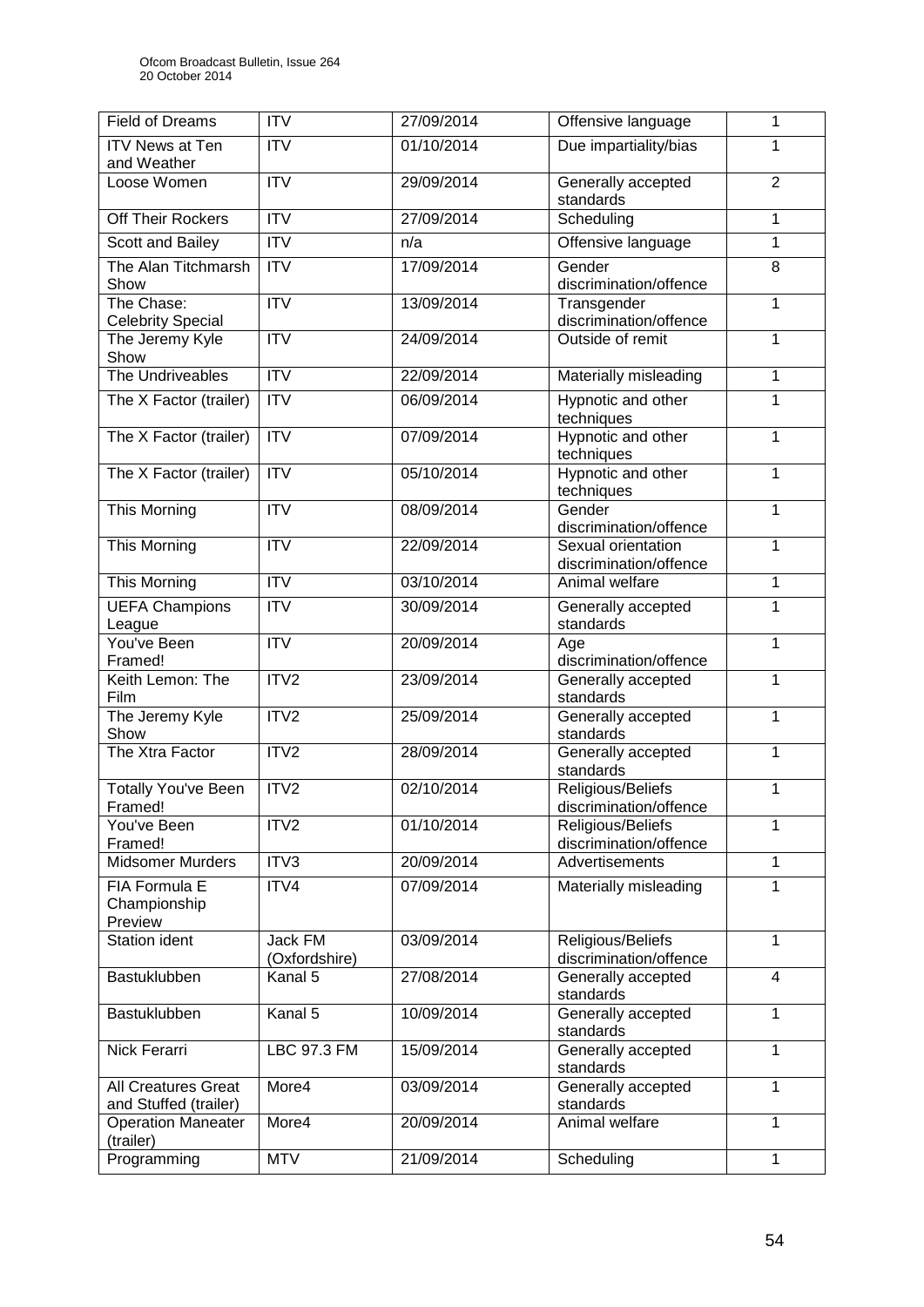| 20 Hip Hop & RnB<br><b>Beats</b>         | MTV Base                     | 20/09/2014 | Race<br>discrimination/offence              | 1              |
|------------------------------------------|------------------------------|------------|---------------------------------------------|----------------|
| <b>Super Base Beats</b>                  | MTV Base                     | 05/09/2014 | Race<br>discrimination/offence              | $\mathbf{1}$   |
| The Official UK<br><b>Urban Chart</b>    | <b>MTV Hits</b>              | 11/09/2014 | Violence and<br>dangerous behaviour         | 1              |
| Ben and Holly's<br>Little Kingdom        | Nick Jr                      | 24/09/2014 | Scheduling                                  | 1              |
| Channel 8 Debate                         | <b>NottsTV</b>               | 30/08/2014 | Due impartiality/bias                       | 1              |
| Programming                              | Panjab Radio                 | 21/07/2014 | Offensive language                          | 1              |
| Obese: A Year to<br>Save My Life         | <b>Pick</b>                  | 07/09/2014 | Nudity                                      | 1              |
| <b>Iftar Transmission</b>                | Prime TV                     | 03/07/2014 | Advertising/editorial<br>distinction        | 1              |
| <b>Bollywood Dance</b><br>Mix            | Radio Asian<br>Fever         | 06/09/2014 | Due impartiality/bias                       | $\mathbf{1}$   |
| Iftaar Programme                         | Radio Asian<br>Fever         | 24/07/2014 | Materially misleading                       | $\mathbf{1}$   |
| Moulana Ifran                            | Radio Asian<br>Fever         | 25/07/2014 | Religious/Beliefs<br>discrimination/offence | 1              |
| Programming                              | Radio Asian<br>Fever         | 27/07/2014 | Materially misleading                       | $\mathbf{1}$   |
| <b>Special Report</b>                    | <b>Sikh Channel</b>          | 07/07/2014 | Crime                                       | 1              |
| <b>Sky Playlister</b>                    | <b>Sky Movies</b>            | Various    | Gender<br>discrimination/offence            | $\mathbf{1}$   |
| Decision Time:<br>Scotland               | <b>Sky News</b>              | 19/09/2014 | Due impartiality/bias                       | $\overline{2}$ |
| PMQ's                                    | <b>Sky News</b>              | 17/09/2014 | Offensive language                          | 1              |
| Programming                              | <b>Sky News</b>              | 22/09/2014 | Due impartiality/bias                       | 1              |
| <b>Sky News</b>                          | <b>Sky News</b>              | 09/08/2014 | Due accuracy                                | $\mathbf{1}$   |
| <b>Sky News</b>                          | <b>Sky News</b>              | 27/08/2014 | Due impartiality/bias                       | 1              |
| <b>Sky News</b>                          | <b>Sky News</b>              | 17/09/2014 | Elections/Referendums                       | 1              |
| <b>Sky News</b>                          | <b>Sky News</b>              | 19/09/2014 | Generally accepted<br>standards             | $\mathbf{1}$   |
| <b>Sky News with</b><br>Dermot Murnaghan | <b>Sky News</b>              | 02/09/2014 | Due impartiality/bias                       | 1              |
| Sky News with Kay<br><b>Burley</b>       | <b>Sky News</b>              | 19/09/2014 | Generally accepted<br>standards             | 1              |
| Sunrise                                  | <b>Sky News</b>              | 18/09/2014 | Elections/Referendums                       | $\mathbf{1}$   |
| Goals on Sunday                          | Sky Sports 1                 | 14/09/2014 | Race<br>discrimination/offence              | 1              |
| Soccer AM                                | Sky Sports 1                 | 20/09/2014 | Scheduling                                  | 1              |
| Super Sunday                             | Sky Sports 1                 | 21/09/2014 | Offensive language                          | 1              |
| The Knick (trailer)                      | Sky Sports 5                 | 27/09/2014 | Scheduling                                  | 1              |
| Deadline Day                             | <b>Sky Sports</b><br>News HQ | 01/09/2014 | Generally accepted<br>standards             | 16             |
| A League of Their<br>Own                 | Sky1                         | 03/10/2014 | Generally accepted<br>standards             | 1              |
| Legends (trailer)                        | Sky1                         | 16/09/2014 | Scheduling                                  | 1              |
| The Last Ship                            | Sky1                         | 26/09/2014 | Violence and<br>dangerous behaviour         | $\mathbf{1}$   |
| Diya Aur Bati Hum                        | <b>Star Plus</b>             | 19/08/2014 | Under 18s in<br>programmes                  | $\mathbf{1}$   |
| Ek Hasina Thi                            | <b>Star Plus</b>             | 27/08/2014 | Generally accepted<br>standards             | $\mathbf{1}$   |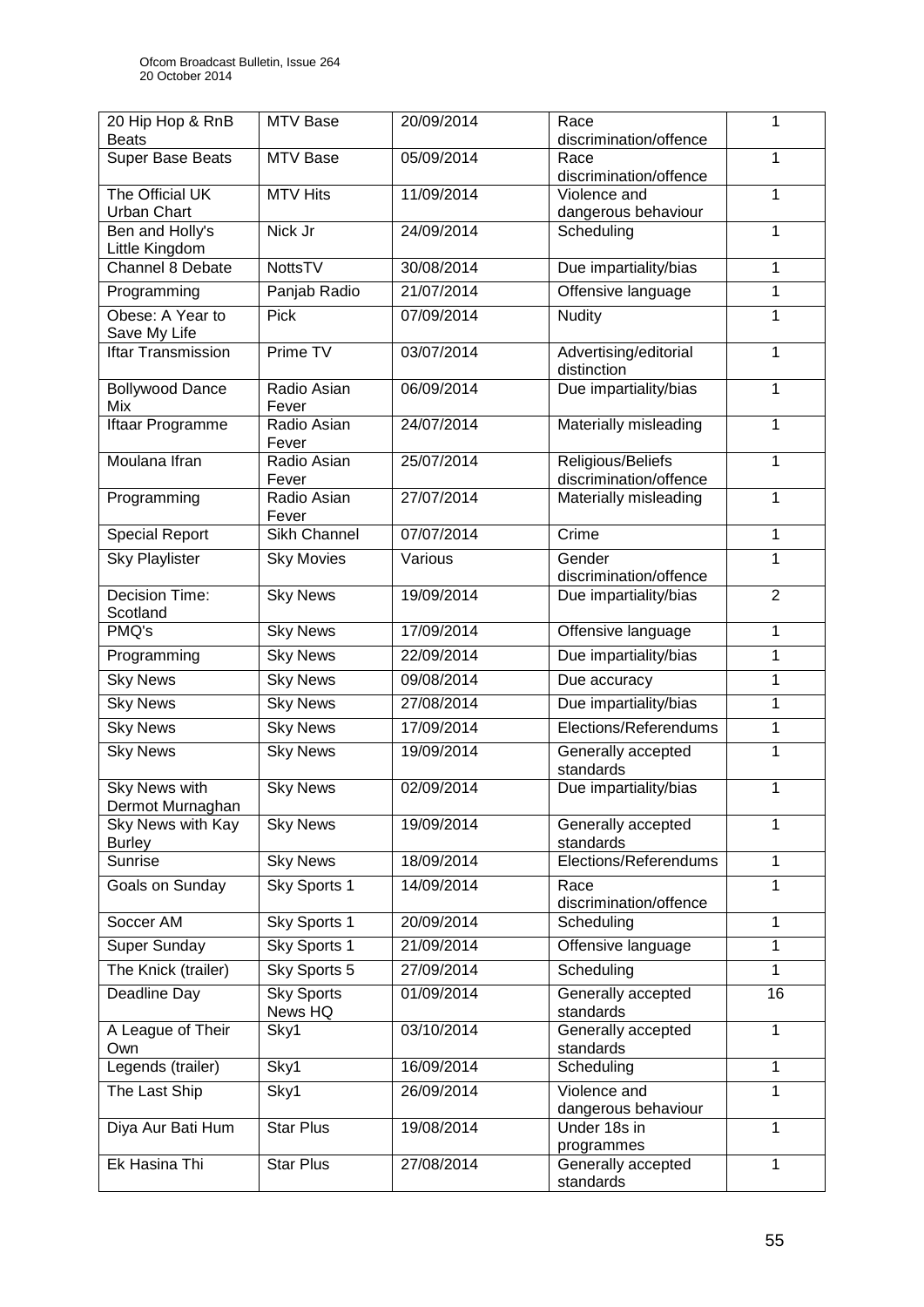| <b>Coronation Street</b>                      | <b>STV</b>            | 22/09/2014 | Race<br>discrimination/offence              |   |
|-----------------------------------------------|-----------------------|------------|---------------------------------------------|---|
| Programming                                   | <b>STV</b>            | 17/08/2014 | Political advertising                       | 1 |
| <b>STV News at Six</b>                        | <b>STV</b>            | 10/09/2014 | Due impartiality/bias                       | 1 |
| STV News at Six                               | <b>STV</b>            | 12/09/2014 | Due impartiality/bias                       | 1 |
| STV News at Six                               | <b>STV</b>            | 15/09/2014 | Due impartiality/bias                       | 1 |
| <b>STV Player</b><br>promotion                | <b>STV</b>            | 03/09/2014 | Due impartiality/bias                       | 1 |
| Advertising                                   | Talksport             | 27/09/2014 | Advertising content                         | 1 |
| Lynne Hoggan                                  | Tay FM 96.4           | 16/09/2014 | Due impartiality/bias                       | 1 |
| <b>Most Haunted</b><br>(trailer)              | <b>Travel Channel</b> | 31/08/2014 | Scheduling                                  | 1 |
| Eid                                           | Ummah Channel         | 29/07/2014 | Religious/Beliefs<br>discrimination/offence | 3 |
| <b>UTV Player</b><br>promotion                | <b>UTV</b>            | 25/09/2014 | Violence and<br>dangerous behaviour         | 1 |
| News general                                  | Various               | Various    | Due impartiality/bias                       | 1 |
| <b>New Music</b><br>Thursdays                 | Viva                  | 04/09/2014 | Race<br>discrimination/offence              | 1 |
| Programming                                   | Viva                  | 20/09/2014 | Scheduling                                  | 1 |
| The Fight Club:<br><b>History of Violence</b> | Yesterday             | 18/09/2014 | Scheduling                                  | 1 |

#### **Complaints assessed under the General Procedures for investigating breaches of broadcast licences**

For more information about how Ofcom conducts investigations about broadcast licences, go to: [http://stakeholders.ofcom.org.uk/broadcasting/guidance/complaints](http://stakeholders.ofcom.org.uk/broadcasting/guidance/complaints-sanctions/general-procedures/)[sanctions/general-procedures/.](http://stakeholders.ofcom.org.uk/broadcasting/guidance/complaints-sanctions/general-procedures/)

| Licensee          | <b>Categories</b> |
|-------------------|-------------------|
| Latest TV Limited | Programme         |
|                   | Commitments       |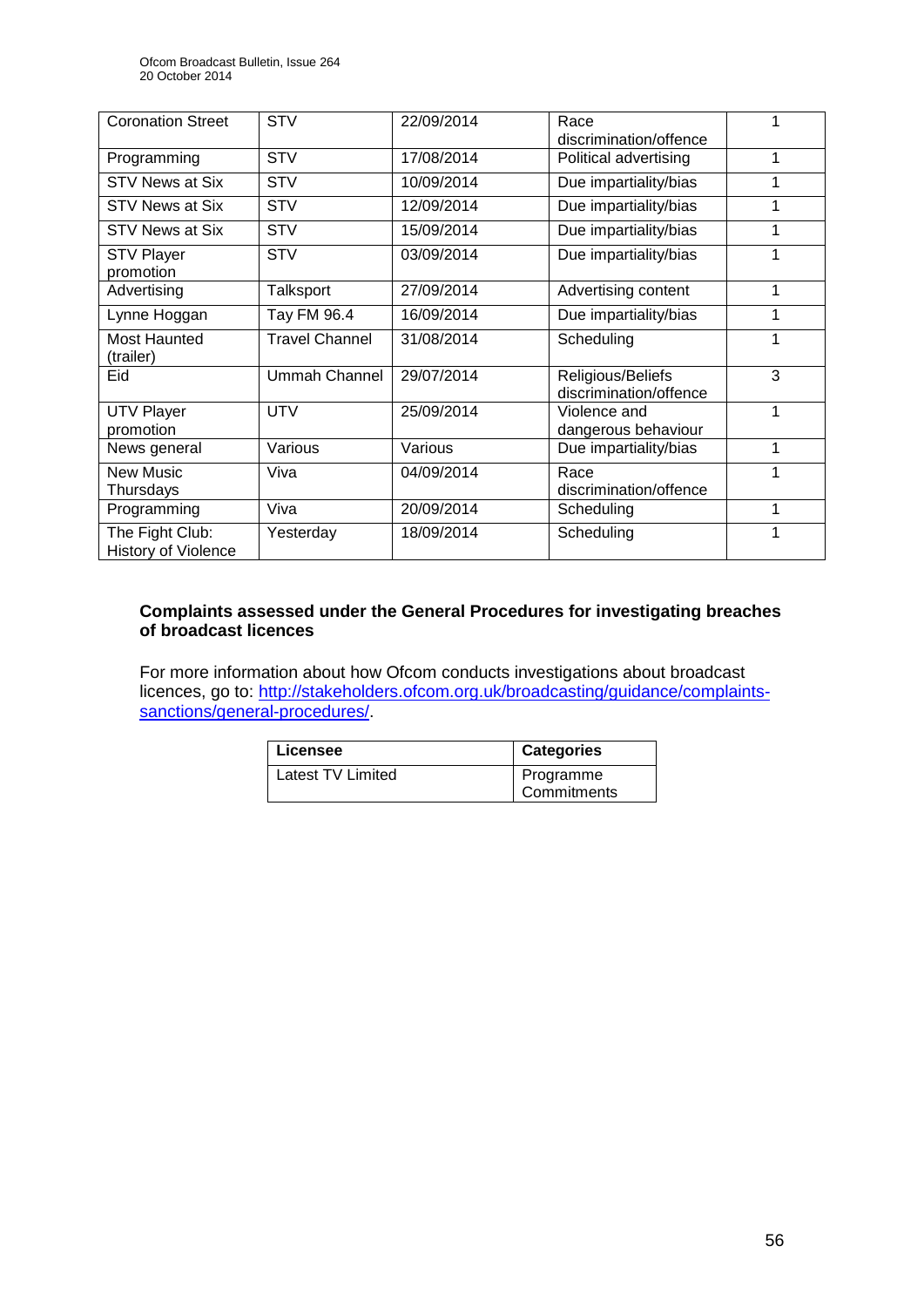## **Investigations List**

If Ofcom considers that a broadcaster may have breached its codes, a condition of its licence or other regulatory requirements, it will start an investigation.

#### **It is important to note that an investigation by Ofcom does not necessarily mean the broadcaster has done anything wrong. Not all investigations result in breaches of the licence or other regulatory requirements being recorded.**

Here are alphabetical lists of new investigations launched between 25 September and 8 October 2014.

#### **Investigations launched under the Procedures for investigating breaches of content standards for television and radio**

| Programme               | <b>Broadcaster</b>                  | <b>Transmission date</b> |
|-------------------------|-------------------------------------|--------------------------|
| Advertising minutage    | BT Sport 1                          | various                  |
| Advertising minutage    | <b>SAB</b>                          | 31 August 2014           |
| Advertising minutage    | Samaa                               | 11 August 2014           |
| Advertising minutage    | <b>Travel Channel</b>               | 04 August 2014           |
| <b>Scotland Tonight</b> | <b>STV Glasgow</b>                  | 18 September 2014        |
| Wanted                  | Resonance FM<br>(Community Station) | 18 September 2014        |

For more information about how Ofcom assesses complaints and conducts investigations about content standards, go to: [http://stakeholders.ofcom.org.uk/broadcasting/guidance/complaints](http://stakeholders.ofcom.org.uk/broadcasting/guidance/complaints-sanctions/standards/)[sanctions/standards/.](http://stakeholders.ofcom.org.uk/broadcasting/guidance/complaints-sanctions/standards/)

#### **Investigations launched under the Procedures for the consideration and adjudication of Fairness and Privacy complaints**

| <b>Programme</b>         | <b>Broadcaster</b>  | <b>Transmission date</b> |
|--------------------------|---------------------|--------------------------|
| News report Radio Scilly | <b>Radio Scilly</b> | 15 August 2014           |
|                          |                     |                          |

For more information about how Ofcom considers and adjudicates upon Fairness and Privacy complaints, go to:

[http://stakeholders.ofcom.org.uk/broadcasting/guidance/complaints](http://stakeholders.ofcom.org.uk/broadcasting/guidance/complaints-sanctions/fairness/)[sanctions/fairness/.](http://stakeholders.ofcom.org.uk/broadcasting/guidance/complaints-sanctions/fairness/)